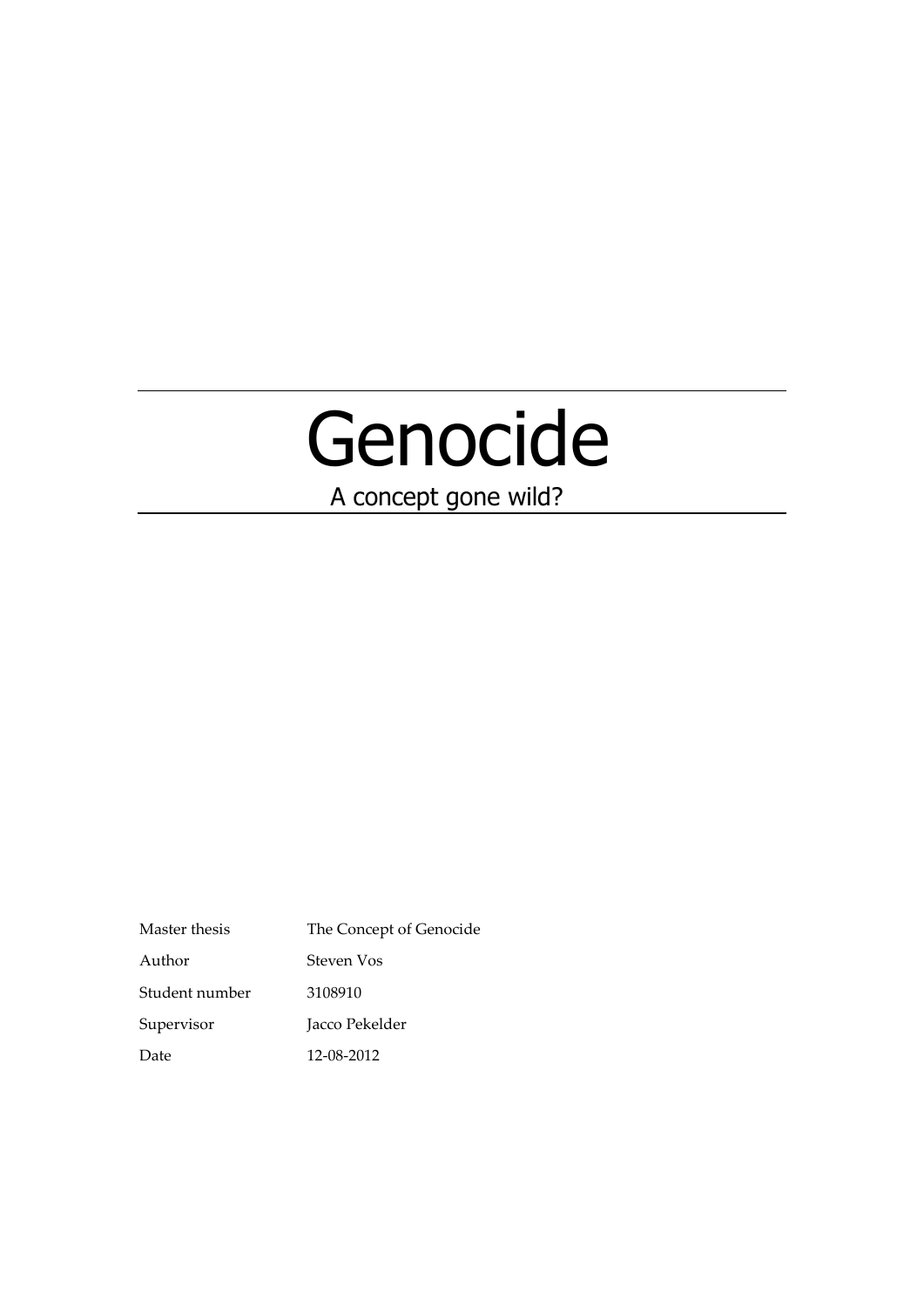# **Table of contents**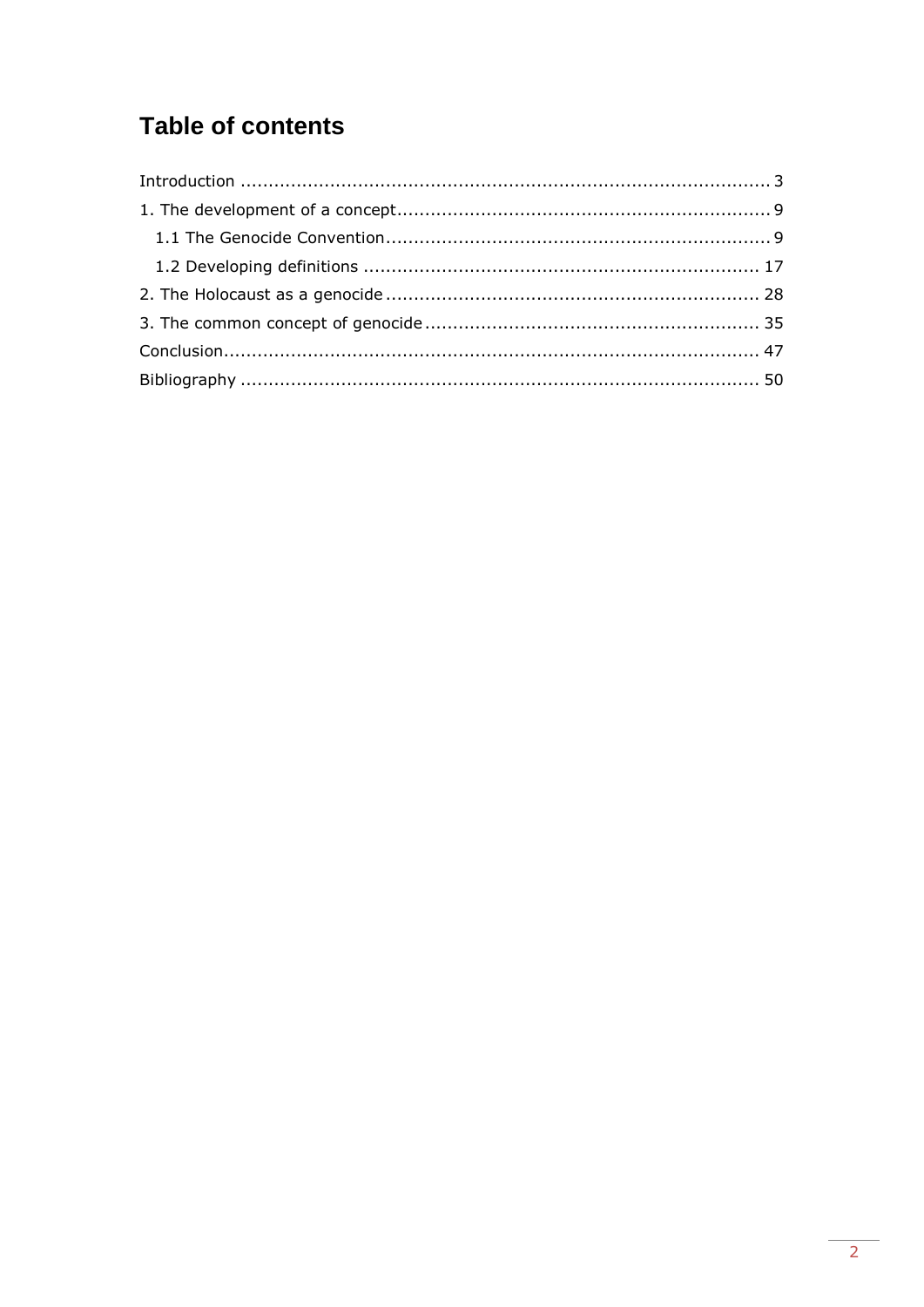## <span id="page-2-0"></span>**Introduction**

1

It has been more than fifty years since the end of the Second World War. Terrible atrocities were committed during the six years that it raged through Europe, Asia and other parts of the world. New, however, was the massive scale on which certain atrocities were committed. Whereas in earlier times, the highest death toll was usually to be found due to actual fighting and decreasing standards of living during the war, in the Second World War a large percentage of the victims had been killed purposefully because they were deemed to be different. This slaughter has become part of the shared consciousness of mankind, known as the Holocaust<sup>1</sup>: the attempted total destruction of European Jewry.

It is generally assumed that both the content and meaning of the Holocaust and that of genocide are known and well defined. There is a certain truth behind the assumption, as the colloquial meaning of both terms are well known in most societies. However, in the scholarly world, fierce debates about these concepts have raged on. As stated before, the Holocaust's colloquial content is that of the attempted total extermination of the Jews, whereas the colloquial content of genocide is somewhat less well-defined, but generally comes down to state-sponsored mass killings. So even though both concepts' common use is more or less clear, their scholarly meaning is not quite as clear. We accept that Jews were victims of the Nazis, but what about the other victim groups of Nazi persecution? Gypsies, homosexuals, mentally retarded people, Slav elites, and other groups were also specifically targeted. Do we talk about them when we talk about the victims of the Holocaust? Besides this vagueness in the exact definition of the Holocaust, the content of the scholarly conception of genocide also remains somewhat undetermined. Of course, there exists an international legal definition contained within the Genocide Convention of 1948, but even this accepted legal definition leaves room for interpretation. While the definition contained within the Convention is often used as a starting point from where authors try to explain their conception of

<sup>1</sup> In Hebrew the word used is Shoah, this is to differentiate it from the 'normal' Holocaust which has, according to some Jewish authors, become a overarching concept for all victimized peoples of the Nazi regime. As such, the Jewish Holocaust Remembrance Day is called Yom Ha-Shoah ve Mered Ha-Getaot.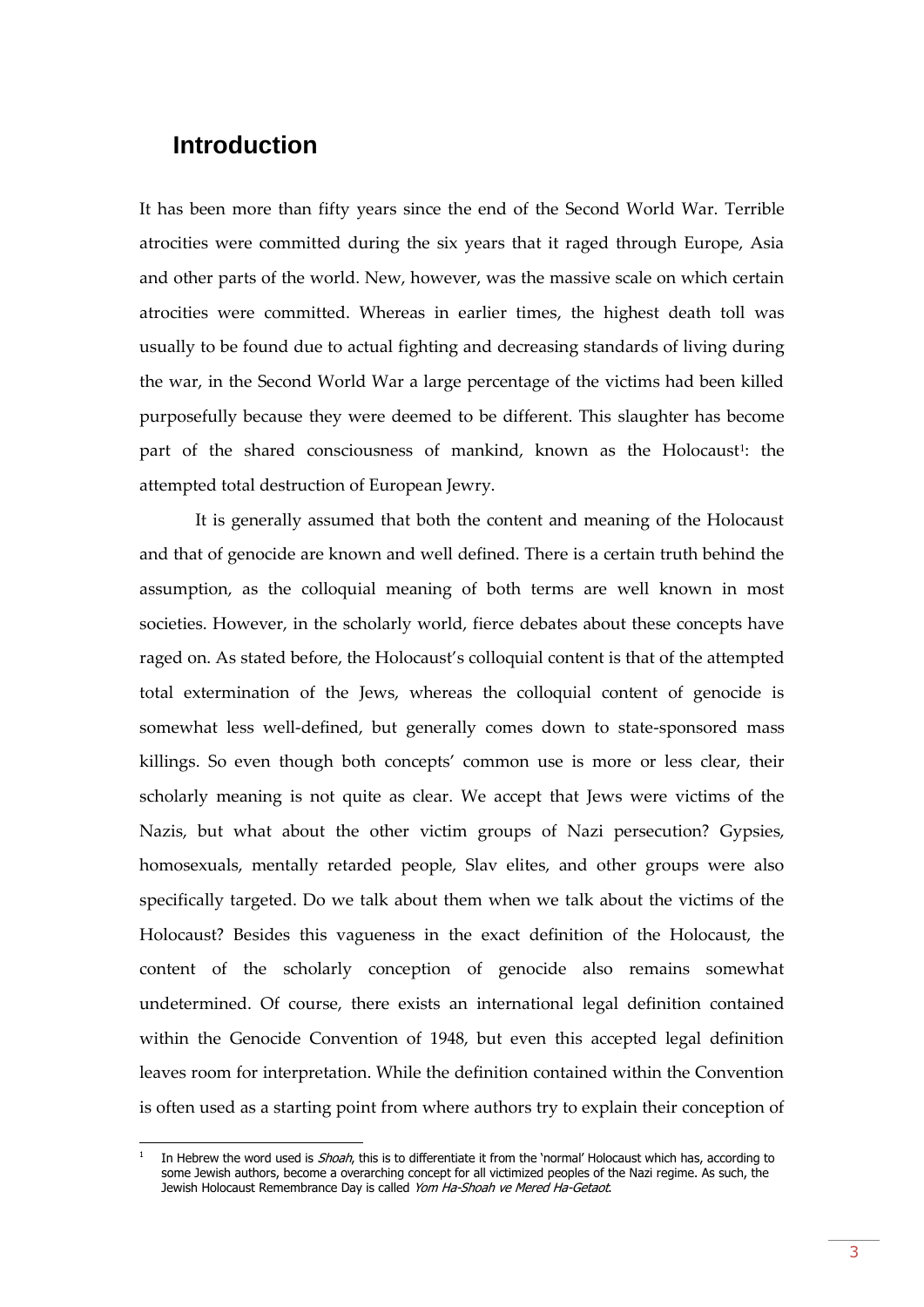genocide, there still is no common definition. Without such a commonly used definition, debates about the concept of genocide will remain in place and each author will have to specify what they exactly mean when talking about genocide. Much could be gained if we could find a commonly accepted scholarly definition of the concept of genocide, for it would reduce misunderstandings and would facilitate substantive research into genocide as opposed to more theoretical research into the concept itself.

Although the Holocaust as a genocide committed by the Nazis on the Jews is the most notorious and best known example of genocide, genocide has been committed basically ever since humans have started living together in large groups. For example, in Ancient Times the Spartans massacred the Helots they ruled. Even after the term 'genocide' came into being, there have been a couple of instances in which these atrocities occurred, such as the Hutus and Tutsis in Rwanda and the Ethnic Cleansing actions committed by the Serbs on the Balkans. Although some may be open to debate whether they constituted genocides in the sense of the legal definition, these acts can nonetheless be seen as mass violations of a basic human right: the right to live. It is exactly this debate, about what constitutes genocide, that I wish to resolve in this thesis.

Why is there a differentiation between Holocaust and Genocide studies? For the most part, this is because Holocaust studies are focused on Europe, whereas Genocide studies are global. For a few European states, the Holocaust is a central part of their historical identity and even nowadays it is important for people how their country and ancestors responded to the Nazis and the suffering of the Jews. As such, genocide studies ask the question how a genocide comes to be, while Holocaust studies try to figure out what made it possible for the Holocaust to happen and, more importantly, why it happened.

Much has been written on the subject of genocide, and much more has been written about the Holocaust. Even though much has been written on these topics, there is an ever ongoing debate on the concept of genocide, the use of such a concept and whether or not the current definition is good enough to safeguard humanity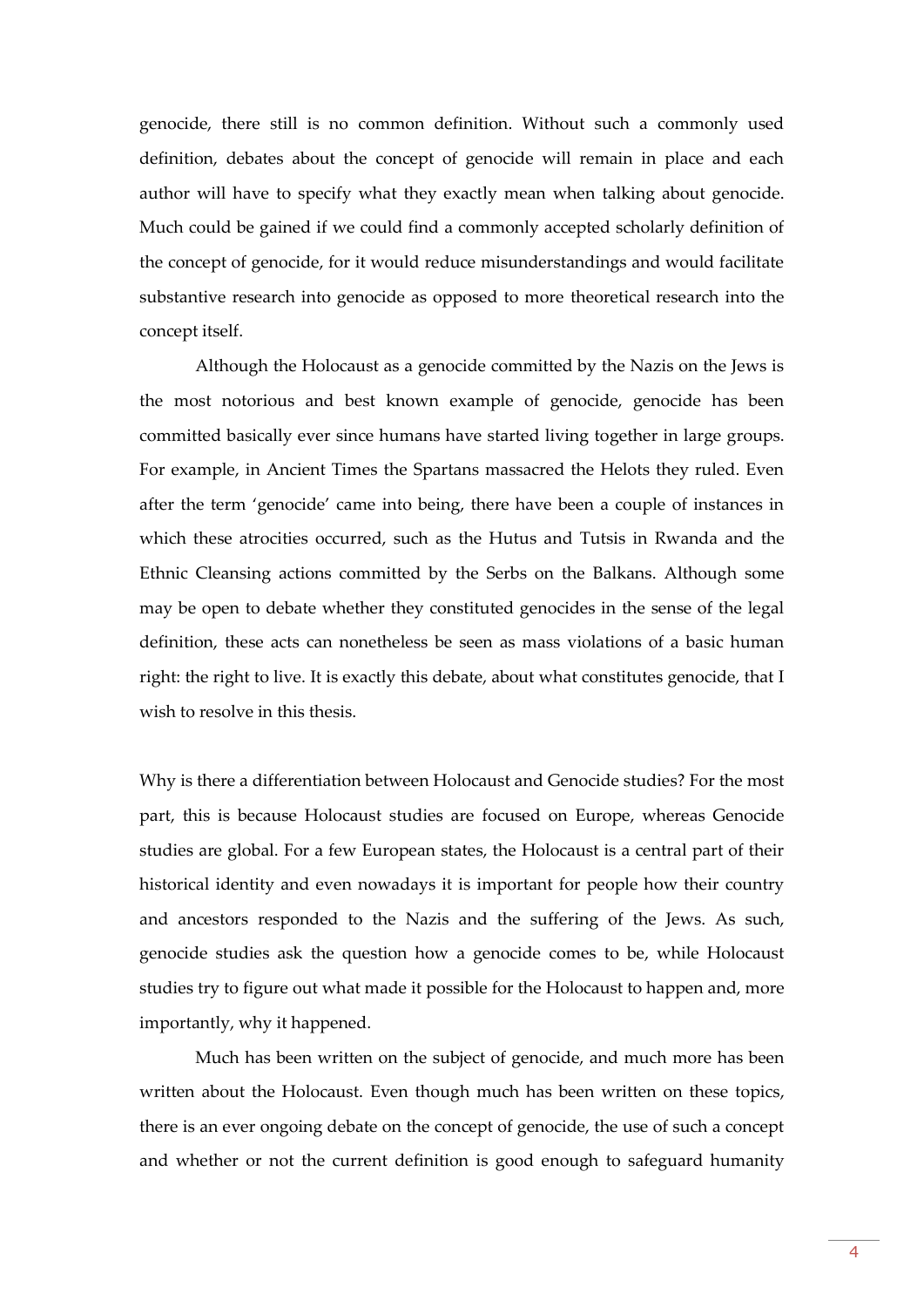against such actions. I shall briefly discuss some authors' opinions concerning the debate about the concept of genocide in the field of genocide and holocaust studies.

Various authors, including Jacques Semelin, have mentioned that research on genocide is dominated by studies of the extermination of European Jews.<sup>2</sup> As such, the notion of genocide has come to be used to denote absolute evil, the crime of all crimes. The heavy weight attached to the concept therefore makes it more difficult to apply to new cases which might be seen as genocidal, resulting in heated debates about which cases are, and which are not, in fact, genocide. Martin Shaw adds to this that the Holocaust is the standard a genocidal episode has to reach to be considered as an actual genocide. As such, recognition of massacres as genocide has come to depend on the possibility of establishing a connection to the Holocaust. Furthermore, as Gavriel Rosenfeld showed, "[e]fforts to analyze the Holocaust as an example of genocide […] have been hampered by the absence of a widely accepted definition of the term 'genocide' itself."<sup>3</sup> Unguided by a developed general concept of genocide, comparisons between the Holocaust and other instances of genocide focused on mostly secondary issues, overstating the differences between the two. The way genocide has come to be understood as absolute evil has made it a powerful instrument; people or groups who want to achieve a certain goal will state genocide is being, or has been, committed in order to get their desired outcome. This political use has further complicated the field of genocide studies. As Shaw goes on, he states that the Holocaust paradigm's dominant role has strongly influenced the tendency to narrow genocide to 'mere' killing or extermination. Because of this, few cases have been accepted as actual genocide, with scholars often choosing the euphemism 'ethnic cleansing' to describe what is happening. However, 'ethnic cleansing' is only the most prominent instance of a wider trend that has confused the understanding of genocide.

Shaw sees this conceptual proliferation of genocide as a problem, confusing discussion by creating sub-concepts such as gendercide, politicide, classicide and various others. "They distort the academic landscape of genocide studies by trying to narrow the scope of genocide itself to physical destruction, leaving the rest to the

<sup>2</sup> J. Sémelin, *Purify and Destroy: the political uses of massacre and genocide*, (New York 2007), p. 3.

<sup>&</sup>lt;sup>3</sup> Gavriel Rosenfeld in M. Shaw, *What is Genocide?*, (Cambridge 2007) p. 43.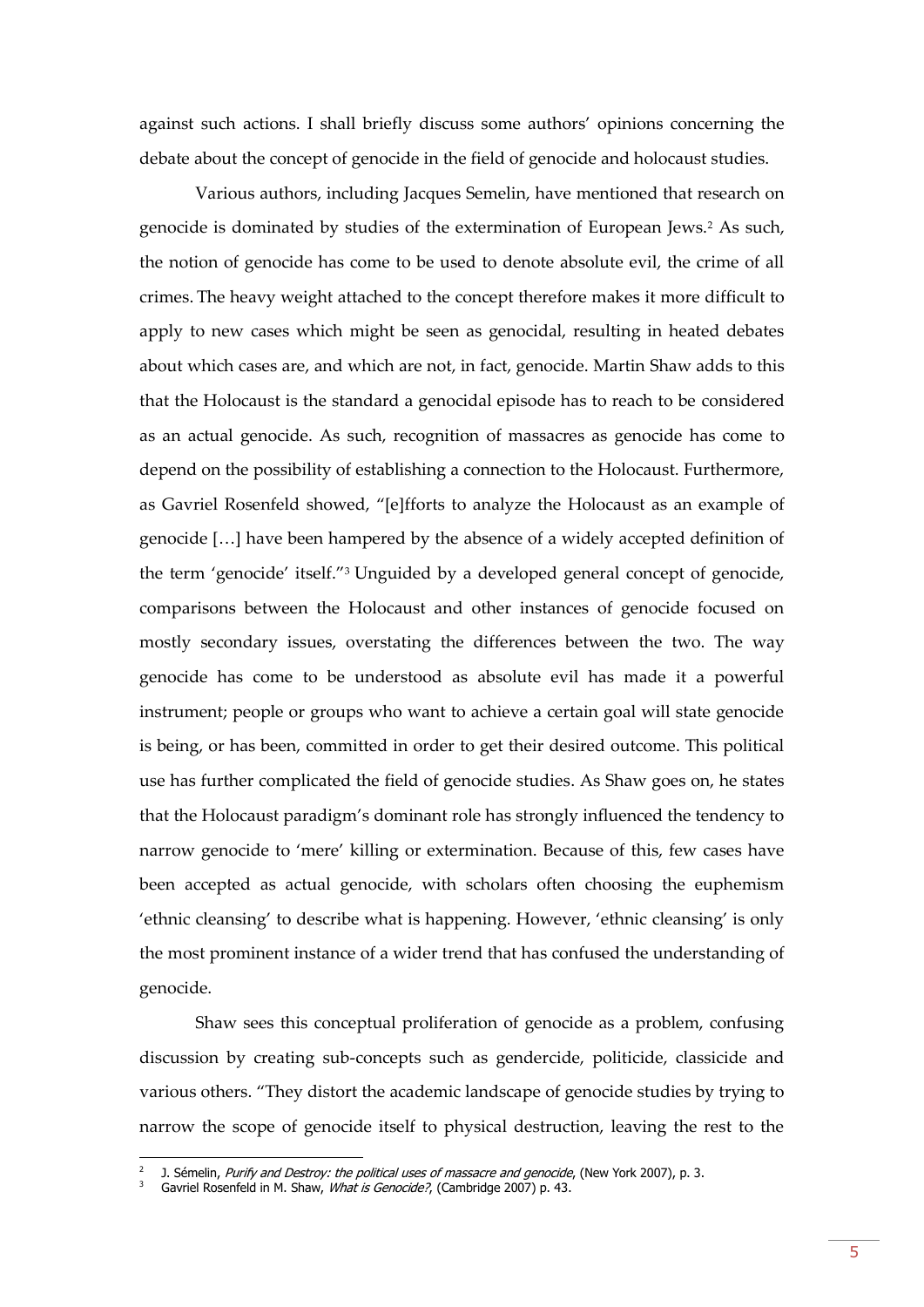other '-cides' […] The conceptual jungle of 'genocide' makes it near impossible to work with the concept itself."<sup>4</sup> He adds that "The danger of any classification is that we misplace concreteness and set out to prove that our abstract concepts really do correspond to reality, rather than being contingent approximations."<sup>5</sup> As such, Shaw closes his arguments concerning the current conceptual vagueness of genocide by stating that "We don't need a standard that steers all discussion towards a maximal concept of industrial extermination, a standard that distorts even the Nazi genocide against the Jews. We do need a coherent, generic, sociological concept of genocide that can make sense of a range of historical experiences."<sup>6</sup>

Other scholars, such as Colin Tatz, also worry about the conceptual problems surrounding the field of genocide studies, their worries often revolving around the influence of the Holocaust on the concept and the tendency to break down the general concept of 'genocide' into sub-species, thereby diluting the concept.<sup>7</sup> As a final example on the current problem with the definition of genocide, Leo Kuper stated that he was not fond of the legal, definition of genocide but that he "shall follow the definition of genocide given in the Convention." <sup>8</sup> He considered the fact that political groups were excluded to be a major omission, but he did not find it helpful to create a new concept while there already existed an internationally agreed upon definition.

Even though many more authors have written about the perceived flaws in the Genocide Convention and the vagueness of the concept as such, for the sake of brevity I will not delve into all of their arguments. However, it is easily concluded now that there is a lack of a common concept and lack of a general understanding of what people exactly mean when they talk about genocide. Therefore, it is necessary to distill from all the different concepts proposed by various authors a common core of the concept of genocide. A workable definition is important in any analysis, it identifies which cases will and which will not fall within the scope of the research in question and can therefore be seen as a form of selection criteria. If different authors

<sup>4</sup> Shaw, What is Genocide, p. 64-78.

<sup>5</sup> Ibidem, p. 12.

<sup>6</sup> Ibidem, p. 45.

<sup>7</sup> Sémelin, Purify, p. 3; 308-310; 312. ; Shaw, Genocide, p. 37-39; 43-44. ; C.M. Tatz, With Intent to Destroy: reflecting on genocide, (London 2003), p. 19

<sup>8</sup> L. Kuper, Genocide : its political use in the twentieth century, (New Haven 1981), p. 39.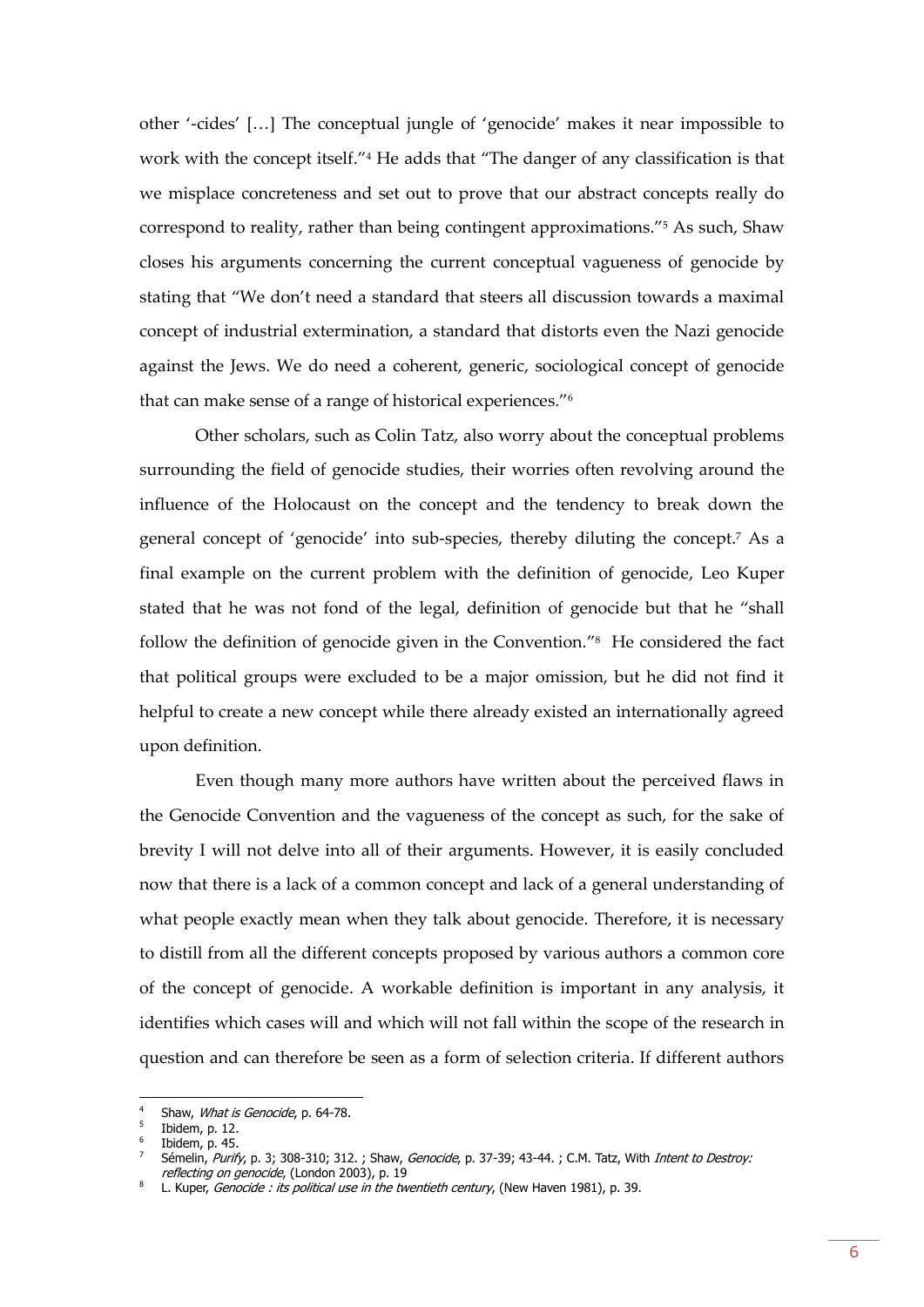are working with different definitions, it will become difficult to identify possible shortcomings in their work or to find the useful additions present in their writings. Hopefully, this thesis will be able to add to an ever growing body of materials concerned with genocide and will, in the end, contribute to a better understanding of how these atrocities come to be.

As briefly mentioned before, one of the major reasons there is a debate about the exact scope and content of the concept of genocide, is the fact genocide is often equated with Holocaust in colloquial use. Because of this, genocide cannot be fully understood without reference to the Holocaust. Even though this makes sense, as the concept of genocide was originally constructed to describe exactly what we now commonly call the Holocaust, it is not necessarily useful. By having the Holocaust as a form of benchmark against which to judge other genocidal events, many cases will be deemed not to qualify as there are too few similarities between them and the Holocaust. To deconstruct this linkage and reconstruct a common concept of genocide, I will delve into the question as to why exactly this linkage exists and why the Holocaust is still used as the paradigm case of genocide.

In order to achieve the aforementioned goal of contributing to the field of genocide studies by finding a workable, common core in the concept of genocide, it becomes necessary to determine whether or not the concept of Genocide and the historical, sociological, judicial and other understandings of it have been helpful in our dealings with genocidal practices. As such, the main question to be answered is:

**Has the concept of Genocide been able to get out of the shadow of the Holocaust and what does this mean for the analytical and normative value and the use of the concept as such?**

For now, I will present a short overview of the various chapters.

When discussing the Holocaust, one cannot leave out the concept of genocide. While the Holocaust is generally seen as the epitome of genocide, there are many more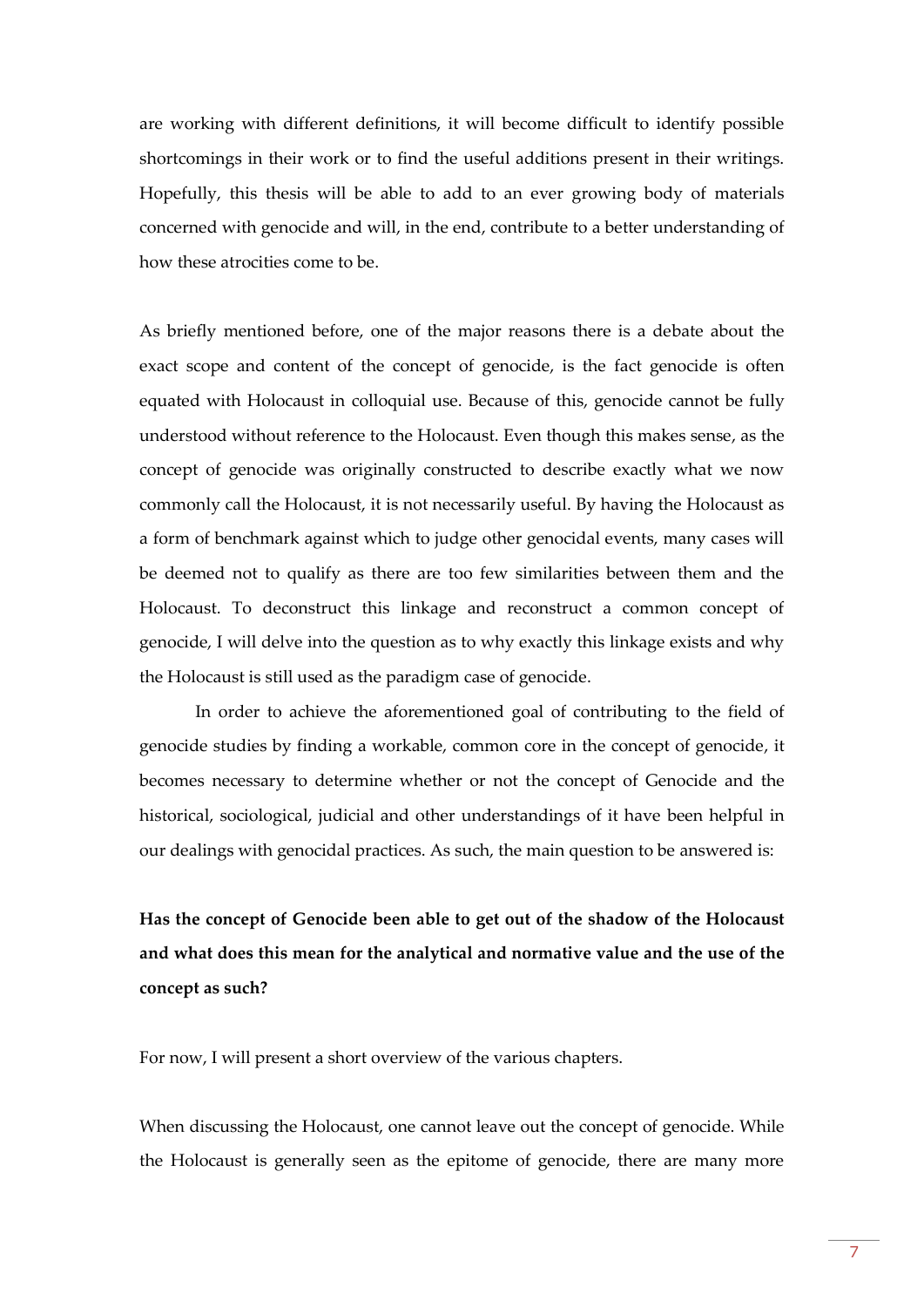instances in world history where such abhorrent practices have been conducted on other human beings. It was, however, the Holocaust which defined the need to a new category of heinous crimes in international law. It was only after that Second World War that 'genocide' as a concept appeared, culminating in the 'Convention on the Prevention and Punishment of the Crime of Genocide' ("Genocide Convention") as adopted by the General Assembly of the United Nations in 1948. In the first chapter a brief overview will be given on the key thinkers and their thoughts on the holocaust and genocide. Their main arguments and their critiques on other authors will be covered. By finding a common core amongst these, a definitive concept can be established which will contribute to our understanding of the concept of genocide and provide other researchers with a proper definition to work with.

The Holocaust is one of the best documented atrocities in history. There is much more material on it than on any other genocide. As such, the field of Holocaust studies has greatly influenced the later field of genocide studies. Even though the two fields of study might share a lot and even use each other's methodologies, they can not be seen as being entirely similar. Whereas the Holocaust is genocide, not every genocide is a holocaust. Much has been written and probably much more will be written about what exactly the differences between the two are and why the Holocaust holds such an unique position. This is known as the 'uniqueness question' and will be further discussed in chapter two.

As stated before, chapter three describes a common core to be found in the various conceptual constructions of genocide and will provide a way out of the marshland that the different concepts of genocide currently are. This will be done by critically discussing the different argumentations posed by the various authors in the first chapter and adding my own views to them, combining them into a great narrative on genocide.

In my conclusion, I will propose some further research questions and make some general statements concerning the direction the field of genocide studies is currently going.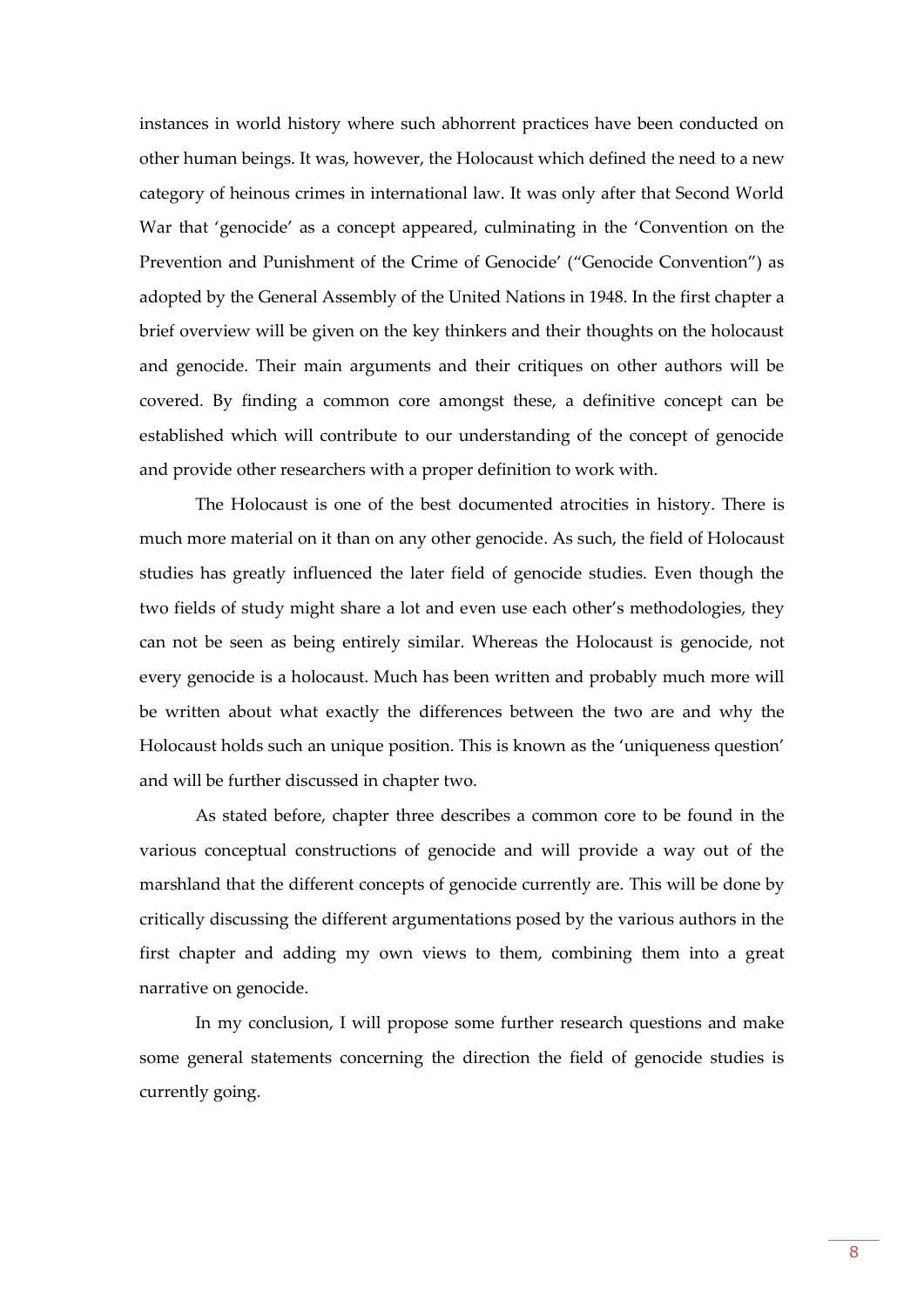## <span id="page-8-0"></span>**1. The development of a concept**

In this chapter I will give a brief overview of various authors who have written about the Holocaust, genocide or both. This overview, however, should not be seen as complete or exhaustive. Furthermore, in this chapter the current legal concept of genocide will be analyzed by discussing the 1948 Convention on the Prevention and Punishment of Genocide ("Genocide Convention"), its deficiencies and possibilities of moving towards a better definition. As most authors start working from the definition contained within the Genocide Convention, this treaty will be discussed before coming to the further development of the concept throughout the ages.

## <span id="page-8-1"></span>*1.1 The Genocide Convention*

During the Second World War, there was little notion of what exactly was happening in Nazi-occupied Europe and how the Nazis were treating the people in these territories. Only after the war had ended did the real atrocities which were committed come to light. The revelation of the full horror of Nazi rule, especially the reports and images from the death camps, undermined the legitimacy of the then still absolute rule of international relations: state sovereignty against intervention and prosecution on humanitarian grounds.<sup>9</sup> On August 24, 1941, nine weeks after the Nazi invasion of the Soviet Union, Winston Churchill stated in radio broadcast that "we are in the presence of a crime without a name,"<sup>10</sup> signifying the magnitude of the perceived crime which could not be covered by readily present categories of crimes, such as crimes against humanity. As such, the term 'Genocide' itself only emerged in the early 1940s as the Nazis carried out their destruction of European Jewry, even though it was at that point unclear how total the German 'Final solution' was to be.<sup>11</sup> Raphael Lemkin (1900-1959) coined the term 'Genocide', deriving from the Greek 'genos' meaning race or tribe and the Latin 'cide', meaning killing.12. Lemkin was a jurist from Polish-Jewish heritage who fled to the United States of America during

A. Jones, Genocide : a comprehensive introduction, (London 2011), p. 457.

<sup>&</sup>lt;sup>10</sup> J. Quigley, *The Genocide Convention: An International Law Analysis*, (Hampshire 2006), p. 4.

<sup>11</sup> B. Kiernan, Blood and Soil: A World History of Genocide and Extermination from Sparta

to Darfur, (Virginia 2007), p. 10.

Jones, Genocide, p. 9-10.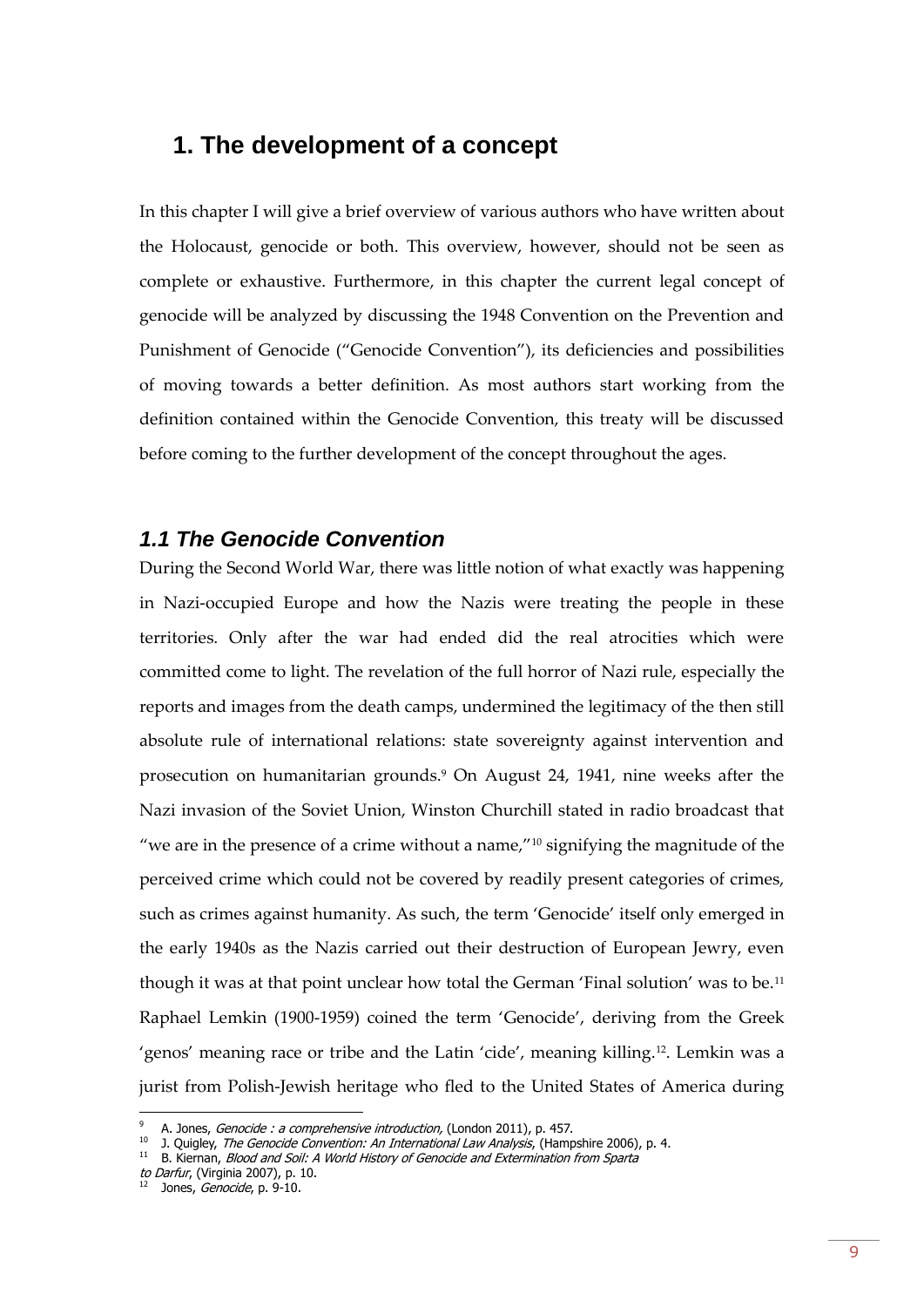the Second World War. In chapter 9 of his book *Axis Rule in Occupied Europe*, which was published in November of 1944, he applied the concept of 'genocide' to Nazi behaviour in occupied Europe.<sup>13</sup>

New conceptions require new terms. By 'genocide' we mean the destruction of a nation or of an ethnic group. This new word, coined by the author to denote an old practice in its modern development, is made from the ancient Greek word *genos* (race, tribe) and the Latin *cide* (killing), thus corresponding in its formation to such words as tyrannicide, homicide, infanticide, etc. Generally speaking, genocide does not necessarily mean the immediate destruction of a nation, except when accomplished by mass killings of all members of a nation. It is intended rather to signify a coordinated plan of different actions aiming at the destruction of essential foundations of the life of national groups, with the aim of annihilating the groups themselves. The objectives of such a plan would be disintegration of the political and social institutions, of culture, language, national feelings, religion, and the economic existence of a national group, and the destruction of the personal security, liberty, health, dignity, and even the lives of the individuals belonging to such groups. Genocide is directed against the national group as an entity, and the actions involved are directed against individuals, not in their individual capacity, but as members of the national group.<sup>14</sup>

Lemkin's interest in the history of mass killings started at an early age, as he was appalled by the frequency with which it happened and wondered why. His attention was especially sparked by the Armenian Massacre committed during the First World War by the Young Turk regime. After the First World War, recognition of the Armenian genocide was effectively suppressed as the Western Allies hastened to form an alliance with the new state of Turkey. It is often thought that this led Hitler to believe a state could get away with committing genocide. Governments and leaders were still wedded to the notion that state sovereignty trumped atrocities against a state's own citizens and therefore little was done to address the Armenian Massacre. As such, state interests usually trump the interest in justice.<sup>15</sup> This upset Lemkin more than anything.

<sup>&</sup>lt;sup>13</sup> Jones, *Genocide*, p. 8.

<sup>&</sup>lt;sup>14</sup> R. Lemkin, *Axis Rule in Occupied Europe*, (Washington 1944) p. 79.

<sup>&</sup>lt;sup>15</sup> H. Fein Current Sociology: Volume 38 number 1; Genocide: A Sociological Perspective, (London 1990), p. 69-70.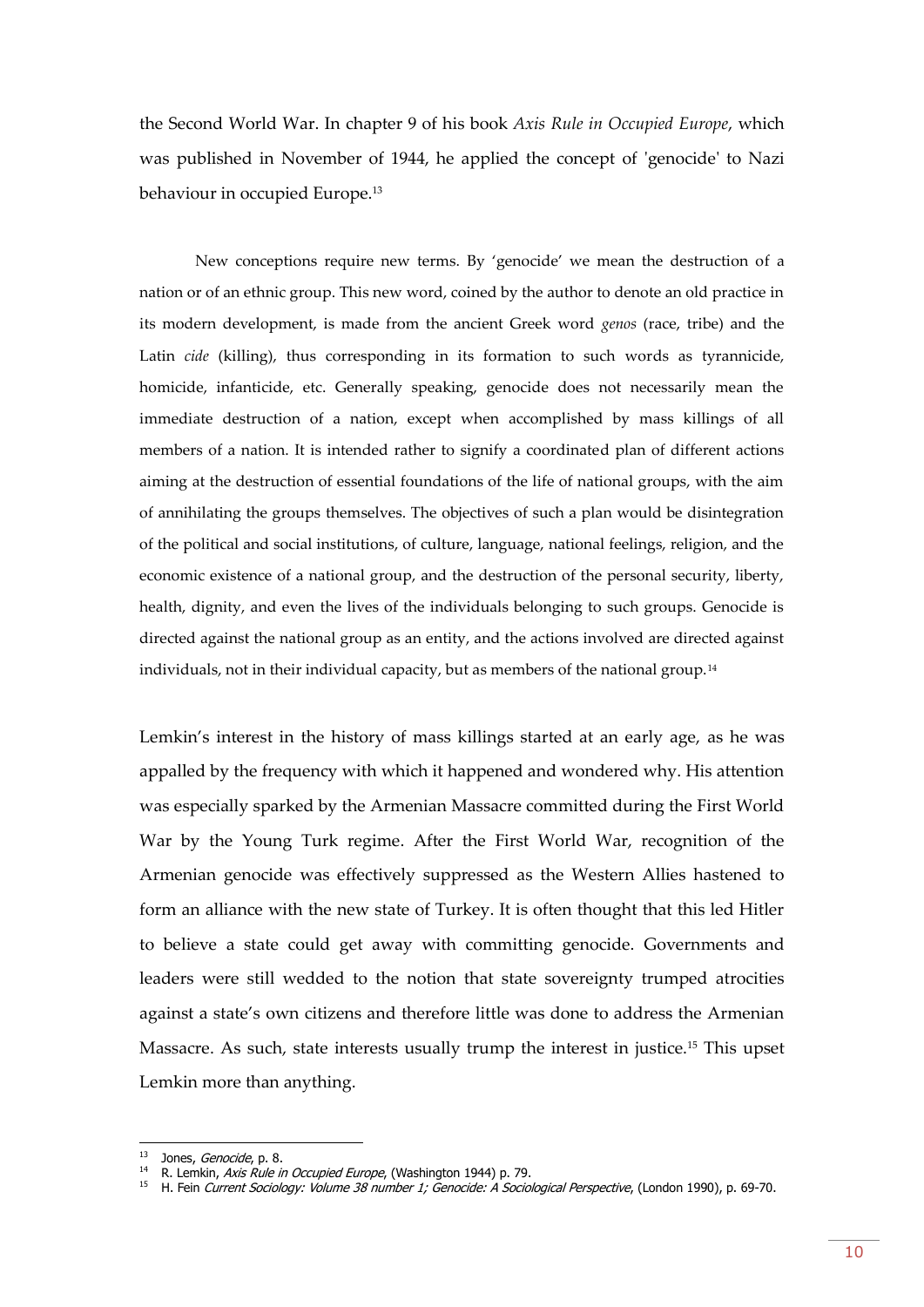After the Second World War, Lemkin convinced the United Nations to draft a convention against genocide and tried to persuade enough governments of the world to ratify it, in which he succeeded in 1948.<sup>16</sup> The United Nations Convention on the Prevention and Punishment of Genocide gave the term a narrow, legal meaning. Whereas Lemkin considered genocide to include political groups and the destruction of one's culture, the Genocide Convention limits itself to ethnic, national and religious groups and saw genocide as a coordinated plan of different actions aimed at destroying the essential foundations of life of the group, with the goal of annihilating that group.<sup>17</sup> However, the convention was still much broader than the colloquial sense of state-organized, total physical extermination, so it was a good attempt to codify the horrors of which the Holocaust was the prime example.<sup>18</sup>

What was different from Lemkin's vision was the fact that the convention placed much more emphasis on physical and biological destruction and less on the broader social destruction of a group's culture by targeting the ethnic collective for genocidal campaigns, which had been the focus of Lemkin's research.<sup>19</sup>

The Genocide Convention made genocide a crime during peace and war, moving beyond existing international law. It made the state signatories themselves responsible for preventing and punishing genocide, while it was usually the state who was the perpetrator of the crime of genocide.<sup>20</sup> Furthermore, legally speaking, the Genocide Convention cannot be applied retroactively to events before 1951 because of the principle of 'nullem crimen sine lege', no crime without a law. Then again, before 1951 genocide could be seen as being a part of ´crimes against humanity´, which themselves were specifications of acts outlawed by the Fourth Hague Convention of 1907 and thus had a legal basis pre-existing its use.<sup>21</sup> As such, the actions which are nowadays described as constituting genocide were in fact already illegal before the Genocide Convention was adopted. Why then did the need for a new, different category exist? This was mostly to show that genocide was 'the

<sup>&</sup>lt;sup>16</sup> Jones, *Genocide*, p. 8.

 $17$  Ibidem, p. 12-14.

<sup>&</sup>lt;sup>18</sup> Kiernan, *Blood and Soil*, p. 10

<sup>&</sup>lt;sup>19</sup> Jones, *Genocide*, p. 11-12, 14; Lemkin, Axis Rule, p. 79.

<sup>&</sup>lt;sup>20</sup> Fein, *Sociology*, p. 3.

 $21$  Fein, *Sociology*, p. 2.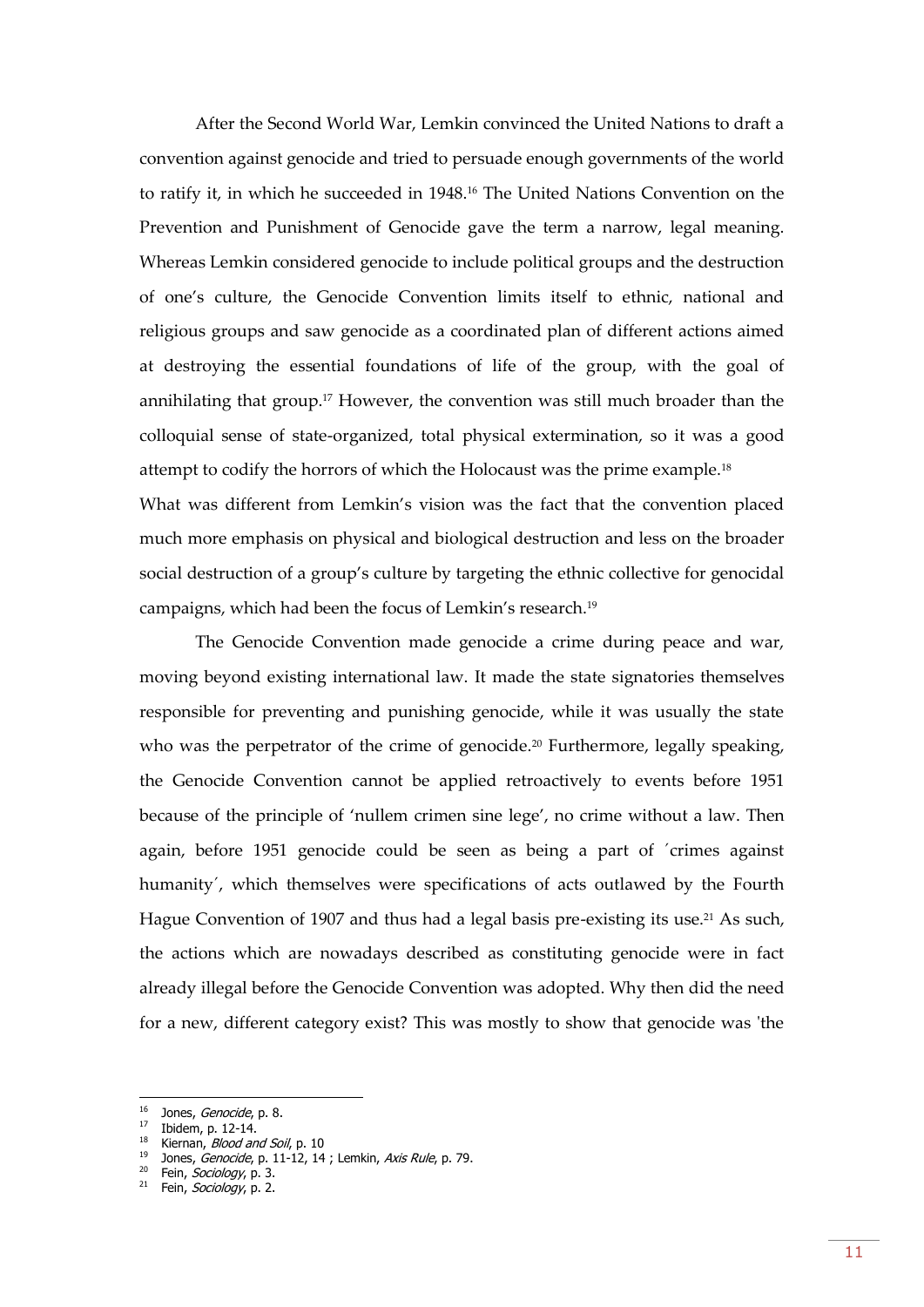crime of crimes', a crime so sinister it should never be equated with 'mere' crimes against humanity.<sup>22</sup>

In order to better understand the Genocide Convention, I will first briefly go through the relevant articles within the Convention, after which we will continue with the theoretical background and the most important elements contained in the treaty. As mentioned before, article 1 makes genocide a crime during peace and war and places upon State Parties the duties to prevent genocide and punish perpetrators. Article 2 and 3 specified what exactly constitutes genocide in the definition of the convention and which acts concerning genocide were punishable offences. Article 4 stipulates that any person committing genocide or any of the acts mentioned in article 3 shall be punishable for this infringement. Articles 5 and 6 order the State parties to enact the necessary legislation to give effect to the provisions of the Genocide Convention in national law and that persons charged with genocide or other article 3 acts need to be charged in a competent (inter)national court. Article 7 deals with extradition, whereas article 8 deals with the competency of any Contracting Party to call upon the United Nations to take actions considered appropriate to prevent or suppress genocide or any other acts contained in article 3. The last relevant provision is contained in article 9, stating that the International Court of Justice is deemed competent to hear a dispute between State Parties submitted to the Court by any one of the states involved in the dispute.

Documenting genocide as put forward in the Genocide Convention demands identifying (a) perpetrator(s), identifying the targeted group as collectivity, assessing its numbers and victims, and recognizing a pattern of repeated actions from which the intent of purposeful action to eliminate them can be inferred. <sup>23</sup> What, then, are the most important elements of the definition of genocide as employed in the Genocide Convention? These include intent, victim groups and their identity, agents, goals, scale, strategies and psychical violence. These elements will be presently discussed.

<sup>&</sup>lt;sup>22</sup> Kiernan, *Blood and Soil*, p. 11.

<sup>&</sup>lt;sup>23</sup> Jones, *Genocide*, p. 25.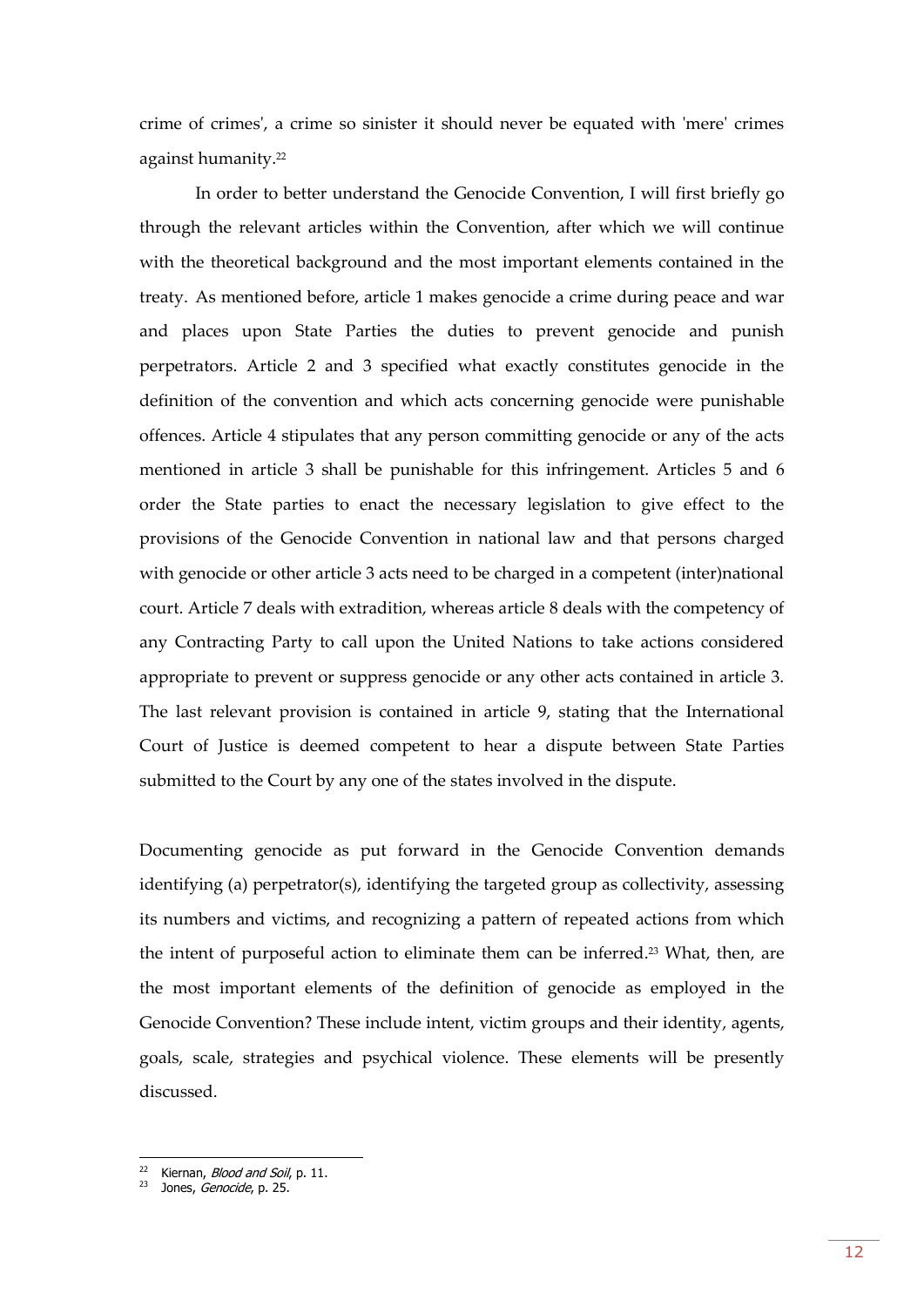#### **Intent**

Whereas the crime of genocide needs *dolus specialis*, intent, to be classified as such, crimes against humanity do not need this proof of intent.<sup>24</sup> Intent is not the same as motive or goal, even though knowing the ultimate goal of certain actions might show intent. <sup>25</sup> Intent is meant as to say that the various acts have a purposeful or deliberate character as opposed to accidental or unintentional character. It should be construed as deliberate or repeated acts with foreseeable results, rather than motives.<sup>26</sup> Whereas there might be various motives, such as financial gain, to commit acts which might amount to genocide, it is the intent question which plays one of the most important roles in defining genocide. Intent can be inferred by a pattern of actions directed towards a specific group, but is often hard to prove. 27

As such, intent in the sense of the Genocide Convention can be said to be deliberate action with the goal of annihilating the victim group as such. Even if the goal is not reached by the perpetrators, the intent will remain. The criteria of intent should be regarded as the special element that makes the crime of genocide a crime on its own under international law.

#### **Victims & identifying groups**

Groups and identities can be defined in multiple ways. It is usually the perpetrator who defines the group he is taking action against, as it is often not the objective existence of the group, but their subjective definition as 'the other' and subsequently denigrating them by the perpetrators which causes events to spiral out of control.<sup>28</sup> Identities are complex and mixed, for example, Jews were a threat based on political and economic reasons, they were enemies based on ethnic and religious grounds and they were also seen as sexual enemies.<sup>29</sup> However, victim groups are most often targeted for ethno-religious reasons.<sup>30</sup>

To sum it up, victim groups are usually selected and defined by the perpetrator. They are usually chosen on the basis of ethno-religious grounds,

-

<sup>&</sup>lt;sup>24</sup> Kiernan, *Blood and Soil*, p. 15.

<sup>&</sup>lt;sup>25</sup> Jones, *Genocide*, p. 21-22.

<sup>&</sup>lt;sup>26</sup> Fein, Sociology, p. 20.

<sup>&</sup>lt;sup>27</sup> Kiernan, *Blood and Soil*, p. 17-18.

<sup>&</sup>lt;sup>28</sup> Shaw, *What is Genocide*, p. 30.

 $29$  Jones, *Genocide*, p. 34.

<sup>30</sup> Ibidem, p. 21.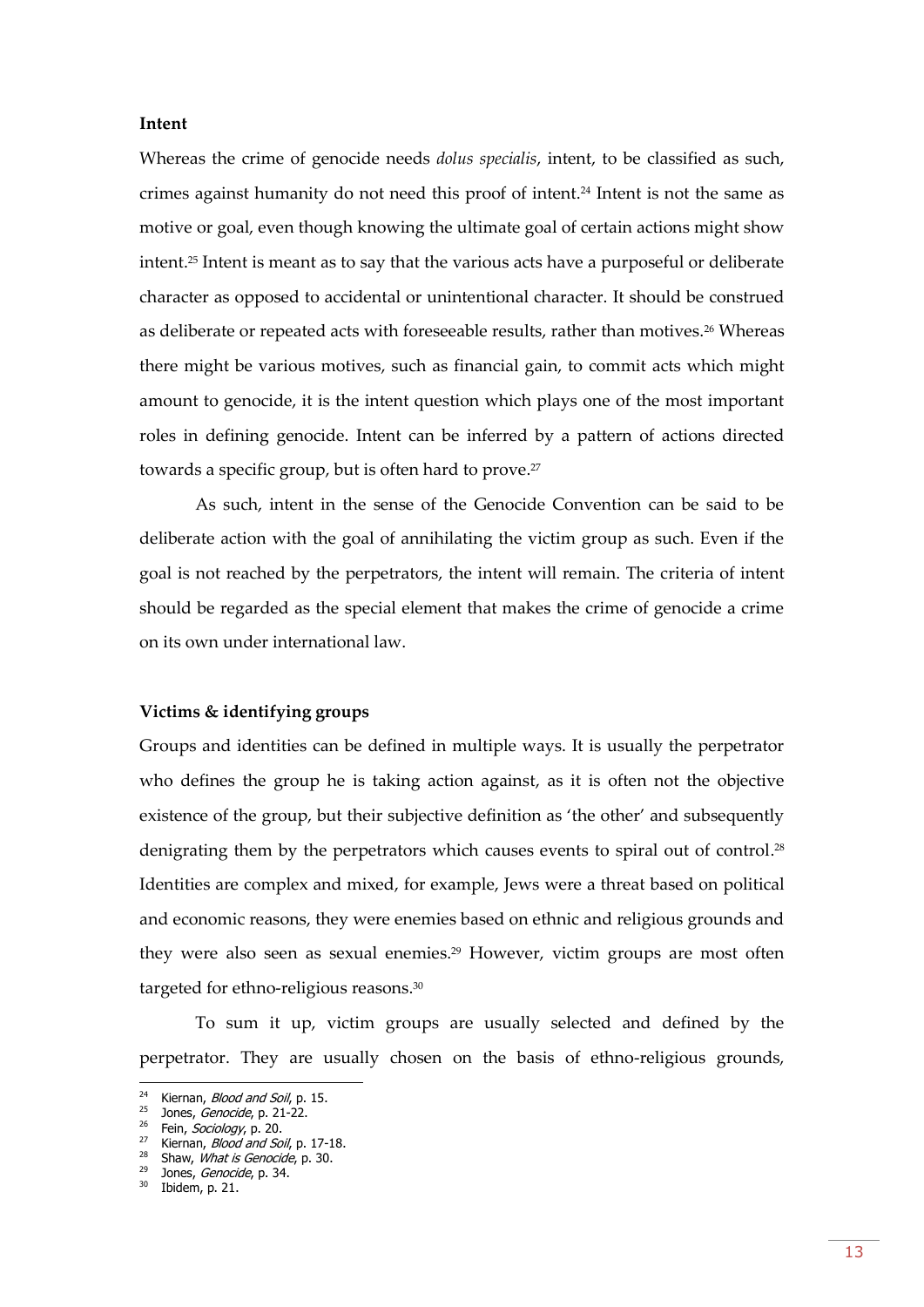although political groups are gaining more attention; however, political based persecution cannot be regarded as genocide under the Convention. The victim groups are a perceived threat or their removal poses an opportunity for the perpetrators.

#### **Agents**

Perpetrators of genocide are most often agents of the state or are at least backed by state authority. Therefore, most definitions focus on the state, but they do accept that non-state actors could commit genocide.<sup>31</sup> That is to say, even those authors who accept the possibility of non-state actors often stress that it is near impossible for an individual to commit genocide and that therefore genocide is a crime closely connected to some form of authority, most often state authority.<sup>32</sup> Most authors dealing with agents of genocides, or *genocidaires*, focus on the psychological aspect; how these people came to do such horrible acts upon fellow humans.

Stated otherwise, agents or perpetrators of genocide are most often backed by some form of authority, usually the state. The perpetrators blame their chosen victim group for something bad which has happened and they wish to resolve this by removing the source of their problems, that is to say: the victim group.

#### **Scale**

The question of scale is a though one, many scholars feel that lumping together limited killing campaigns with overwhelmingly exterminatory ones (such as the Holocaust) cheapens the concept of genocide.<sup>33</sup> This is because we have come to perceive genocide as the ultimate evil and, as will be discussed later, it is often equated to the Holocaust. If the scale of a certain killing campaign does not reach the threshold-level of the Holocaust, it is often seen as falling below the amount of killing needed to constitute genocide. However, article 2 of the Genocide Convention mentions that genocide "is […] any of the […] acts [in art. 3 of the convention] committed with intent to destroy, in whole or in part, a national, ethnical, racial or

<sup>&</sup>lt;sup>31</sup> Jones, *Genocide*, p. 21.

<sup>&</sup>lt;sup>32</sup> Fein, Sociology, p. 12.

<sup>33</sup> Jones, Genocide, p. 22.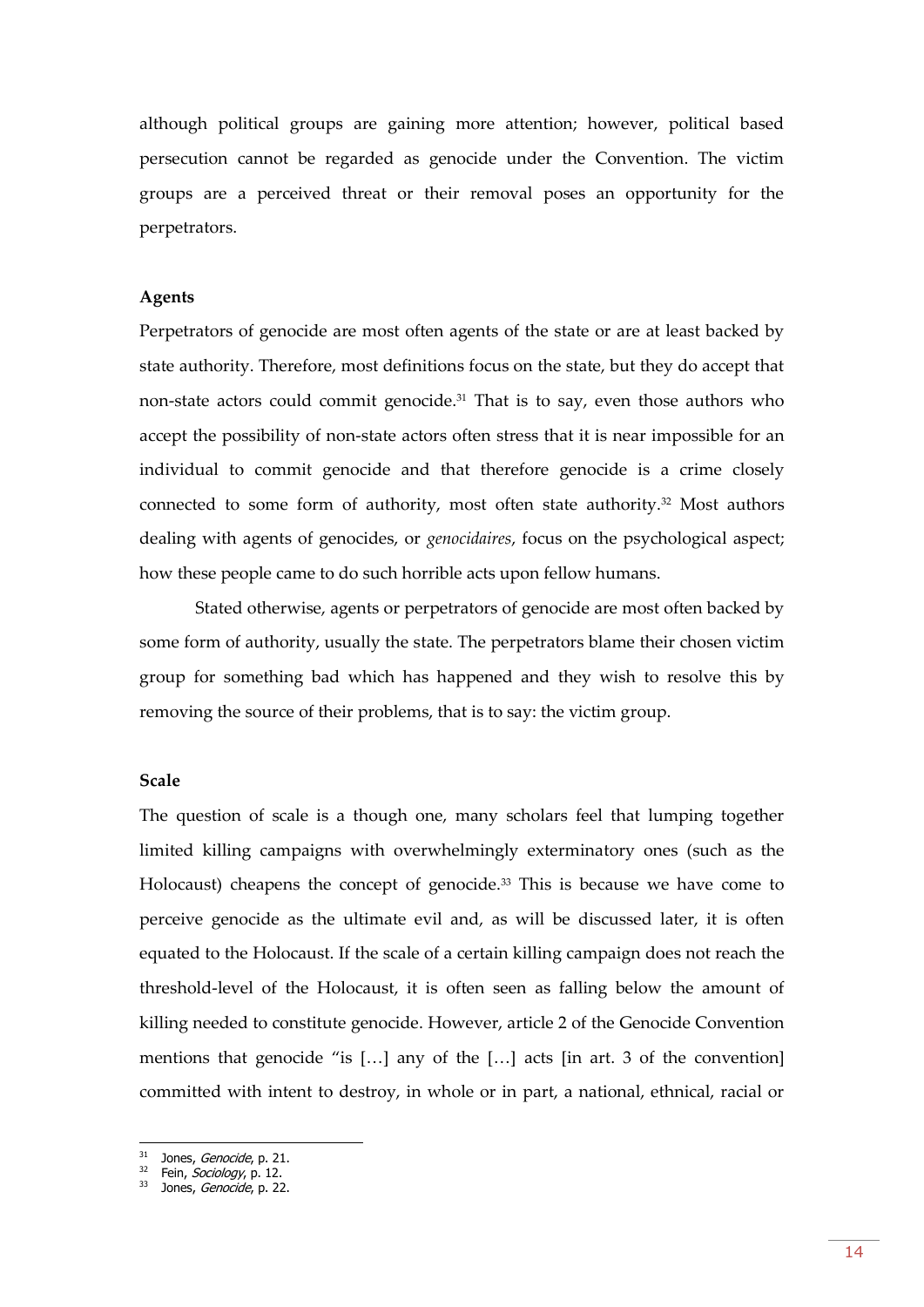religious group, as such  $\left[\ldots\right]^{1/34}$ , what does 'in whole or in part' mean, and what about 'as such'? It is precisely this vagueness in certain provisions of the Genocide Convention which allow the concept to remain largely undefined. Read together, 'in part' and 'as such' could be construed as allowing a single killing with the intent to destroy the group that person belonged to, to be seen as genocide. In essence, this comes down to convoluting the terms murder and genocide. I do not think this is a direction the field of genocide studies should take, for it leaves the concept of genocide banal and meaningless.

#### **Strategies**

There has to be a structural and systematic attack on the specific group, with the intent to destroy that group. As such, it is only necessary that, whatever strategy is actually chosen, it is acted out structurally and systematically.<sup>35</sup> Precisely because of this structural and systematic nature of the attacks and killings, it would be inadvisable to allow one kill to constitute genocide. Although structural and systematic non-physical attacks can be seen as a good indicator of a genocide in the making, they do on their own not constitute genocide, as will be discussed below.

#### **Physical destruction**

Can there be genocide without acts of violence? Is purely 'cultural genocide', such as prohibiting a language to be spoken, actual genocide? Not according to the Genocide Convention, much to Lemkin's dismay. He considered that the mass killings of a group could be part of genocide, but that this did not define genocide. Genocide was a comprehensive process in which power attacked and destroyed the way of life and institutions of peoples: a comprehensive concept of the social destruction of certain groups.<sup>36</sup>

The Genocide Convention laid much stronger emphasis on physical and biological destruction than Lemkin himself did; this was mostly due to the fact that such destruction is easier to measure and to proof than the process which constituted

 $34$  The Convention on the Prevention and Punishment of the Crime of Genocide, 1948, art. 2.

<sup>35</sup> Ibidem, p. 23-24.

<sup>&</sup>lt;sup>36</sup> Shaw, *What is Genocide*, p. 19-21.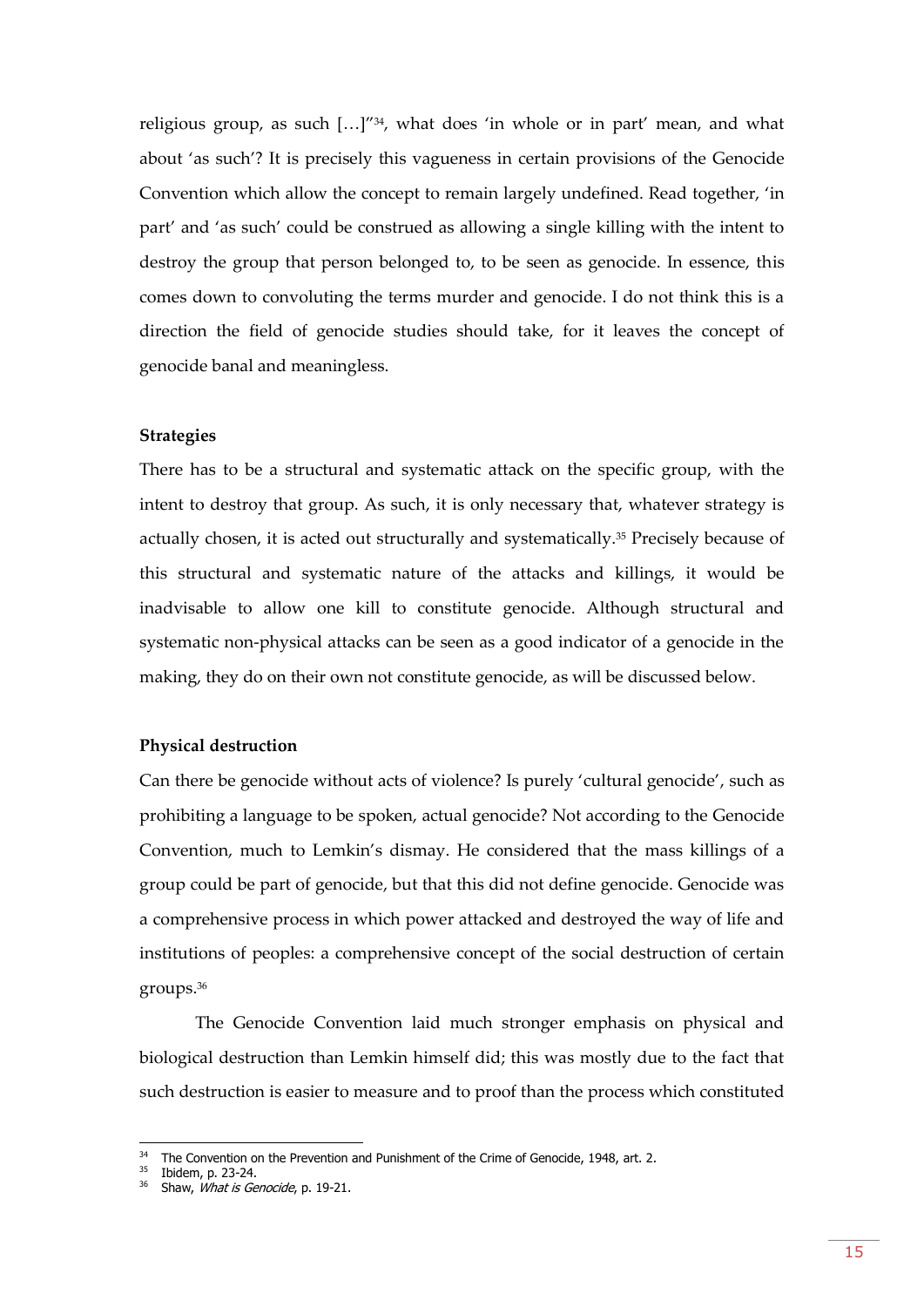Genocide according to Lemkin.<sup>37</sup> As such, there can be no genocide as defined by the Convention without at least the physical destruction of a (part of a) protected group with the intent to destroy that group as such, or an attempt being made to do so.

There are four repeatedly noted problems to the Genocide Convention:

- 1) gaps in groups covered (e.g. political groups);
- 2) the ambiguity of intent to destroy a group 'as such';
- 3) the inability of non-state parties to invoke the convention;
- 4) the failure to set up an independent enforcement body.

In relation to the first, several countries were opposed to inclusion of these groups during the drafting process because the criteria were unclear. It was feared that inclusion would unacceptably impede the suppression of subversive elements and disorders which were necessary to protect the state.<sup>38</sup> On the other hand, because political groups have not been included, with nearly each instance of mass atrocities there is a sometimes confusing debate about whether or not the present situation falls within the legal definition of genocide. In other words, if it falls within the scope of the Genocide Convention. It is doubtful that the original drafters of the treaty wished to prevent quick action to stop the genocidal situation from becoming worse by first having a hair-splitting debate about the exact nature of the conflict and if that could in some way fall within the scope of the Convention. For example, a state acting against ethnic or religious groups could claim they were in fact political groups to slow down the United Nations decision-making process.<sup>39</sup>

Furthermore, whereas the Convention focuses on the state, article four does acknowledge the possibility that non-state actors and other private individuals could be guilty of any of the acts in article three. This, however, concerns who can be identified as perpetrator and has nothing to do with who can invoke the convention. As it is usually the state that commits genocide or fails to prevent one, it seems hard to imagine a state will decide to support one of its citizens in a quest to put the state

<sup>&</sup>lt;sup>37</sup> Shaw, *What is Genocide*, p. 22.

<sup>38</sup> Jones, *Genocide*, p10-11.

<sup>&</sup>lt;sup>39</sup> F. Chalk, in *Holocaust and Genocide studies: an international journal*, (Oxford 1989), volume 4, no. 2. 149-160, p. 151-152.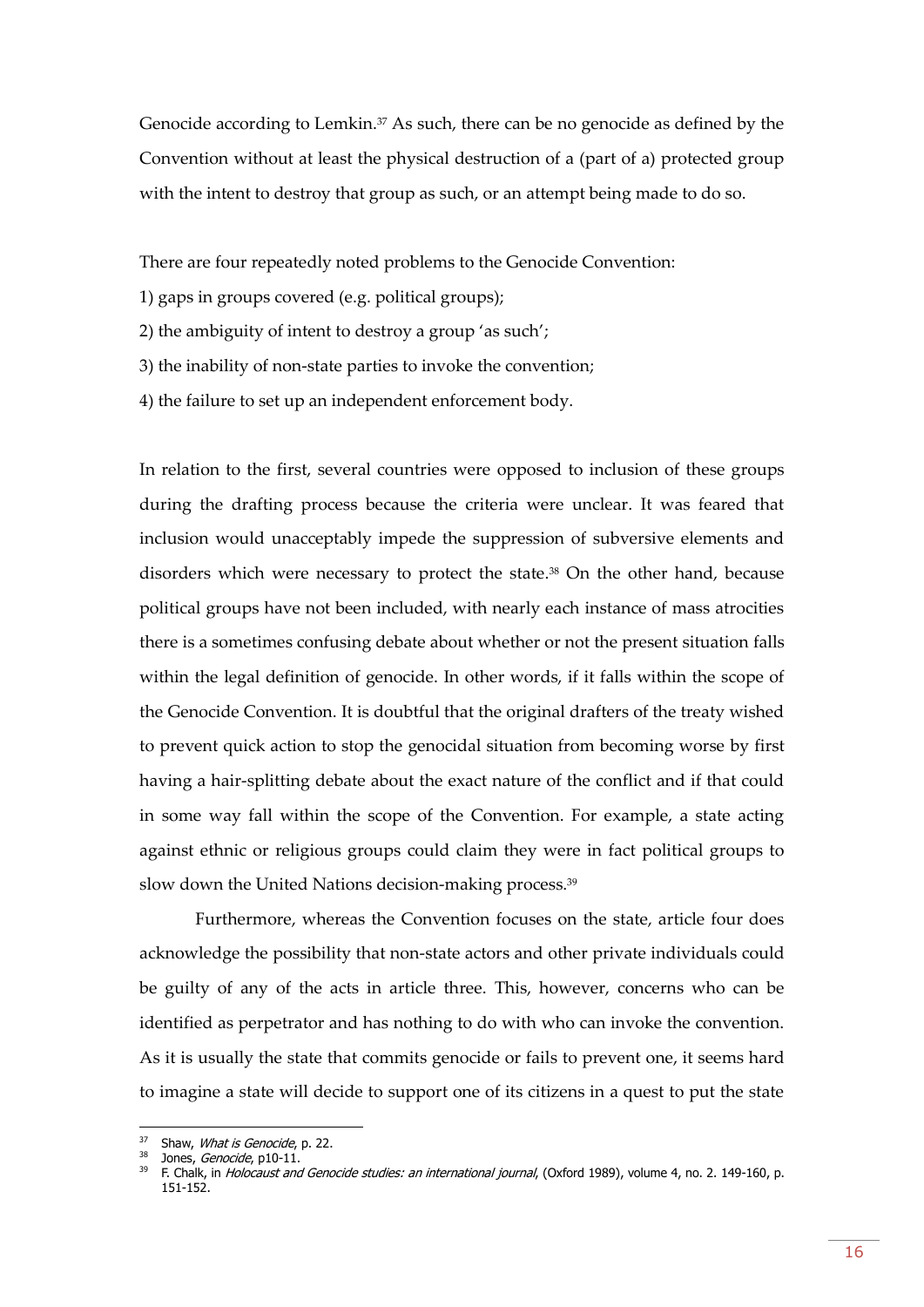itself on trial. Finally, even though article 8 of the Genocide Convention states that the United Nations is competent to take actions deemed necessary to prevent or repress genocide, it cannot act as an independent enforcement body. Without the political will of the (powerful) states, no action will be taken. Suppression of genocide is therefore more often than not dependent on states' interests in the area.

Looking through the Genocide Convention makes one wonder what exactly a state's responsibility or obligation would be once it is established genocide is being committed in another country. The Convention does specify that all state parties need to enact all "necessary legislation to give effect to the provisions of the present Convention"<sup>40</sup> but besides that asks little of a state if the genocide concerned happened outside its borders. This is in contrast with what is commonly thought, namely that stating that genocide is taking place, puts obligations to prevent and punish upon the country identifying the genocide. Although, strictly speaking, no legal obligation will arise by identifying genocide in another country, there will be a moral obligation to act upon the state identifying the genocide. A state cannot determine genocide is going on and then tell its citizens it will stand idly by to wait until it is over. Therefore, determining genocide does in fact create certain obligations. That being said, while genocide was taking place in Sudan, The United States of America under Bush Jr. decided not to get involved in Sudan even though acknowledging that genocide was going on. As such, this obligation to act in the end really remains only a moral obligation, which can be swept aside if deemed necessary in the interests of state.

### <span id="page-16-0"></span>*1.2 Developing definitions*

Whereas Lemkin published his work in the 1950s, real academic interest in genocide only began in the 1970s. Even though a legal concept of genocide, in the form of the Genocide Convention, already existed then, this did not mean that scholarly research into the Holocaust and genocide in general became any less or that it focused solely on those cases that fit the legal, narrow, definition of genocide. Many authors after

Genocide Convention, art. V.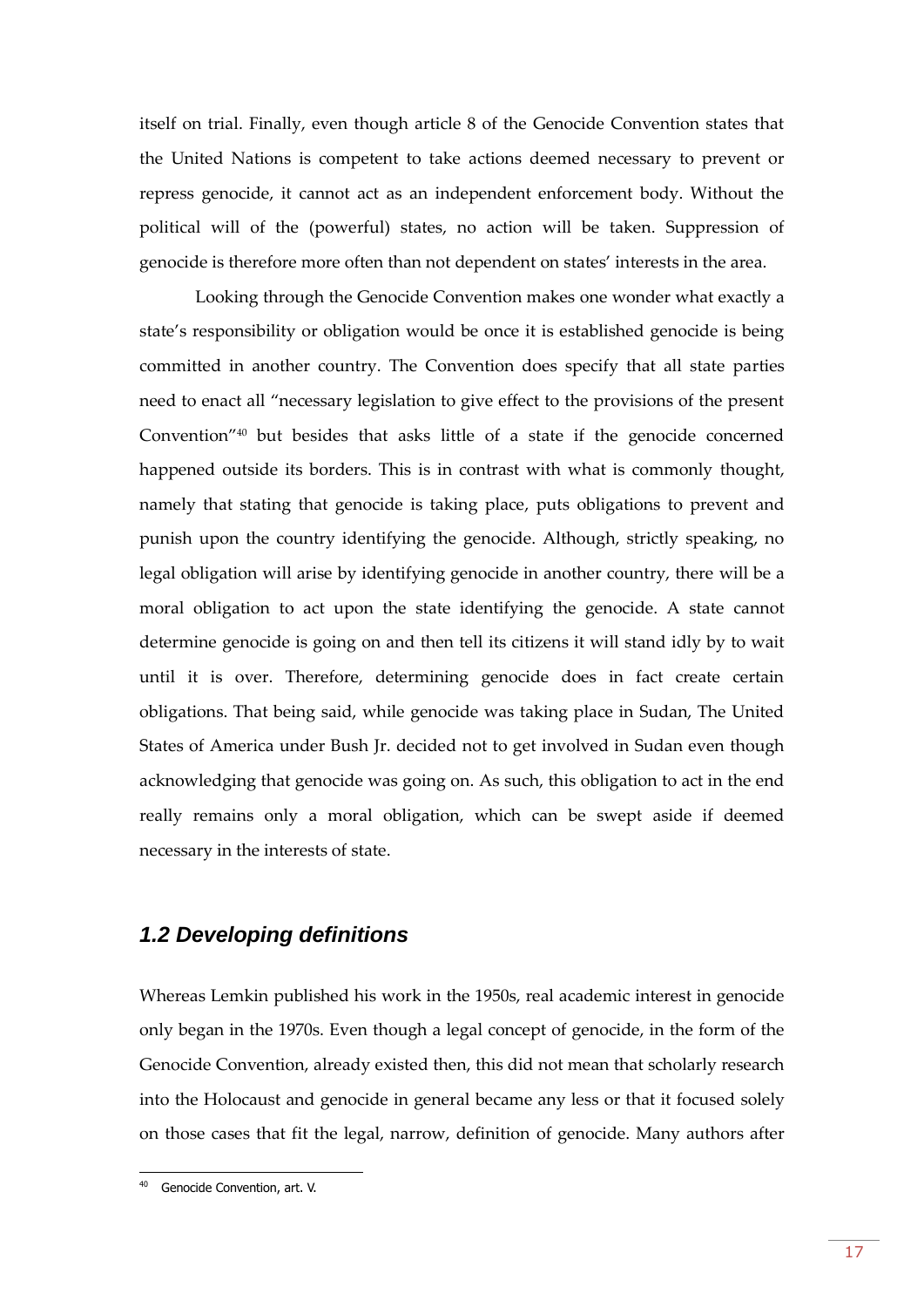Lemkin contributed to the evolution of the field, each with their own profound insights, making it more and more difficult to know exactly what one meant when referring to 'genocide'. What made it even more difficult was the fact that some definitions were conflicting with each other or with the legal definition. The debate about the meaning and scope of genocide became much more important after what happened in Yugoslavia and Rwanda in the 1990s. It sparked a renewed interest in the Holocaust and genocide studies in general. <sup>41</sup> As there are scholars from various fields of expertise present in the field of genocide and Holocaust studies, I will try to group arguments thematically as to give an overview which is as complete as possible. In this part I will show how the scholarly definition of genocide has developed as well as how the thinking about the process of genocide has changed over time.

Within the academic debate about genocide, it can roughly be stated that there are two positions; those being hard law and soft law. Hard law positions are guided by concerns that "genocide" will be rendered banal and meaningless by careless use, whereas soft law positions are concerned with the fact that excessively rigid framings rule out many actions which should logically be included. They prefer an evolving framework on genocide instead of a static one, as the legal definition currently is.<sup>42</sup> At the moment, proving someone is guilty of genocide within the meaning of the Convention is a difficult task. Lawyers usually charge someone with committing crimes against humanity, which has a lower burden of proof. This leaves genocide more as a scholarly framework than as a legal definition, but is this justified? That is a question we will explore in this subchapter.

#### **The intent of genocide**

What, exactly, is destroyed in genocide? Martin Shaw wrote in 2007 that genocide involves mass killing, but it is much more than that. Seeing how a group is a sociological unit which cannot be destroyed by simply killing its members, more needs to happen to get rid of the abstract unit. For example, the Nazis did not aim simply to kill unwanted peoples, the Nazis aimed to destroy their ways of life and

<sup>&</sup>lt;sup>41</sup> Shaw, *What is genocide*, p.6.

<sup>&</sup>lt;sup>42</sup> Jones, *Genocide*, p. 15, 20-21.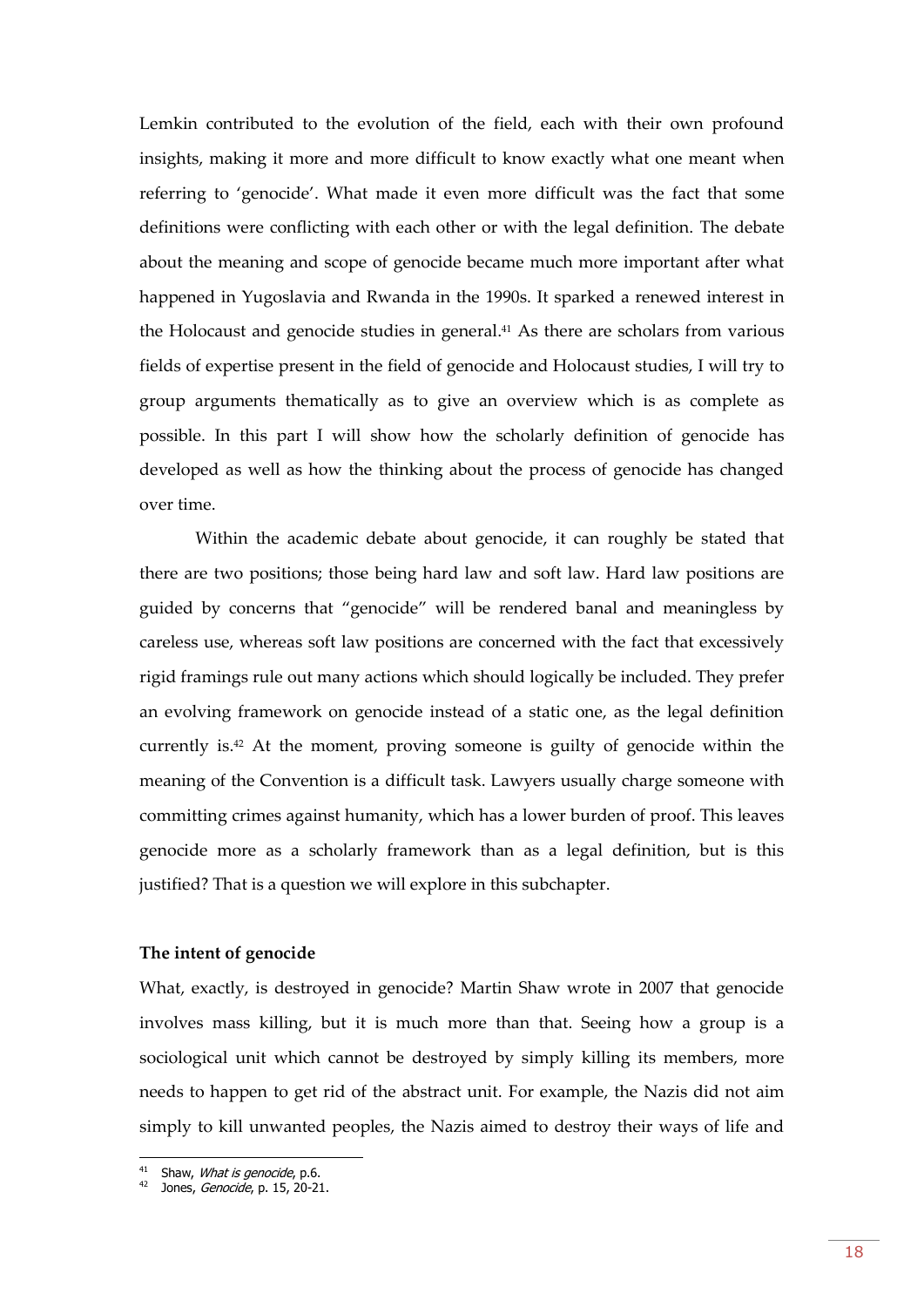social institutions. This, according to Shaw, cannot simply be reduced to physical destruction.<sup>43</sup> Chalk and Jonassohn state that the Genocide Convention is at the same time too narrow, in excluding certain groups, as too broad by including inflicting 'serious bodily or mental harm' as genocide. For them, genocide is first of all the physical destruction of defenseless human beings outside the conduct of war.44According to Daniel Feierstein, genocide aims to suppress the identity of the victim group by destroying its network of social relations, which are essential to create an identity. The destruction of social power constituting genocide is persuasive, but in the end does not hold up to what is commonly perceived to be genocide. Stated differently, would merely the suppression of a group identity constitute genocide? This phenomenon, often called 'Cultural Genocide' on its own is not deemed to be genocide, although it can be a powerful indicator of a real genocide happening or about to happen.<sup>45</sup>

#### **Genocide and modernity: different perspectives on the Holocaust**

Whereas at first the idea existed that Hitler had always planned to carry out his 'Final Solution', the idea steadily arose that the Holocaust was the result of a huge bureaucratic machine with thousands of participants, not the fulfillment of a preconceived plan by Hitler. There is an ongoing debate between the proponents of the Final Solution as planned from the outset, the *intentionalists*, and their opponents – the *functionalists* – who describe the Holocaust as an evolving and sometimes even chaotic programme of death and destruction which really began to assert itself after the invasion of the Soviet Union in June 1941, prior to which it was done by low-level bureaucrats in a somewhat haphazard and inefficient manner. Another two groups in the debate are the *structuralists*, who are of the opinion that the structure of the Nazi party and German society were the root causes for the Holocaust, and the *ideologists*, who believe that the Holocaust was the eventual consequence of strong anti-Semitism in Europe.<sup>46</sup> Although these are, in fact, four different groups within the debate, it can be said that the intentionalists and ideologists share the same basis;

<sup>&</sup>lt;sup>43</sup> Shaw, *What is genocide*, p. 22.

 $44$  Sémelin, *Purify*, p. 317-318.

<sup>45</sup> Jones, Genocide, p. 29-31.

<sup>46</sup> Cecilie Felicia Stokholm Banke, Danish Institute on International Studies, presentation of 10-08-2011.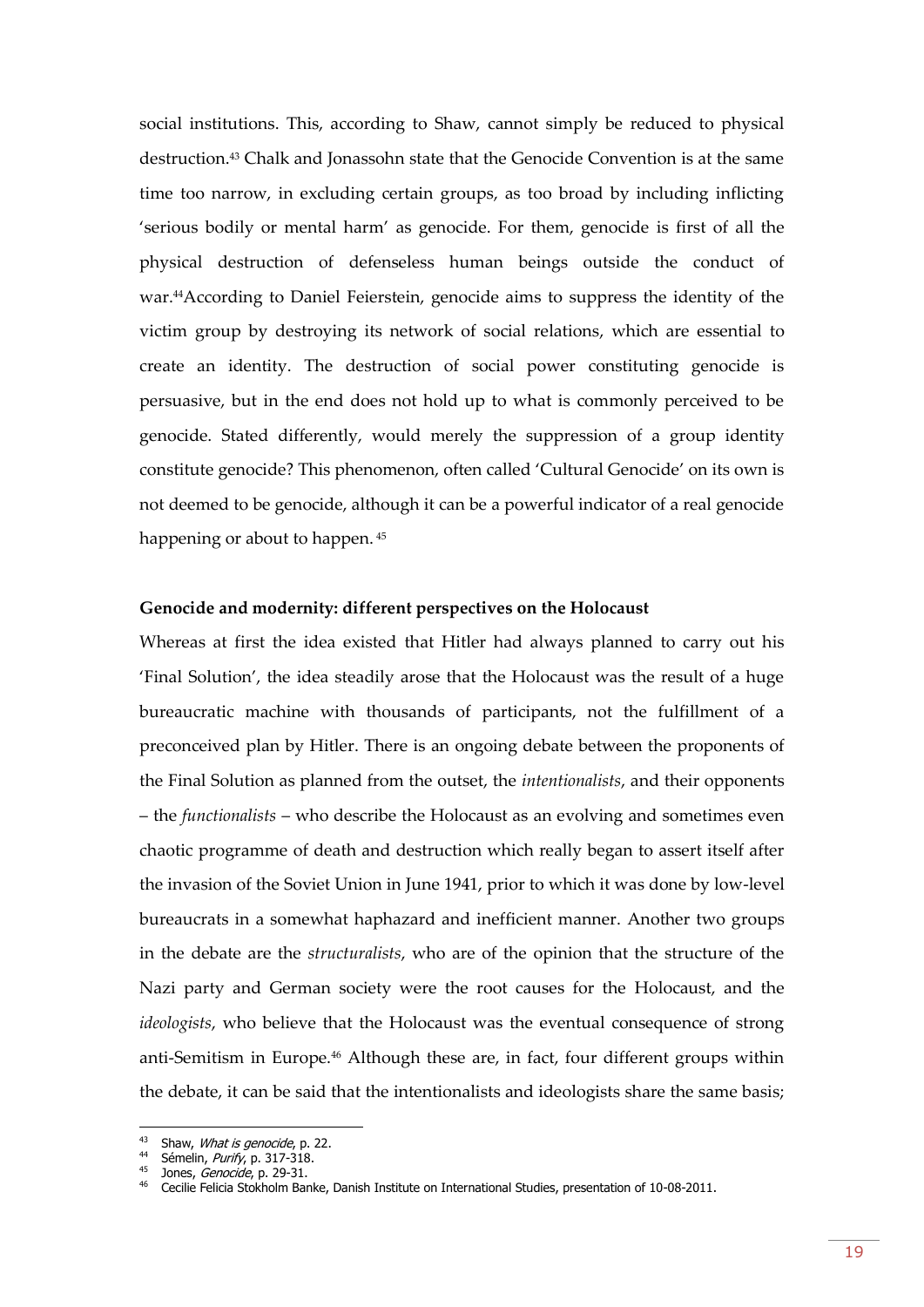just as the functionalists and structuralists do. As such, I will only talk about intentionalists and functionalists, even if referring to the other groups.

Yehuda Bauer argued in favour of a synthesis between the Intentionalist and Functionalist schools, not believing there to be a master plan going so far back as when Hitler wrote *Mein Kampf*, but also finding it difficult to believe that the decisions leading to the Holocaust were taken by less senior members of Hitler's government, as though Hitler or his inner circle were unaware of it. Furthermore, we should not teleologically re-read earlier phases of Nazi policies for the Jews under the rubric of the Final Solution, since policy development was often incremental, contextual and reactive.<sup>47</sup>

The Functionalist proposition was first espoused in Raul Hilberg's *The Destruction of the European Jews*, published in 1961. Hilberg established a model of how the bureaucratic machinery of the Nazi state had made the murder of millions of Jews possible. Hilberg stated that "The machinery of destruction […] was structurally no different from organizing German Society as a whole; the difference was only one of function. The machinery of destruction was the organized community in one of its special roles."<sup>48</sup> Each step was more extreme; Hilberg identified that the Jews were first defined as enemies of the state, then discriminated against, and disenfranchised, then they had their property expropriated, were moved into ghettos and, finally, were transported to their deaths. This debasing of human dignity on a mass scale was only possible in the "modern period", due to technological advancements, bureaucratic precision and efficiency, according to Zygmunt Bauman, a Jew born in Poland in 1925, "the Holocaust was an outcome of a unique encounter between factors by themselves quite ordinary and common; and that the possibility of such an encounter could be blamed to a very large extent on the emancipation of the political state, with its monopoly on means of violence and its audacious engineering ambitions, from social control – following the step-by-step dismantling of all non-political power resources and institutions of social selfmanagement."<sup>49</sup> The first Nazi troops sent to Poland and Russia to shoot Jews

<sup>&</sup>lt;sup>47</sup> Shaw, *What is Genocide*, p. 40.

<sup>&</sup>lt;sup>48</sup> R. Hilberg, *The destruction of the European Jews*, (Chicago 1961), p. 640

<sup>&</sup>lt;sup>49</sup> Z. Bauman, *Modernity and the Holocaust*, (Cambridge 1989), p. xiii.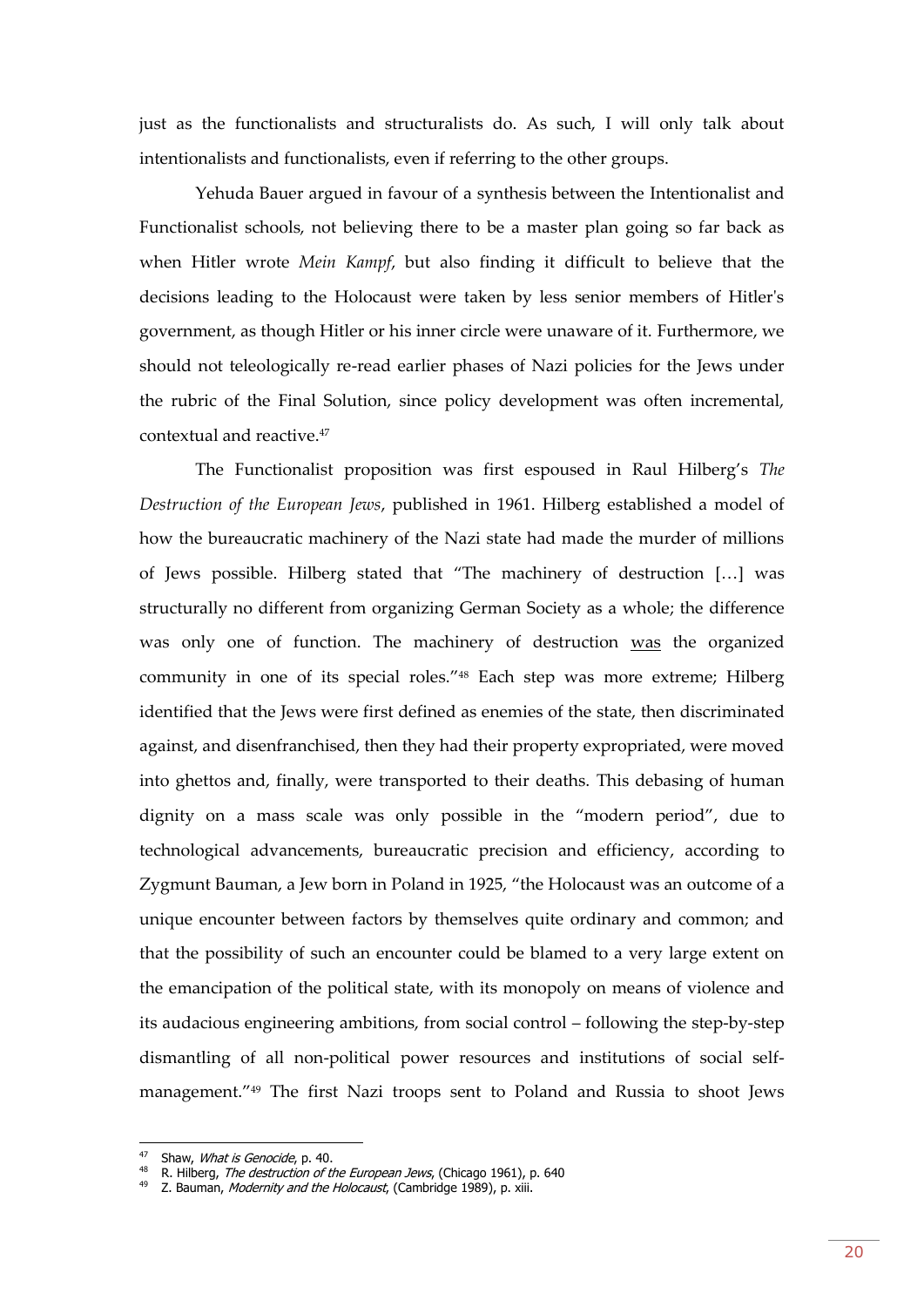became emotionally drained due to seeing their victims as humans. Another solution had to be found; putting the Jews together in camps and not giving them anything but a number, gassing them made the killings impersonal and more like business as usual. That is to say, using bureaucratic precision (the camp and its registration procedures) together with technological advancements (mass gassing instead of individual shooting) to strive for maximum efficiency (the extermination of the Jews) made this striving for maximum efficiency a goal on its own, in which the Jews were nothing more but cattle that needed to be guided to their deaths.

Another argument concerning modernization is that it is often perceived as a threat to people's identity. The world is changing so rapidly that people will grab hold of increasingly anachronistic concepts, such as ethnic identity, to anchor and define themselves.<sup>50</sup> Defining oneself is meaningless without an other to define oneself against. This imagined division can bolster communal identity and solidarity but can, when taken to extremes, cause great problems between groups. However, it is often difficult to see modernity and tradition apart, especially because modernity often evokes a need to return to so-called traditional values (which are often not really traditional).<sup>51</sup>

#### **Obligations and dehumanization**

Quite a lot of research regarding the Second World War and the Holocaust delve into the question how German society became able to carry out such barbarous acts. Often the answer was found in the totalitarian state which uses terror in the service of an ideology that is used to control the masses. By using terror to control the population and debasing the human dignity of unwanted groups in society, totalitarian states create the possibility of barbarity. Hannah Arendt searched for the roots of this totalitarian state in *The Origins of Totalitarianism*, published in 1951. Arendt showed that the first step in the Nazis' destruction of the Jews was to make them stateless, in the knowledge that people with no stake in a political community have no claim on the protection of its laws. Many authors, such as Ervin Staub, describe the road to genocide as a process or continuum, which begins small with

<sup>50</sup> Jones, *Genocide*, p. 428-429.

<sup>&</sup>lt;sup>51</sup> Kiernan, *Blood and Soil*, p. 416-417.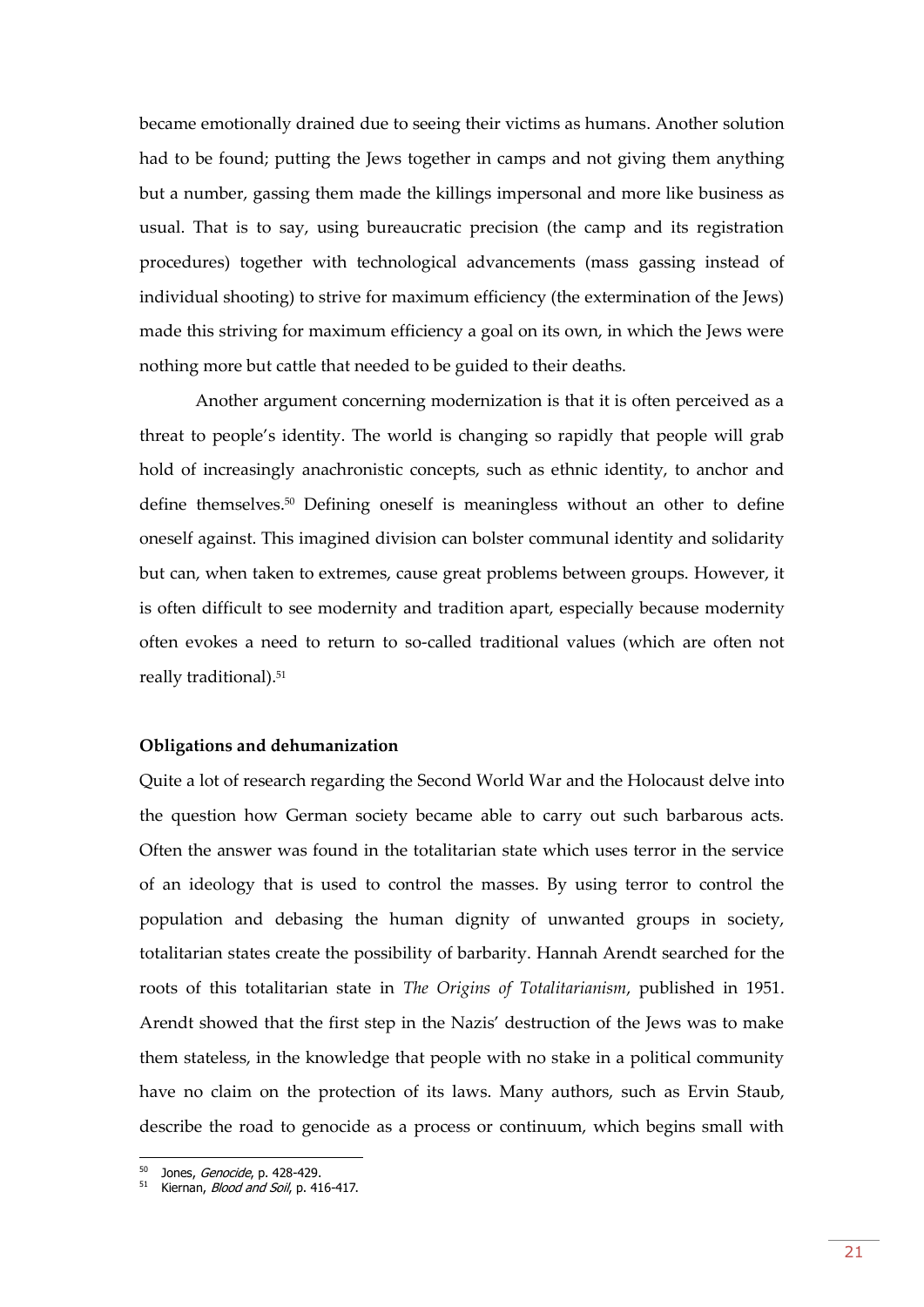limited harm, but brings psychological change to both the perpetrator and the victim. Victims are devalued, often seen as deserving what is happening to them. Perpetrators become more able and willing to act against their victims. Feelings of responsibility for other's wellbeing disappear, accountability is diminished by bureaucratic compartmentalization and euphemistic language to deny reality and distance oneself from the violence. People who are different are profoundly dehumanized and killing them comes to be seen as something which is good, right and desirable. New group norms evolve and institutions are established in service of these killings.<sup>52</sup>

A concept various authors seem to imply is the idea of an 'universe of obligation': human beings feel responsible for the well-being of those within their universe of obligation, while the same cannot be said for people outside this universe. That is to say, people do not feel obliged to ensure the well-being of someone outside of their universe of well-being. The greater the perceived gap between the groups, the less the normal standards and values are deemed to apply. This idea was coined by Helen Fein, born in 1934 in New York, she saw this universe as "that circle of people with reciprocal obligations to protect each other"53, "toward whom obligations are owed, to whom the rules apply, and whose injuries call for expiation by the community". In its totality, the universe of obligations was "within any polity, the dominant group defines the boundaries of the universe of obligation and sanctions violations legally. Injuries to or violations of rights of persons within the universe are offenses against the collective conscience that provoke the need for sanctions against the perpetrators in order to maintain the group's solidarity […] Violations of (or collective violence against) those outside the boundaries do not provoke such a need; instead, such violence is likely to be explained as a just punishment for their offenses."<sup>54</sup> That is to say, people feel more responsible for those with whom they can identify. By taking away the humanity and dignity of others, they are pushed out of this universe of obligation and will therefore not be missed by most people.

<sup>52</sup> Staub, Roots, p. 17-18, 29.

<sup>53</sup> Fein, Sociology, p. 4.

<sup>54</sup> Ibidem, p. 33.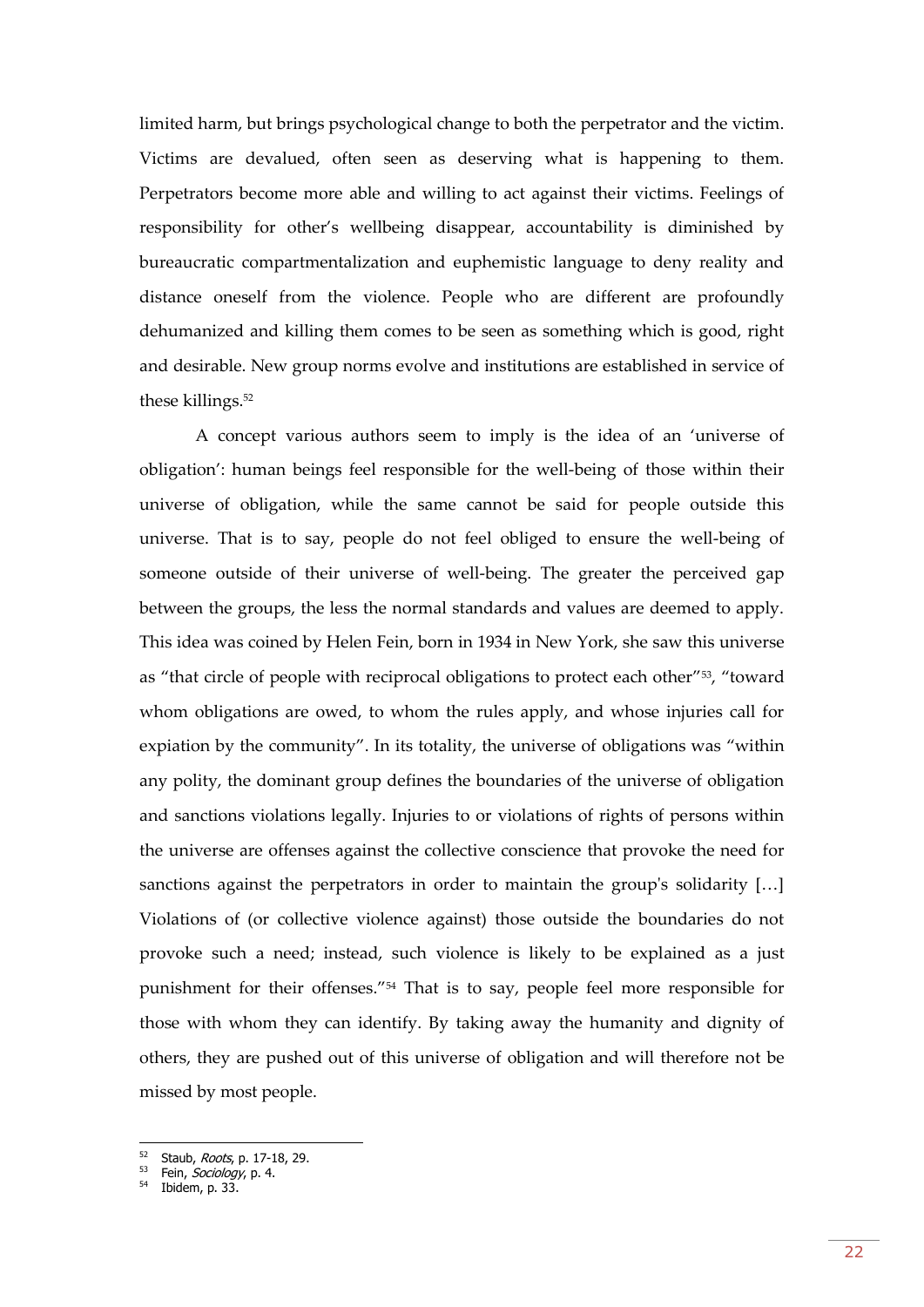In *Eichmann in Jerusalem: The Banality of Evil*, published in 1963, Hannah Arendt describes a man who, in the end, just found himself in a situation and role which suited him, regardless of its consequences. "The trouble with Eichmann was precisely that so many were like him, and that the many were neither perverted nor sadistic, that they were, and still are, terribly and terrifyingly normal" This ordinariness is what Arendt calls "banal". It is exactly this "banality" that characterizes contemporary human life; there is a lack of thinking about consequences of peoples own behaviour. "[I]t was sheer thoughtlessness – something by no means identical with stupidity – that predisposed him [Eichmann] to become one of the greatest criminals of that period."<sup>55</sup>

Eichmann's universe of obligation clearly did not include the Jews, as they were deemed to be sub-human and so very different from "normal humans". As such, Eichmann did not feel responsible for what happened to "them". It was not the growth of anti-Semitism and Jew-hatred but the growth of moral indifference and exclusion of the Jews from the political community that allowed Germans to overlook and deny the deportation and destruction of the Jews.<sup>56</sup> Zygmunt Bauman identified that "the stranger" or "other" is always the object of fear, the person external to "normal" society who, through their very existence, is a constant threat that must be brought under control. As such, this "stranger" is outside of the normal universe of obligation. In Bauman's view, the Jewish people have been these "strangers" in Europe and elsewhere in the modern period.

Primo Levi was an Italian-Jewish Auschwitz survivor. After being freed from the camp, he tried to understand what exactly mankind had gone through, but could not come to a definite answer. One such example was what he called "The Grey Zone", a space between absolute good and absolute evil where moral choices are made for the purpose of survival, where the desire to live surmounts the desire to be honourable. Levi saw the *Sonderkommando* as perfect examples of this; abetting the Camp in killing their fellow Jews to stay alive themselves. By being forced to live in these terrible conditions, one's universe of obligation shriveled to but a fraction of its normal proportion; ensuring that only those closest to oneself will matter. In *The* 

 $55$  H. Arendt, *Eichmann in Jerusalem : a report on the banality of evil*, (New York 1963), p. 278-288.

<sup>&</sup>lt;sup>56</sup> Fein, Sociology, p. 57.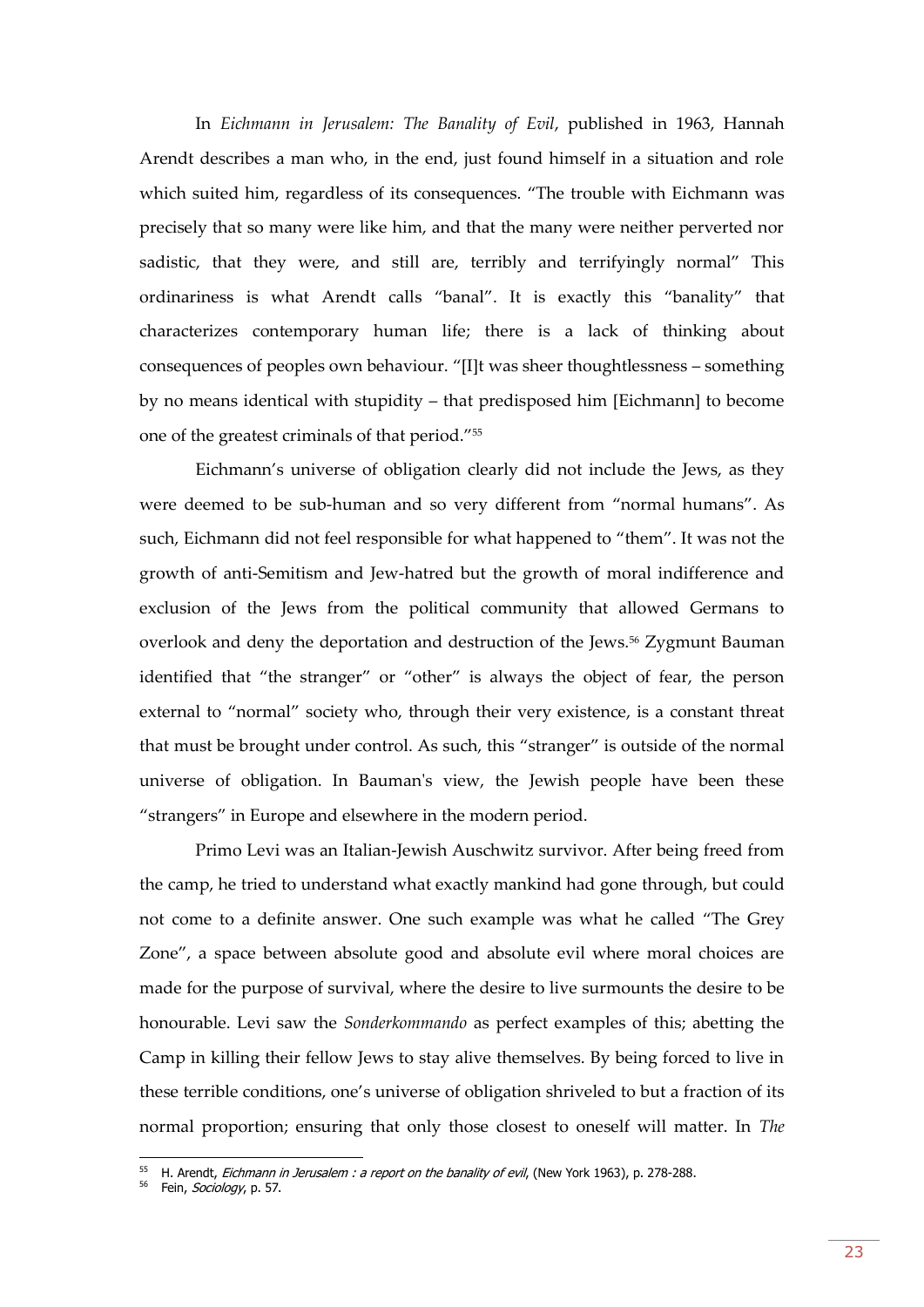*Drowned and the Saved* Levi defined "Useless Violence" as "an end in itself, with the sole purpose of inflicting pain, occasionally having a purpose, yet always redundant, always disproportionate to the purpose itself."<sup>57</sup> Levi concluded that "before dying the victim must be degraded, so that the murderer will be less burdened by the guilt. This is an explanation not devoid of logic but it shouts to heaven: it is the sole usefulness of useless violence"<sup>58</sup> Degrading humans as to make them be seen as subhuman or even animals prevents the murderer from feeling responsible for their well-being and therefore from feeling guilty for their deaths.

#### **Genocide and War**

Whereas genocide is often connected to war, it is regarded as a crime in wartime same as in times of peace. This linkage is quite logical. Normally, the only reason why there would be mass killings would be due to war. Therefore, most mass killings other than during war must be genocidal in virtually all circumstances. It is difficult to conceive of reasons (outside) war for which collective actors would plan to kill a large number of people, other than to destroy that group of people or a larger social group of which the victims are considered members.<sup>59</sup> War as such can also be used to cover up genocides being committed in other parts of the country. While the Nazis were fighting in Russia and trying to invade Britain, they were already exterminating Jews on a massive scale in their camps. Another good example of this is the war in Yugoslavia. While world attention was captured by the bombardment of the historic port of Dubrovnik, news of more severe massacres was largely neglected. After that, the attack on Sarajevo and the destruction of its cultural landmarks by the Serbs distracted international attention from far greater killings elsewhere in Bosnia.<sup>60</sup> There were too many images, videos and other media attention of the bombing of Sarajevo so that the international community got used to it. This effectively created a smokescreen which masked what has happening elsewhere in the region. This is why little attention was paid to Kosovo until it was

<sup>&</sup>lt;sup>57</sup> P. Levi, *The Drowned and the Saved*, (New York 1989), p. 106.

 $58$  Levi, The Drowned, p.126.

<sup>59</sup> Shaw, p. 34.; Ton Zwaan, 'Genocidestudies' in Tijdschrift voor Geschiedenis, jaargang 124, nr. 4 2011, p. 543.

 $60$  Jones, *Genocide*, p. 317-322.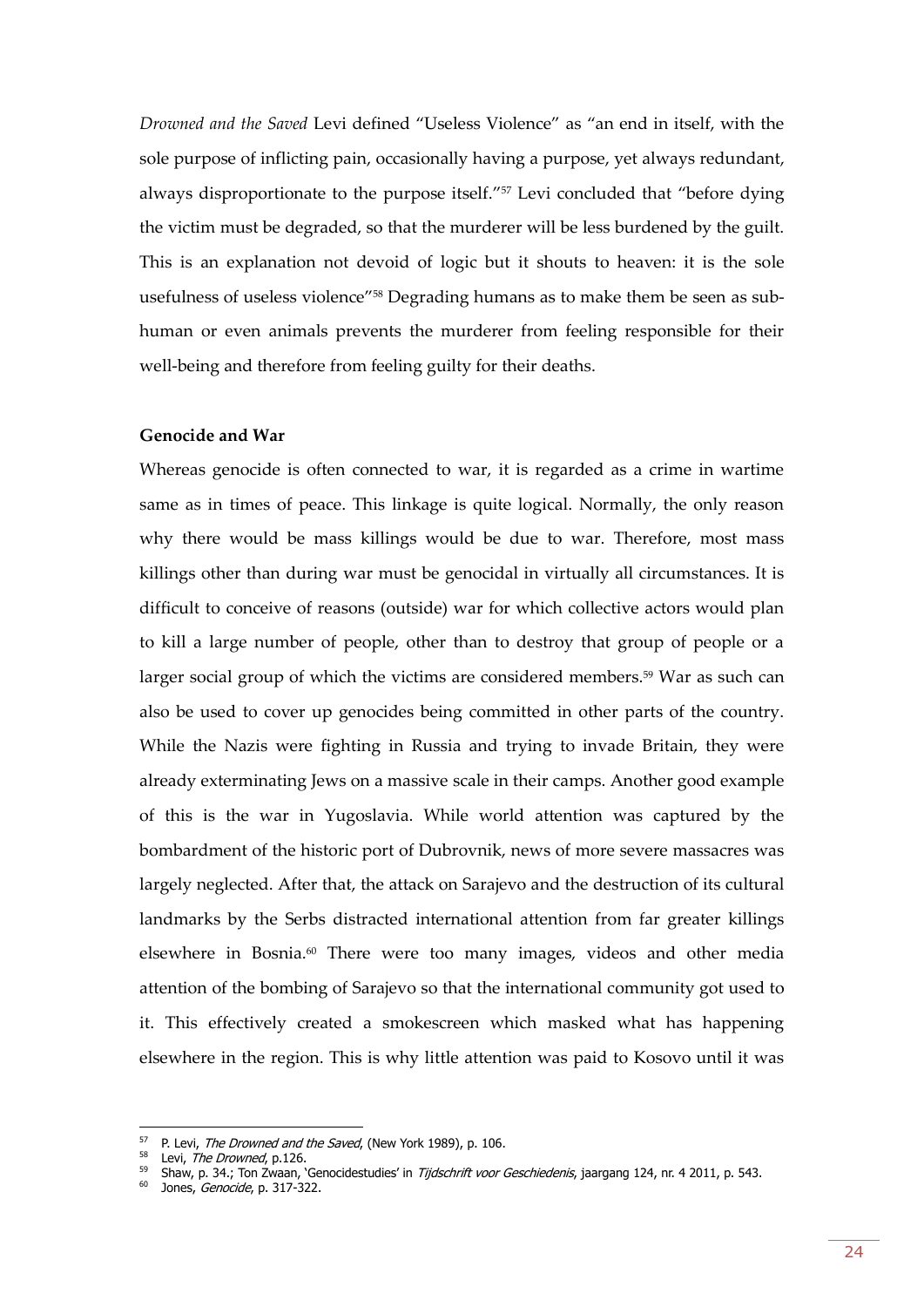too late.<sup>61</sup> Of course, once images of Serbian death camps became know to the public, the comparison to the Nazis' put the conflict on the fore of international attention by tying what was happening to genocide. This does show the power of the media and popular opinion: major powers would rather not get involved, but due to public pressure they were forced to do something, even if it was ineffective.<sup>62</sup>

Another example is the Rwandan conflict. When it erupted, world leaders did not want to acknowledge its genocidal character to avoid responsibilities. Afterwards, it was acknowledged genocide had been committed: comparisons with Nazism were unavoidable. However, the concept of 'ethnic cleansing' still seemed easier and without the complicated Holocaust baggage.<sup>63</sup> The genocide in Rwanda was unprecedented; in just twelve weeks approximately one million people, overwhelmingly Tutsi's, but also tens of thousands of Hutus opposed to the genocidal government, were murdered, primarily by machetes, clubs and small arms. The Rwandan genocide may be modern in time, but not in the way it was carried out.<sup>64</sup> Therefore, the theory that modernity brought about genocide is flawed. It might be true that before the  $20<sup>th</sup>$  century, mankind never had the weapons to exterminate each other on such a mass scale, but, as Rwanda has shown us, a determined population does not need modern equipment to kill millions. In fact, the daily killing rate was at least five times that of the Nazi death camps.<sup>65</sup>

Because of the link between genocide and the Holocaust, in combination with the idea held by many states at that time that stating genocide is taking place creates an obligation to intervene, the phrase 'ethnic cleansing' was adopted for use in the Balkans and later in Rwanda. Even though the practices employed and the events that transpired clearly suggested that what was happening was, in fact, genocide. In essence, most of the international community didn't really care about what was happening in Yugoslavia nor in Rwanda, as they didn't have any interests in these areas. <sup>66</sup> For reasons of State interests, the only objective a state could have to acknowledge genocide being committed somewhere is to legitimize ahead of time a

<sup>&</sup>lt;sup>61</sup> Sémelin, Purify, p. 153.

 $62$  Sémelin, *Purify*, p. 154-156.

 $63$  Shaw, *What is Genocide*, p. 7.

 $64$  Jones, *Genocide*, p. 426-427.

 $65$  Ibidem, p. 346.

Ibidem, p. 324.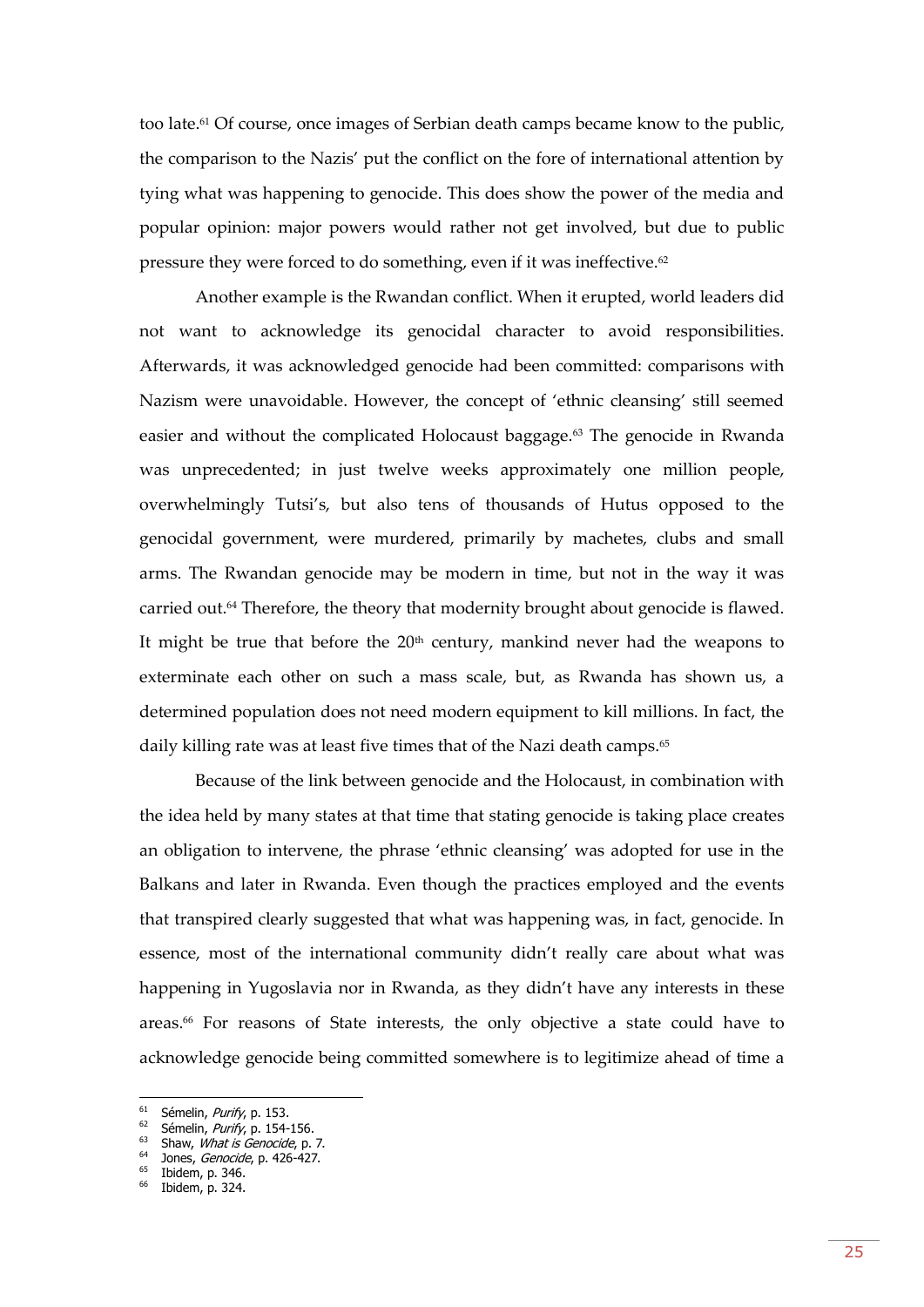possible international intervention. However, as State interests are at stake, a state with no interests in the region concerned will usually not bother making any statements about what is happening until the genocidal epoch is over.<sup>67</sup>

Ever since the Second World War, there were probably at least a dozen genocides and genocidal massacres. In a few cases, these events stirred up public opinion and lead to campaigns in the west, but in most cases these events went virtually unnoted in the western press and were not remarked upon in world forums. The emergence of a renewed interest in the Holocaust in the 1970s and the widespread perception of its uniqueness may have diminished observation of less planned, less total and less rationalized cases of extermination. The cry of genocide has become banal and diffused through the many (mis)uses in political rhetoric. <sup>68</sup> This has lead to a certain indifference to the term 'genocide', calling something genocide has become an empty gesture. <sup>69</sup> It could be said that there's a trend to exploit genocide as a metaphor and slogan. Encountering something described as 'genocide' is often to provoke a sentiment of revulsion, disgust and horror. Its use calls up an imperative mood that something ought to be done about it.<sup>70</sup> Even nowadays, the Holocaust and genocides still play a huge role in public discourse, be this to incite certain actions or for political gain. Everybody wants to know who did what during the war as to ascertain what kind of person he or she is. However, even now state interests usually still overpower justice or the interests of victims and their families.

We should therefore be wary of the (political) power held by those defining themselves as victims of genocide, as well as those who blame others of having committed genocide. Once a couple of states and opinion leaders have declared that they think genocide is taking place, anyone daring to suggest that what is going on is not really genocide is immediately accused of weakness or sympathizing with the aggressors. Whether the use of the word 'genocide' is justified or not, the term aims to strike our imagination, awaken our moral conscience and mobilize public opinions on behalf of the victims. Calling an event a genocide can be a way to bring attention

<sup>&</sup>lt;sup>67</sup> Sémelin, Purify, p. 312.

<sup>68</sup> Fein, *Sociology*, p. 9-10.

<sup>&</sup>lt;sup>69</sup> Jones, Genocide, p. 4-6.

<sup>&</sup>lt;sup>70</sup> Kinloch, Genocide: Approaches, p. 102.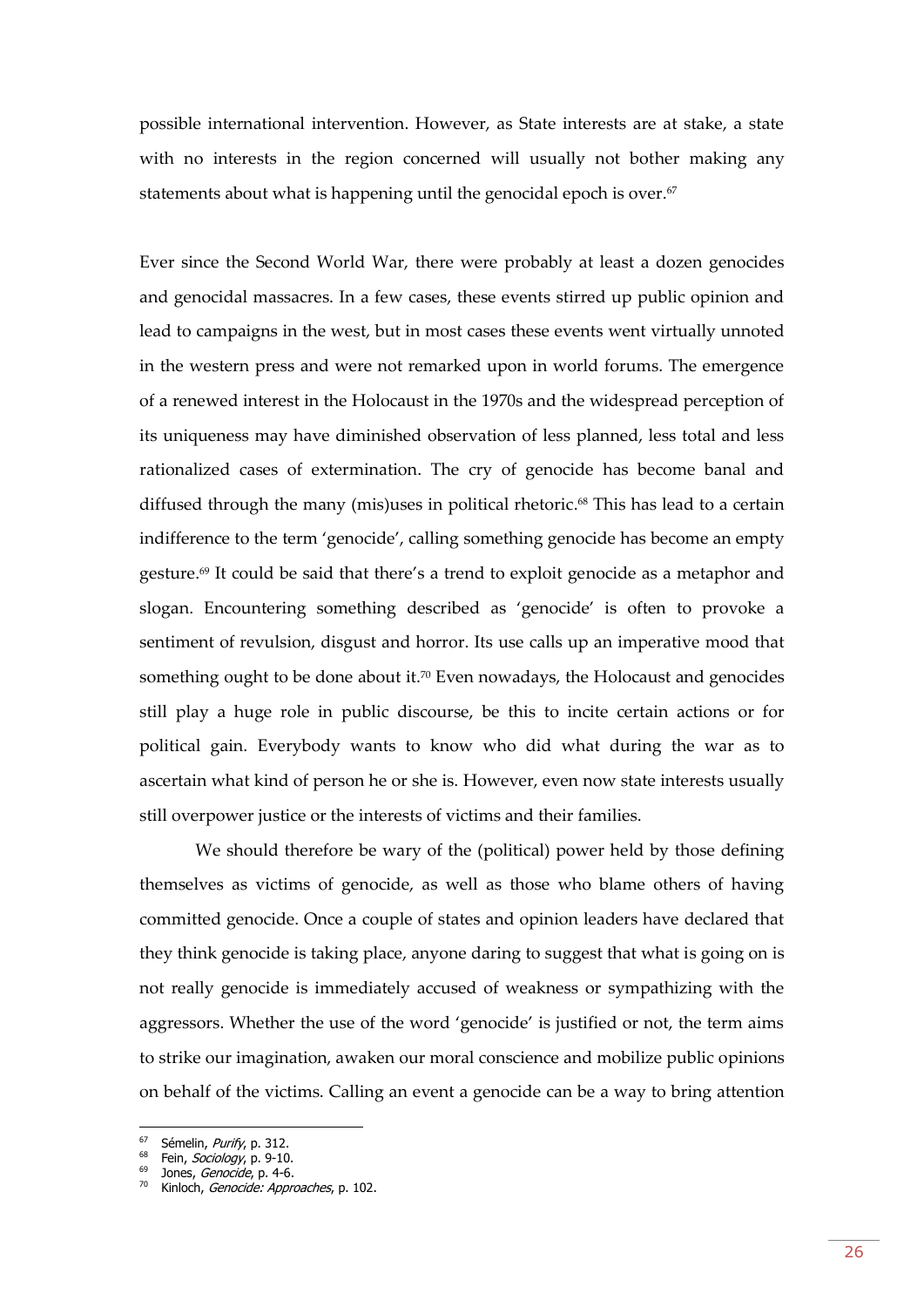to it while at the same time masking what is really happening somewhere else. It is used as much as a symbolic shield to claim victim status for one's people, as a sword raised against one's sworn enemy. Any group that wants to construct itself as a victim in the eyes of the entire world will claim to have been a victim of genocide. As such, extricating genocide studies from the different scholarly fields means seeking to understand the political uses of massacres according to their dynamics of destruction.<sup>71</sup>

<sup>&</sup>lt;sup>71</sup> Sémelin, *Purify*, p. 309-310, 312-313.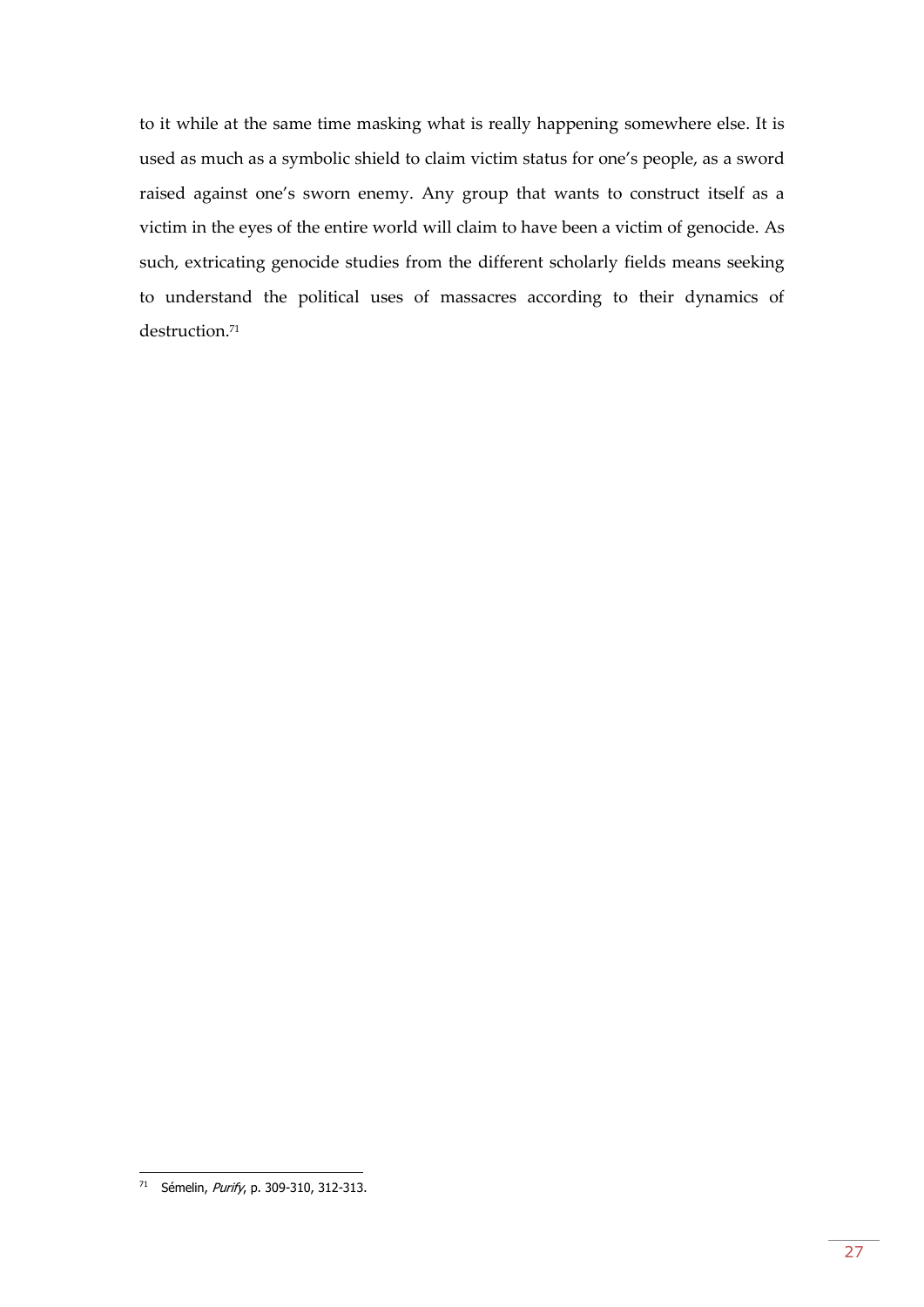## <span id="page-27-0"></span>**2. The Holocaust as a genocide**

One of the main problems, besides definitions, when writing about genocides is the fact that the Holocaust has imprinted itself conceptually on genocide. It is nearly impossible to talk about genocide without involuntarily comparing it with the Holocaust. This has lead to confusion, as events which can most definitely be characterized as genocides will not be seen as such, simply because they pale in comparison to the Holocaust. Precisely because the Holocaust was so horrific, any other genocide might be seen as 'less' deserving of our attention or might not even be considered as a genocide because it does not fit the perceived standard image of genocide, that standard being set by the Holocaust. Nonetheless, making comparisons is natural. We try to locate parallels and differences which we then try to explain in order to understand the bigger picture.<sup>72</sup>

Comparative studies on the Holocaust and genocides have been growing in popularity. Most genocide research came from Holocaust research. But because of its perceived uniqueness, research in which comparisons are made between the Holocaust and other genocides is quite often viewed as illegitimate. Applying the notion of 'genocide' to very different historical cases has raised a number of objections, and continues to fuel the most heated of debates.<sup>73</sup>

There are, generally speaking, two attitudes towards comparative studies: skeptical and optimistic. Skeptics state that historical phenomena are unique and therefore a comparison wouldn't make sense. If the differences are too large, it wouldn't make sense to compare. The use of a comparison is therefore limited, because things are too different. Optimists, however, see no principles which would make the comparison useless. It's always interesting and useful because comparing different events can bring more understanding about both of them.<sup>74</sup>

According to Martin Shaw, saying that the Holocaust is the same as any other case of genocide might minimize the horrors its victims went through, but stressing

<sup>72</sup> Jukka Kekkonen, Helsinki Summer School 15-08-2011.

<sup>&</sup>lt;sup>73</sup> Sémelin, Purify, p. 309.

<sup>&</sup>lt;sup>74</sup> Jukka Kekkonen, HSS 15-08-2011.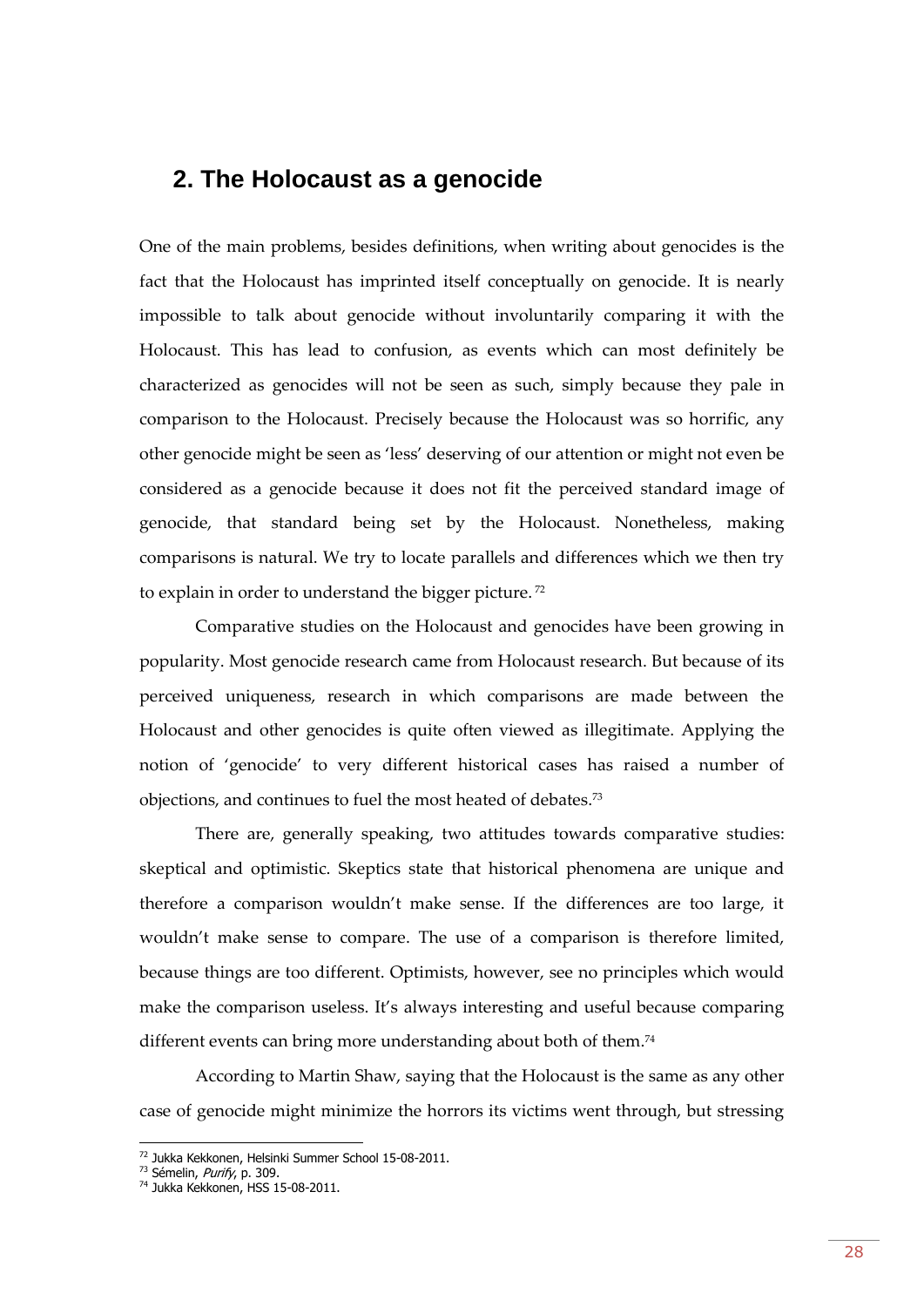its uniqueness as the only epoch in history where an attempt was made to exterminate all Jews also leaves much to be desired: other victims are left out and the general conception becomes fixed, leaving scholars unable to define genocide objectively without reference to the Holocaust.<sup>75</sup>

As mentioned before, the conflicts in Yugoslavia and Rwanda in the 1990s renewed interest in the field of Holocaust (and genocide) studies. However, even though what happened in Yugoslavia reminded people of Nazi persecutions, there was still the feeling it fell short compared to the Holocaust and therefore did not deserve the label 'genocide'. This is one of the reasons the concept of 'ethnic cleansing' was developed. When Rwanda erupted in 1994, world leaders did not want to acknowledge its genocidal character to avoid responsibilities. Afterwards, it was acknowledged genocide had been committed: comparisons with Nazism were unavoidable. However, the concept of 'ethnic cleansing' still seemed easier and without the complicated Holocaust baggage.<sup>76</sup>

Due to the Holocaust being the paradigmatic genocide, it is often stated that the Holocaust as such is unique and deserves to be the epitome of evil. This puts the suffering of the Jews into an unique position which can never be reached by victims of other genocides. Simply put, while the Holocaust might be a genocide, a genocide is not necessarily the Holocaust. This is known as the 'uniqueness question'. This socalled uniqueness is based on several arguments which are meant to show that the Holocaust is most definitely not the same as a normal genocide, but is in fact much more and much more sinister.

Central to this focus on uniqueness is the conviction that the Holocaust is the only authentic case in history of a state attempting to destroy every member of an entire peoples for purely ideological reasons.<sup>77</sup> As such, there are two major types of opposition to any comparisons of the Holocaust with other genocides:

1) A metahistorical or theological position which absolutizes the Holocaust as an unique phenomenon outside of history;

<sup>&</sup>lt;sup>75</sup> Shaw, *Genocide*, p. 37-39.

<sup>76</sup> Ibidem, p. 7.

 $77$  Chalk, *Genocide and Holocaust studies*, p. 149.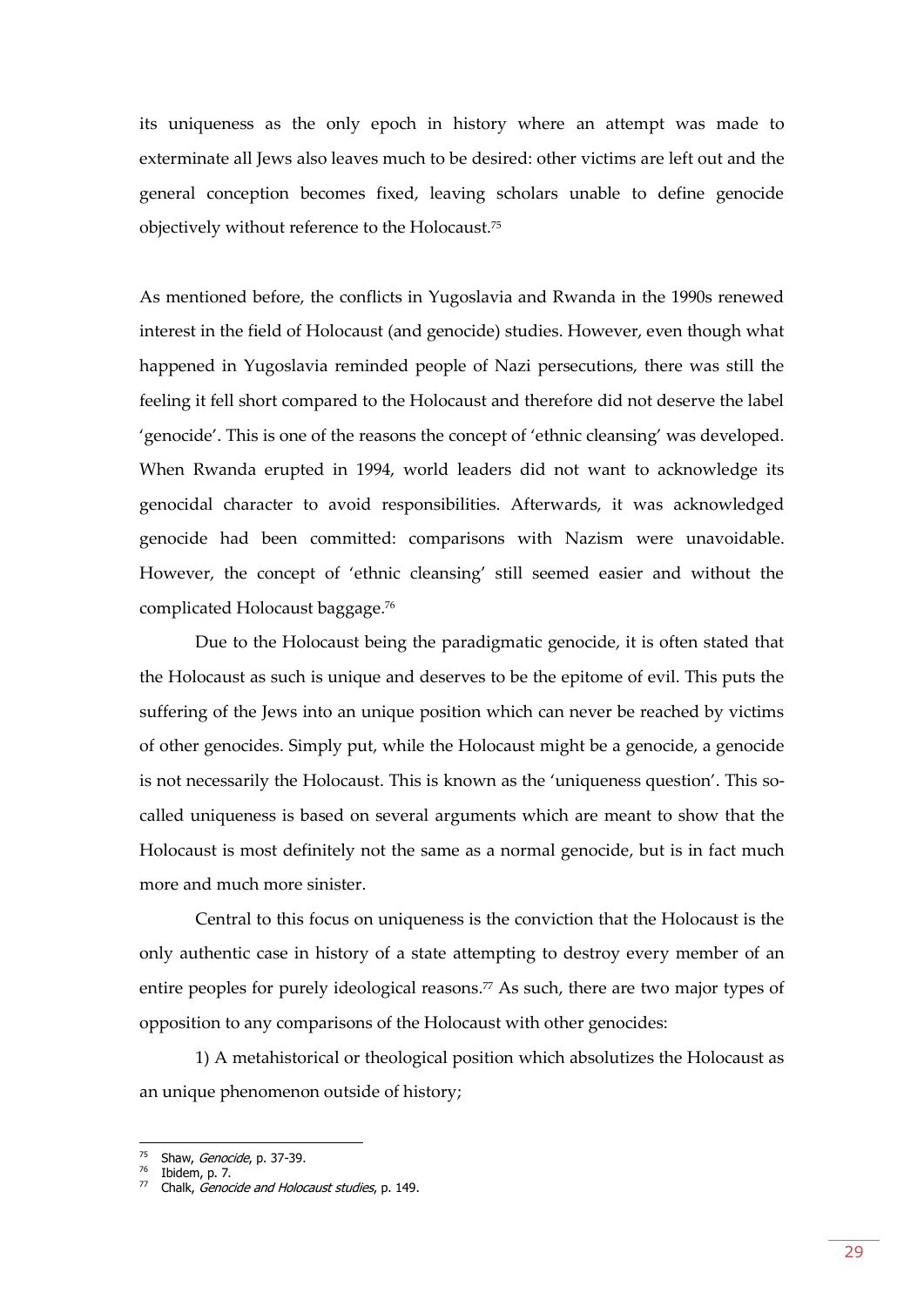#### 2) Rejecting its factual likeness to other genocides.<sup>78</sup>

Due to the massive and systematic scale of the Holocaust, we necessarily think of genocide being widespread and systematic. Events not falling within these criteria can be termed as 'genocidal massacres', this recognizes the intent inherent in the selection of victims and can be seen as clues to possible future genocides.<sup>79</sup>

One of the reasons why the Holocaust is seen as unique was that it was brought about due to modernity. As we discussed earlier, modern science and bureaucratic processes made it much easier to commit genocide, but that does not mean that genocide is a modern phenomenon per se. Lemkin himself saw genocide as something which occasionally happened in intergroup relations, just as homicide sometimes happened in individual relations. As such, it isn't a modern phenomenon per se, but still something which needs to be prevented. Take the genocide in Rwanda, for example, even though this genocide was modern in time, it was very primitive in the way it was carried out. On the other hand, Germany was one of Europe's most scientifically and industrially advanced countries. This excellence in science, technology and administration made it possible to commit genocide: it provided the tools and techniques necessary to identify, separate and annihilate Jews.<sup>80</sup> The uniqueness of the Holocaust can be found in its detailed planning aimed at the destruction of a biologically-defined group, and its implementation using administrative and industrial means by a highly civilized and culturally renowned nation.<sup>81</sup>

According to several authors, part of the uniqueness of the Holocaust can be found in the 'willingness' of the Jews to work along with their own destruction. Had there not been a pre-existent Jewish community with its own institutions and registered membership, German authorities could not have used these institutions to define and enumerate Jews, for there was no objective indication of their alleged criteria of

<sup>&</sup>lt;sup>78</sup> Fein, Sociology, p. 52.

 $79$  Ibidem, p.  $18-19$ .

 $80$  Chalk, Genocide and Holocaust studies, p. 149-150.

 $81$  Ibidem, p. 158.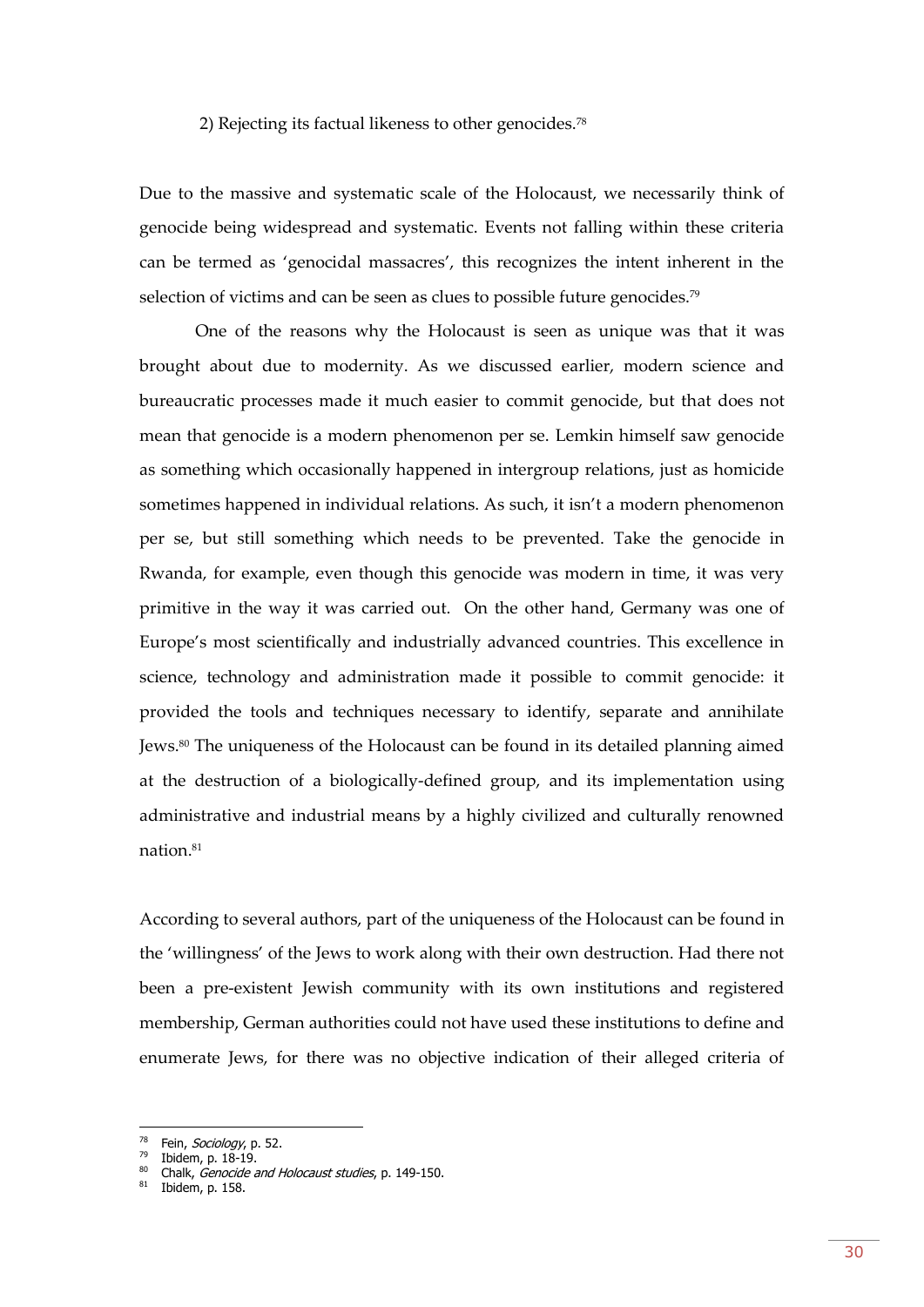Jewishness – race – which divided 'Jews' and 'Aryans' categorically.<sup>82</sup> Arendt proposed that the cooperation of the Jewish leadership, the *Judenratë*, with the Nazis increased Jewish victimization.<sup>83</sup> Various authors wrote about the role of the *Judenräte* in the destruction of European Jewry. One of the most famous Holocaust scholars, the Israeli Yehuda Bauer (born in Prague, 1926) specialized in this aspect of the Holocaust. Bauer stated that whether or not the Jews collaborated with the Nazis, they were in no position to stop them. No one knows whether more Jews would have survived if there had been no Jewish participation in the Judenräte, but the effort by those Jews in the Judenräte in trying to keep alive at least some Jews despite the Nazis plans needs to be acknowledged. Jewish resistance, or *Amidah*, is another area Bauer wrote about. He found that – with the options they had and under the conditions they were in – the Jewish resistance was actually quite extensive. In the ghettos, leading a "normal" life trough organising schools, conducting weddings and the like, was often the only option of resistance open to the Jews. As such, by leading a "normal" life, they tried to cling on to their humanity and show people that they were not the animals others thought them to be.

Yehuda Bauer distinguishes between genocide (partial annihilation) and Holocaust (total annihilation). The Czechs, Poles, Serbs and other Slavs as well as Gypsies were the victims of genocide, while the Jews alone were victims of the Holocaust: a planned, total annihilation. However, Bauer states that the Holocaust cannot be fully understood in itself nor can we appreciate its significance for other events if it is absolutely unique. His arguments are not against comparing, but against equating, which is not the same. Bauer refers to the Holocaust as being 'unprecedented', rather than 'unique'. As he sees it, the Holocaust was an extreme example of genocide: it was unique in the same way that all historical events are unique unto themselves, though even when comparing it to other events it had specific characteristics that had never happened before, being:

- The ideological motivation of the killings, unlike other genocides in which ulterior motives based on physical acquisition (of land or loot) can be traced;

 $\frac{82}{10}$  Fein, *Sociology*, p. 14.

Arendt, Eichmann, p. 104, 111.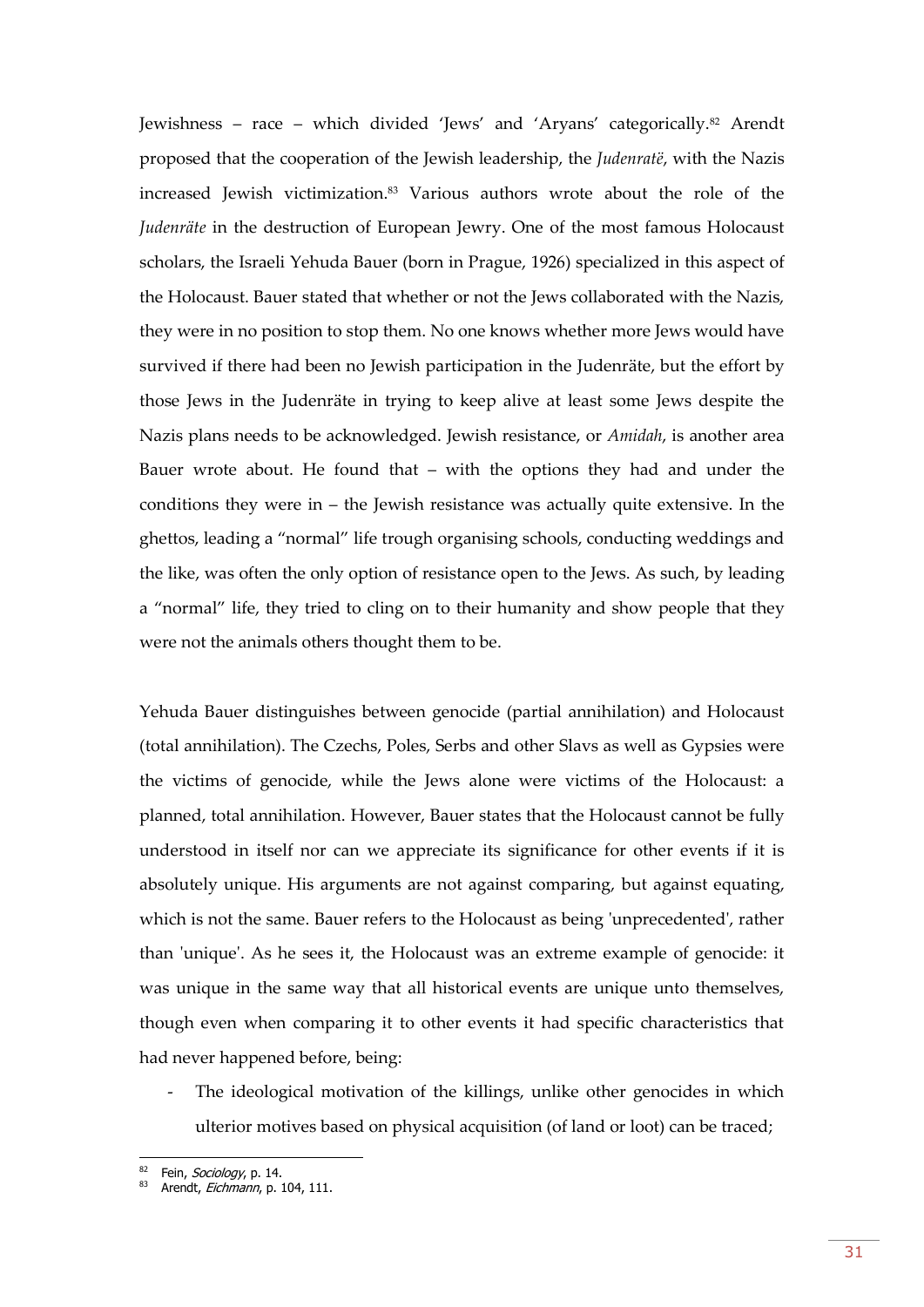- The totality of the Nazis' aims, according to which *every* Jew in the world, without exception, was the intended target;
- The breadth of the Nazis' scope, which transcended borders and spread across all lands occupied and yet-to-be occupied by the Nazis' and their allies and/or supporters; and
- The nature of the Nazi concentration camp system, in which mass imprisonment, ritualised degradation, and, ultimately, purpose built factories for the killing of huge numbers of people were developed for the first time in human history.

Bauer's view on the difference between partial and total annihilation is easier understood when taking into account that 'only' 23,5% of the Gypsies in Nazioccupied territory were killed, whereas it reached 85% for the Jews under Nazi control. As Steven Katz stated: "In the end, it was only Jews and Jews alone who were the victims of a total genocidal onslaught in both intent and practice at the hands of the Nazi murderers."<sup>84</sup> There was no Nazi policy about having to kill Gypsies but more of an indifference to their fate once they got into a labour or concentration camp. Katz went on to say that there was no genocide of the Slavs because the Nazi intended to enslave them, not kill them. 85

According to Bauer "The Holocaust has assumed the role of universal symbol for all evil because it presents the most extreme form of genocide, because it contains elements that are without precedent, because that tragedy was a Jewish one and because the Jews – although they are neither better nor worse than others and although their sufferings were neither greater nor lesser than those of others – represent one of the sources of modern civilization."<sup>86</sup> As such, Bauer sees the *Shoah* as the definitive yardstick against which all anti-human activities should be measured. Shaw, too, states that it currently is the Holocaust which is the standard something has to reach to be considered genocide. Recognition of such cases depends on whether they can be linked to the Holocaust.<sup>87</sup> As the Holocaust is indeed

<sup>84</sup> S.T. Katz in 'Holocaust and Genocide Studies: an international journal', volume 4, 1989 Oxford, no. 2, 127-148, p. 145

<sup>85</sup> Katz, Holocaust and Genocide Studies, p. 143-144; 147.

<sup>86</sup> Bauer, 2001 acceptance speech.

<sup>87</sup> Shaw, Genocide, p. 37-39.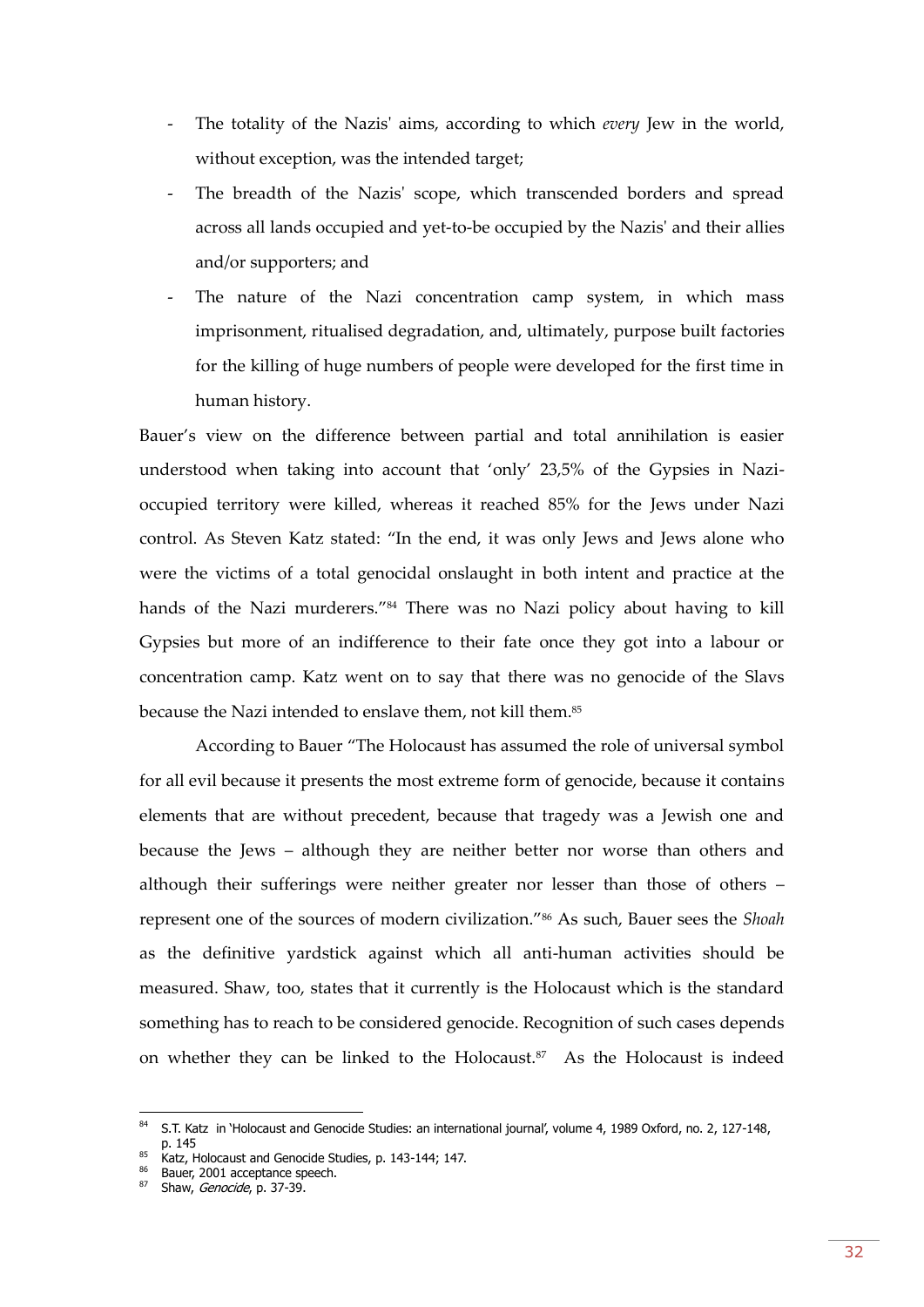regarded as the prime example of genocide, it is the paradigmatic genocide for political manipulation of images and revising the past. Comparing something to the Holocaust is often done for political reasons or to incite certain actions. Interestingly enough, Jewish authors often prefer the term *Shoah* when talking about the Holocaust. Mostly, this is because, in their eyes, the Holocaust is now an overarching, inclusive, concept in which all victims of the Nazi regime are recognized. Furthermore, they resent the Christian roots the term Holocaust has. To regain the idea of an unique Jewish suffering, they have taken to use the Hebrew word *Shoah*, which means 'catastrophe'.

Lastly, an easy pointer towards the idea that the Holocaust is considered to be unique and cannot be repeated is the fact that we speak about 'the Holocaust', a singular event for which no plural form exists. As such, it becomes an exclusivity which cannot be applied to anything but the Jewish suffering under the Nazis; this uniqueness suggests that the Holocaust was both unprecedented and unrepeatable.<sup>88</sup> We never speak about 'holocausts' and the question is whether we should. Even though placing too much emphasis on just how unique the Holocaust was might make it more difficult for scholars in the field of comparative genocide studies, denying its uniqueness serves no goal either. As always, the middle road might be the best one, seeing the Holocaust as an unique event in history but keeping in mind that in fact every event, every episode is unique on its own. Even though there may be similarities between certain events, this does not make them exactly the same and therefore they are all unique in their own way.

Although Jews were the main victims of the Nazi genocide, they were not the only ones. Before the Jews there were the Soviet prisoners of war and before that mentally ill Germans and the Polish intelligentsia. Had the war ended a few years earlier, we might as well have meant a completely different victim group when talking about what the Nazis did. As such, the Holocaust can only be understood in the light of multi-targeted genocidal policies and war. <sup>89</sup> It was unique in the sense that every event in history is unique; neither because it is a category of its own nor

<sup>88</sup> Shaw, Genocide, p. 42.

Ibidem, p. 40-41.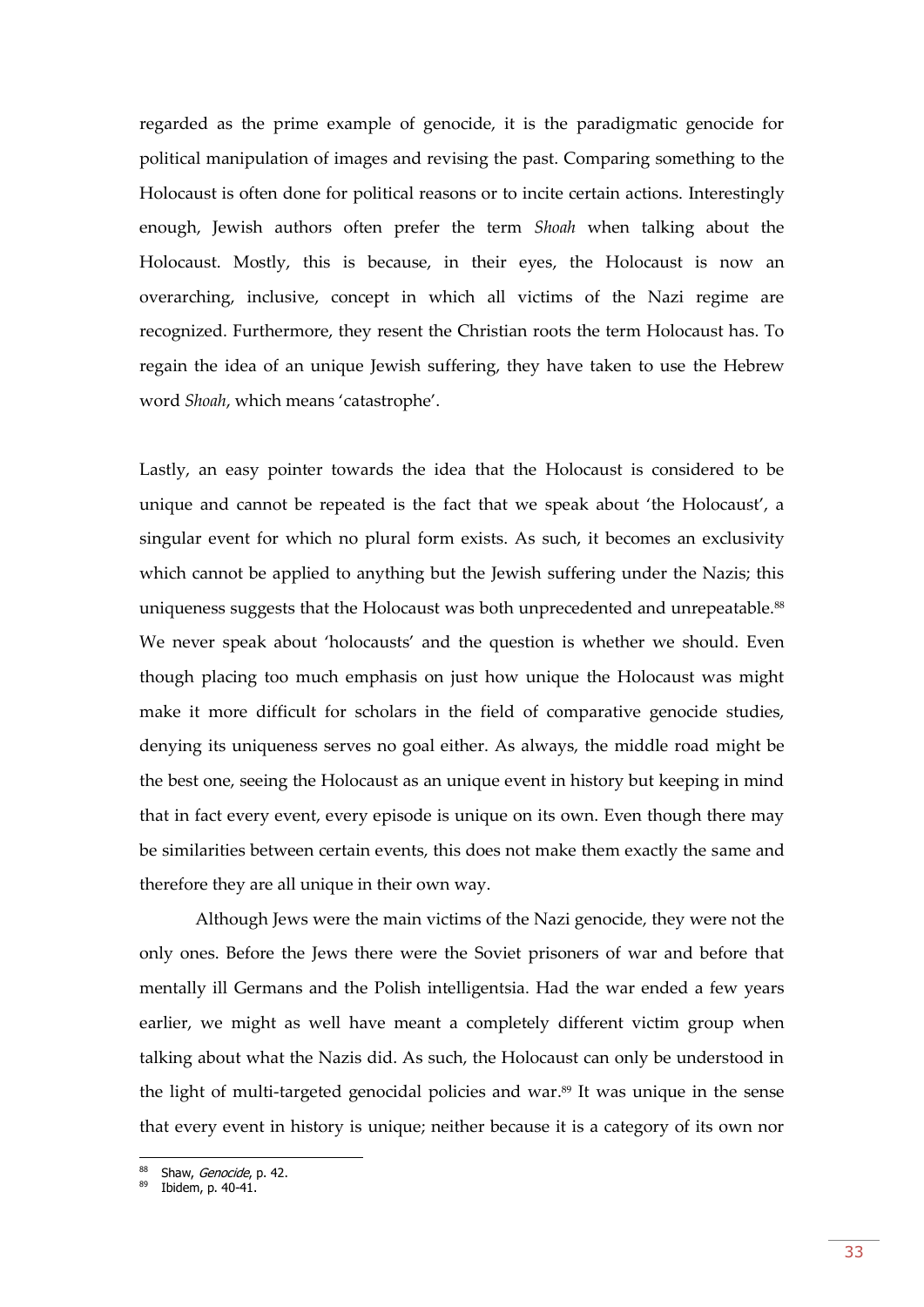because such a thing will never happen again. Although we do not wish to believe it, there is a potential for genocide in every ethnically diverse society which has not found a way to resolve its internal issues.

Even though the question about the uniqueness of the Holocaust receives much attention and demands much debate, "it remains, for those in the west, at least, the yard stick by which all mass killings are judged."<sup>90</sup> Due to this, once interest in the Holocaust and its perceived uniqueness re-emerged in the 1970s, cases of less planned, less total and less rationalized cases of extermination have escaped observation.<sup>91</sup>

Although there are some more or less coherent reasons why the Holocaust should be seen as an unique event, this does not mean we need to let our understanding of this event colour any similar events that happened and are still happening afterwards. Comparative research into genocides can benefit from tools acquired in research on the Holocaust, but it should not be defined by it. It appears that the field of genocide studies is slowly but steadily becoming a field of its own without the shadow of the Holocaust lurking over it. Even though this might be because in recent years more and more conflict which could be qualified as genocides have arisen, or simply because time is passing by and new generations use different reference points, it is not often anymore that the Holocaust is used to signify how bad an event is. Whereas quite some events are still called 'genocide' simply to get people to pay attention to what is happening, it seems that this is less by the linkage to the Holocaust but more because genocide on its own has become know to the general populace as absolute evil or the crime of all crimes. Recent court cases concerning genocide have not mentioned the Holocaust. In fact, the only states still acutely concerned with the Holocaust are Germany and Israel, both for obvious reasons. That being said, it can be safely assumed that the concept of genocide has managed to free itself from the burden of the Holocaust and has arisen as a genuine concept on its own.

<sup>90</sup> Tatz, Destroy, p. 17.

<sup>&</sup>lt;sup>91</sup> Fein, Sociology, p. 6.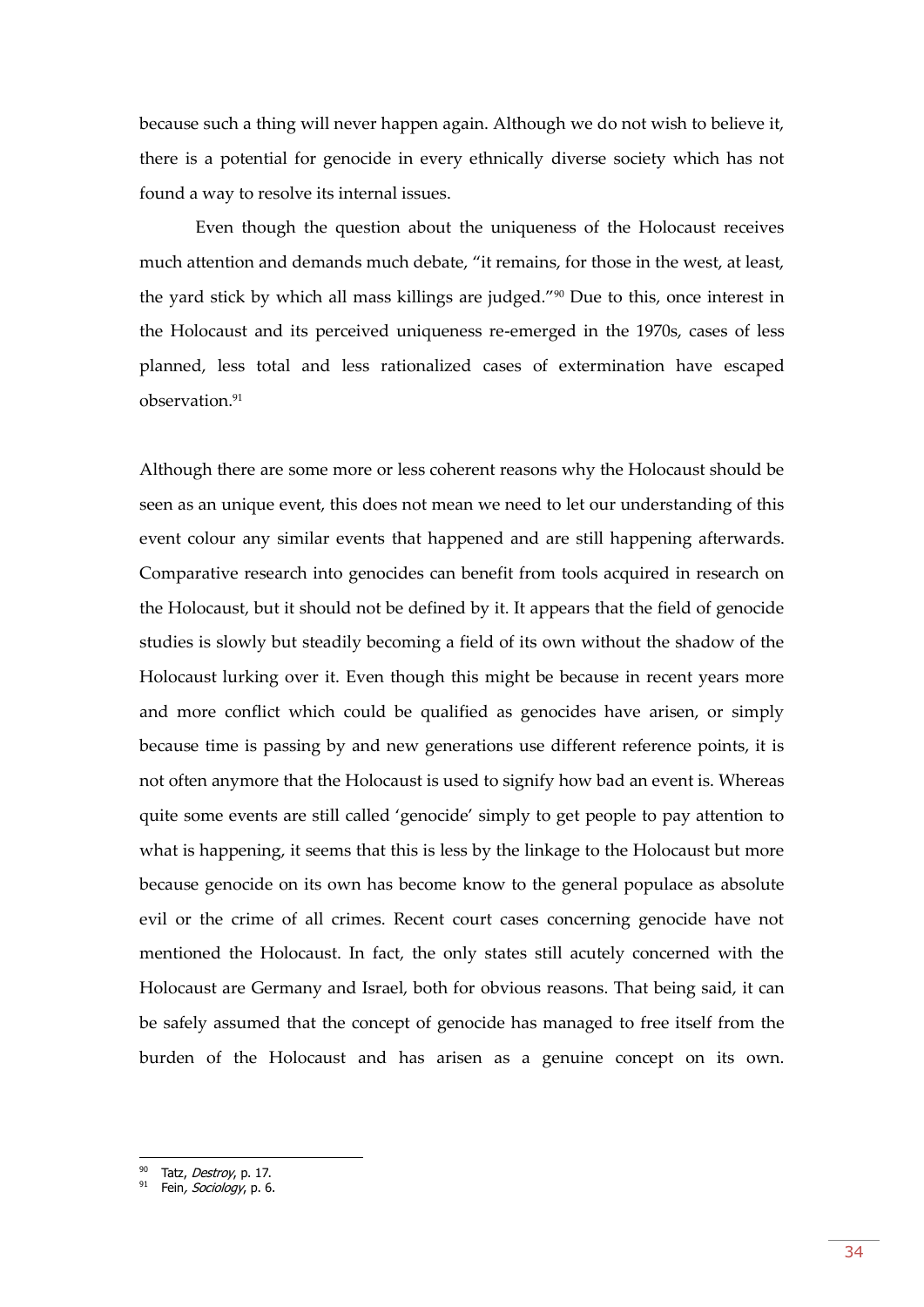## <span id="page-34-0"></span>**3. The common concept of genocide**

What I will do in this chapter is briefly recall the most important elements of genocide employed by the different scholars discussed in chapter one. Using these, combined with my own views, I will create a common concept of genocide which can be used by scholars in different fields without the need to delve into exactly which definition of genocide they are using. I will work towards a common definition or framework of genocide and give the means to move forward within the scholarly debate and away from the focus on the holocaust which currently still is a major contributor in the field of genocide studies. This will render it unnecessary for the confusing and often confounded debate about the exact meaning of genocide to take place, by which I hope there will from now on be more substantive research on genocide and less of the theoretical work which often dominates the field of genocide studies.

As I have shown in the last two chapters, the concept of genocide is currently diluted, vague and heavily influenced by its relation to the Holocaust. If we want to continue using the term, we need to find a way to separate it from the paradigm imprinted on it by the Holocaust and, more importantly, we need to find a common core in the different conceptions of genocide issued by various authors in the field of genocide and holocaust studies. Besides finding a common core within the concept of genocide, I will also discuss and develop a common core of the process of genocide as well.

Even though I will propose a new definition of genocide, or rather a synthesis of old and new concepts, it is important to keep in mind that this remains a concept. By setting a standard definition of genocide, it will be easier to analyse and write about genocidal occurrences, but it will remain a scholarly framework at most. For binding, legal action one still needs to refer to the Genocide Convention. Even though it has many flaws, it is currently the only internationally accepted definition of genocide which might be called upon in court and which States will, if it is in their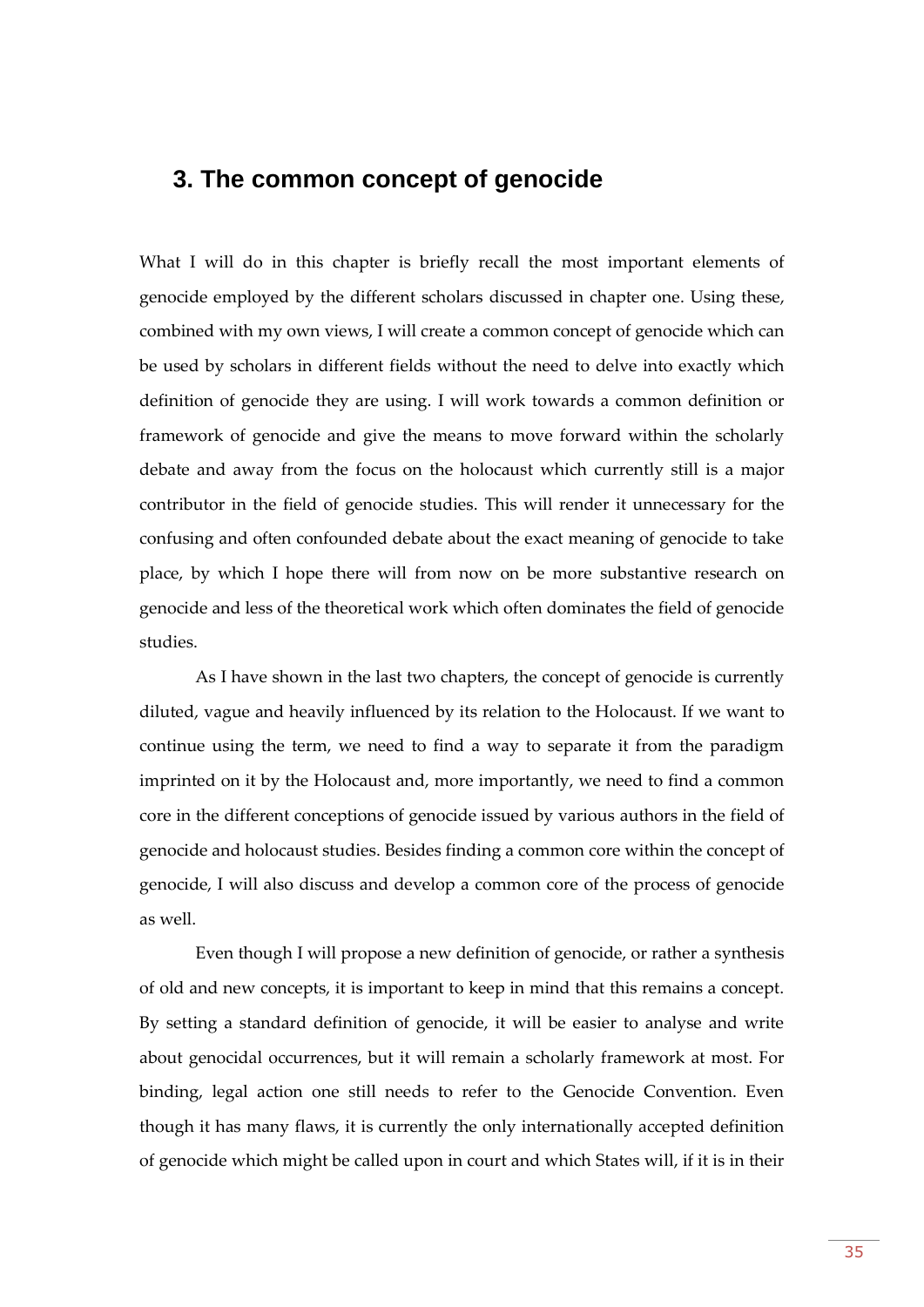interests, use to prevent or punish perpetrators of genocide. That being said, I do hope that this common concept will make it easier for other scholars to write substantive pieces on genocides without having to delve too deeply into the theoretical backgrounds.

As mentioned before, the most important elements of the definition of genocide as employed in the Genocide Convention include intent, victim groups and their identity, agents, goals, scale, strategies and psychical violence. I have previously briefly discussed these elements but will now analyze them thoroughly in order to use them in the forthcoming common concept of genocide.

Intent in the sense of the Genocide Convention can be said to be deliberate action with the goal of annihilating the victim group as such. Even though the requirement of intent makes genocide harder to proof before court, it is not a good idea to remove this criteria. The removal of intent as a requirement would make genocide a rubric for just about everything that could endanger people. An example of this would be indigenous peoples, who were decimated due to colonization quite often through diseases, neglect, usurpation of lands and such, but was this intent?<sup>92</sup> Stripping the question of intent from the framework of genocide leaves an empty husk; all killings have effects on some groups more than others. If there was no question of intent; all killings would in effect come down to genocide. Furthermore, there is a difference between direct intent (e.g. shooting a group member) and general intent (e.g. kidnapping the children of a group and raise them in a different culture). The first has the aim of genocide; the second has the result of genocide but not the aim. It could, however, be known that it could result in genocide and from that intent could be inferred.<sup>93</sup> Even if the goal is not reached by the perpetrators, the intent will remain. The criteria of intent should be regarded as the special element that makes the crime of genocide a crime *sui generis* under international law and distinct from, for example, crimes against humanity. It could be said that because of the Convention's emphasis on the intent part of the definition, many mass atrocities do

<sup>&</sup>lt;sup>92</sup> Jones, *Genocide*, p. 15-16.

 $93$  Ibidem, p. 38.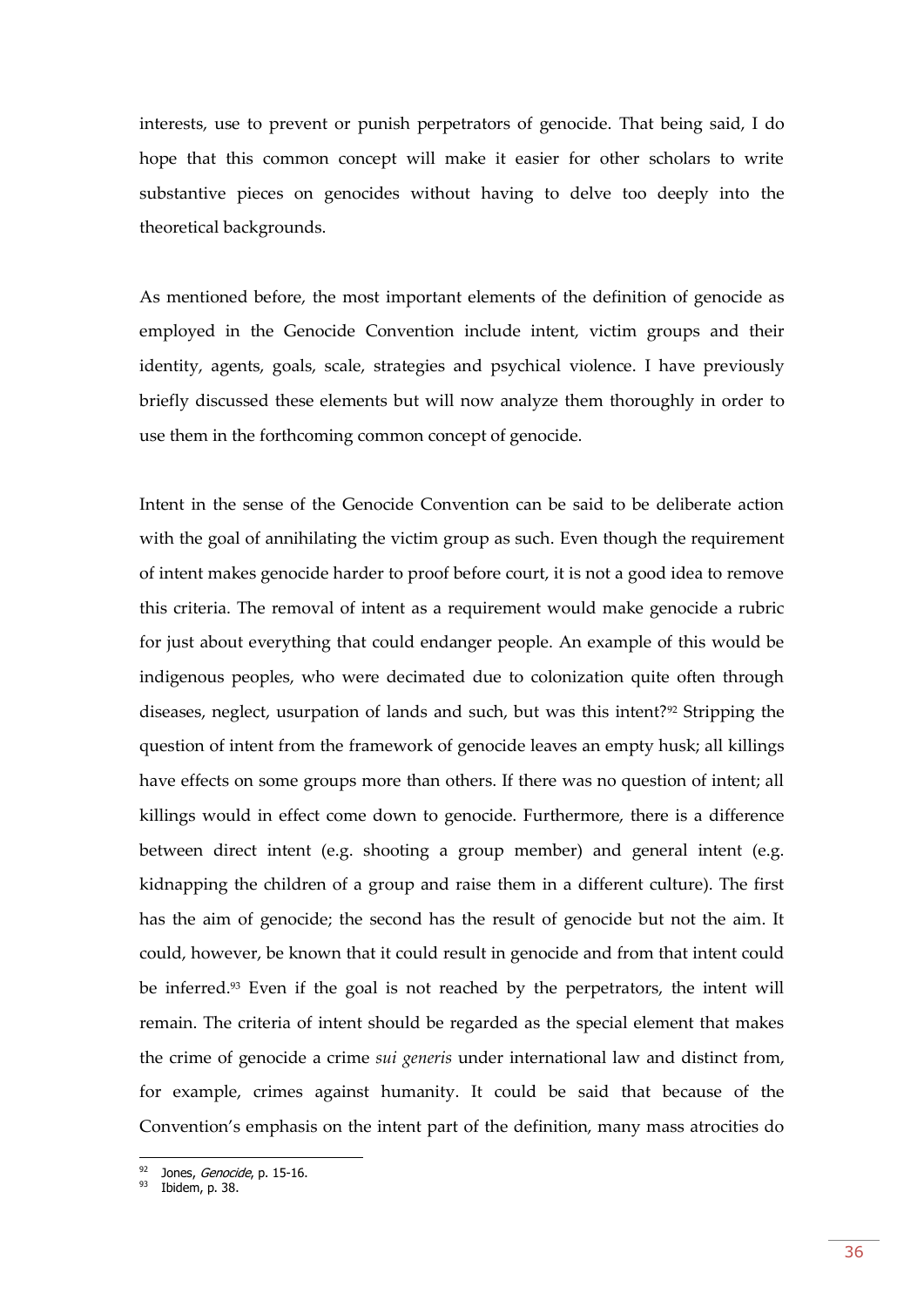not fall within the scope of the Genocide Convention. However, one might ask whether the criterion of intent is still adequate when it comes to qualifying genocide in mass societies in which the levels of responsibility are diluted.<sup>94</sup> Even though 'superior orders' are no defense in genocide cases, this will often only lead to the lower perpetrators going to jail for committing genocide, while the planners and instigators manage to avoid justice. In recent years, the various international courts and tribunals have started to try the people who had the power when genocide was committed.

Victim groups are usually selected and defined by the perpetrator. They are usually chosen on the basis of ethno-religious grounds, although political groups are gaining more attention. During the drafting of the Genocide Convention a few states, amongst them the Soviet Union, objected to the inclusion of political groups as victims of genocide. As a compromise, political groups were not put in the final version of the convention, even though the killing of groups of people for political reasons has become the primary form of genocide in our time.<sup>95</sup> Take, for example, the conflict in Syria in our time. If political groups were to be a protected group under the Genocide Convention, this conflict would most certainly have been considered genocidal. Interestingly enough, the International Criminal Tribunal for Rwanda determined in the case against Jean-Paul Akayesu that all "stable and permanent groups" were protected by the Convention and as such reinterpreted the Convention to apply to all people who were to be victimized merely on the basis of perceived membership of a certain stable and permanent group. This interpretation is not according to the letter of the Convention, but according to the idea behind it: protecting groups from being targeted merely for belonging to said group. While not directly including political groups, for these are considered to be more 'open' and more easily changed, this does open the way for a broader interpretation of the Genocide Convention by other international tribunals and courts.<sup>96</sup> Therefore, currently political based persecution cannot be regarded as genocide under the

<sup>&</sup>lt;sup>94</sup> Sémelin, Purify, p. 316.

<sup>95</sup> E. Staub, The Roots of Evil: The Origins of Genocide and Other Group Violence, (Cambridge 1989), p. 8.

ICTR, The Prosecutor v. Jean-Paul Akayesu, 1998, para. 511, 516; 701.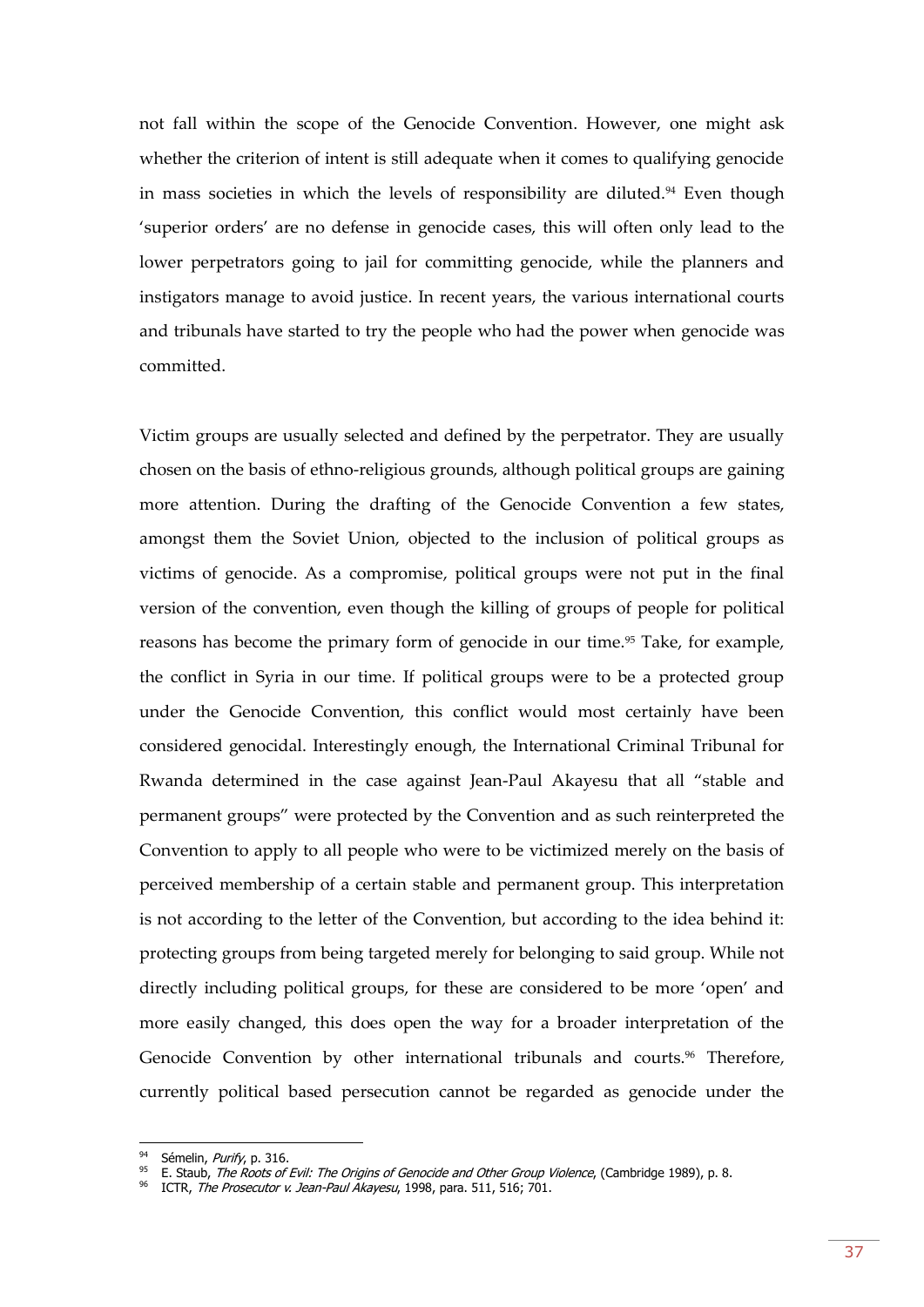Convention. The victim groups are a perceived threat or their removal poses an opportunity for the perpetrators. The groups where victims have repeatedly been drawn from share three commonalities: 1) they are alien or perceived to be alien – the reason they are usually ready to fill the niches in society and fall outside the universe of obligation of the dominant group; 2) They are seen as inassimilable by the perpetrator(s) or may themselves reject assimilation; 3) their elimination either removes a threat (real or symbolic) or opens up opportunities.<sup>97</sup>

Agents or perpetrators of genocide are most often backed by some form of authority, usually the state. An important part of determining why the agents of genocide acted is looking into their society and finding what the general attitude toward the selected victim group was. If there was a very negative attitude amongst the majority of the population towards the chosen victim group, atrocities performed collectively can actually serve to bolster communal identity and solidarity.<sup>98</sup> So far, most genocidaires and the regimes supporting them are preoccupied with race, antiquity, agriculture and expansion. They think of their victims as a disease which is trying to contaminate them and take away their purity.<sup>99</sup> By blaming others as the cause of all suffering, one diminishes one's own responsibility for what is happening and gains an perspective on the way things ought to be which, even though it might be false, has great psychological usefulness.<sup>100</sup> It could be said that agents of genocide name (select) their victims, blame them for their own suffering and then frame the story so that they themselves are the victims. As such, the perpetrator does not turn into a monster. He simply surmounts any moral conflict by strongly believing that he is carrying out an important, necessary task.<sup>101</sup> The perpetrators blame their chosen victim group for something bad which has happened and they wish to resolve this by removing the source of their problems, that is to say: the victim group.

<sup>&</sup>lt;sup>97</sup> Ibidem, p. 33-34.

<sup>&</sup>lt;sup>98</sup> Jones, *Genocide*, p. 435.

<sup>99</sup> Kiernan, *Blood and Soil*, p. 605-606.

<sup>100</sup> Staub, Roots of Evil, p. 17.

<sup>&</sup>lt;sup>101</sup> G.C. Kinloch & R.P. Mohan (eds.), *Genocide: Approaches, case studies, and responses*, (New York 2005).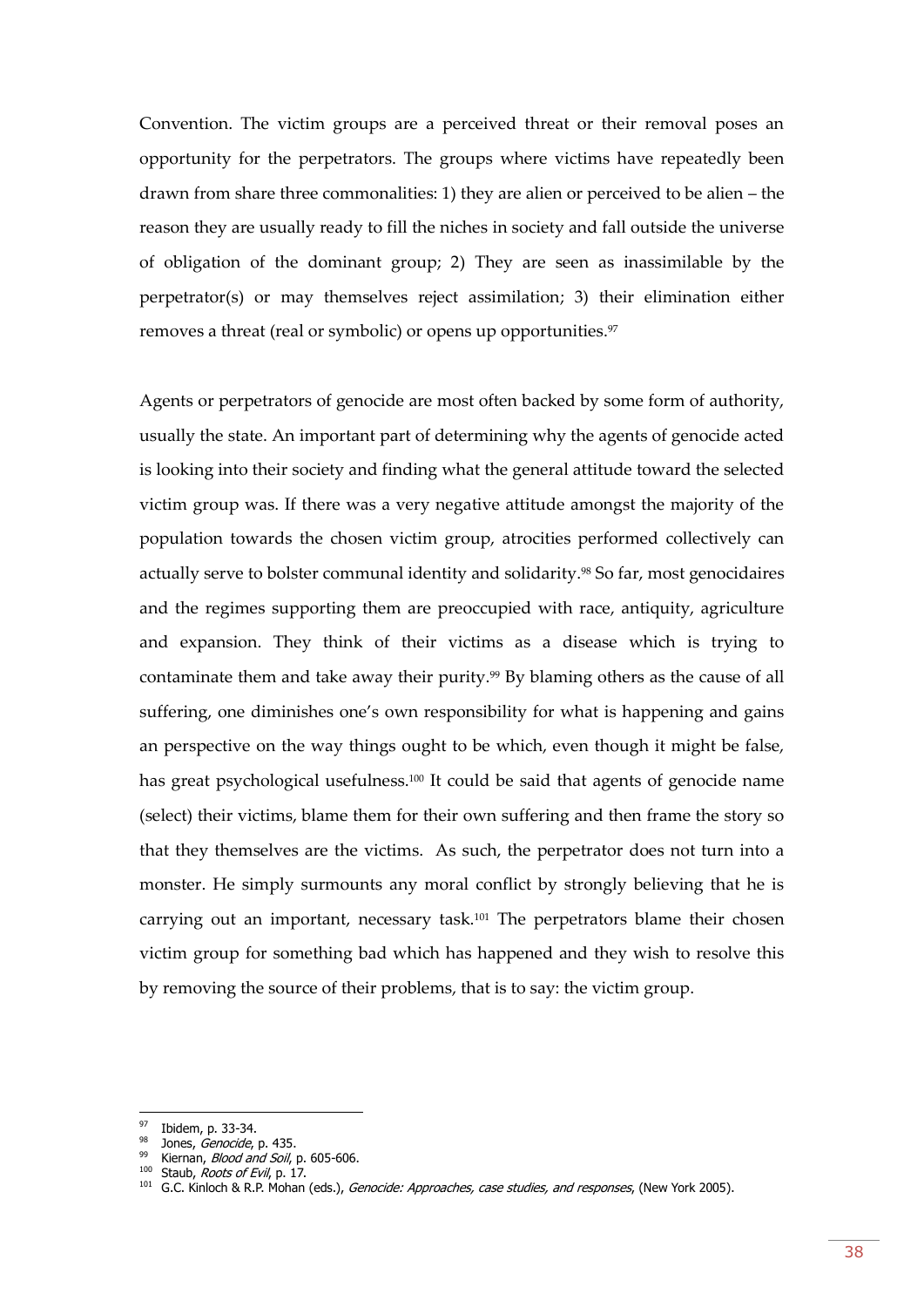With regard to scale, establishing a threshold, whether or not based on the Holocaust, to determine whether genocide has been committed weakens the concept of genocide further by more or less preventing it from being used. All genocides have to start somewhere, for example, low level acts of hate speech and vandalism may, if systematic and in accordance with a major part of the population, grow into full-blown genocide. In the end, it could be said, that scale doesn't really matter since all genocides start with one murder. If this murder is followed by many others, there would be a possibility of genocide being committed. If this murder remains alone, I do not think there to be genocide. There has to be a structural and systematic attack on the specific group, with the intent to destroy that group. As such, it is only necessary that, whatever strategy is actually chosen, it is acted out structurally and systematically. Precisely because of this structural and systematic nature of the attacks and killings, it would be inadvisable to allow one kill to constitute genocide. Although structural and systematic non-physical attacks can be seen as a good indicator of a genocide in the making, they do on their own not constitute genocide. Setting the threshold of genocide on Holocaust proportions only weakens the concept by more or less preventing it from being used. The 'Genocidal Continuum', as described by anthropologist Nancy Scheper-Hughes, shows that low level acts of hate speech and vandalism may, if systematic and in accordance with a major part of the population, grow into full-blown genocide.<sup>102</sup> It is, therefore, important to identify the beginning of a possible genocide. In the end, it could be said, that scale doesn't really matter since all genocides start with one kill. If this kill is followed by others, there would be a possibility of genocide being committed. If the kill remains alone, I do not think there to be genocide.

Essential for genocide is physical and biological destruction of a protected group. While other types of structural assaults on the way of life of certain groups might show the potential for genocide, it is not genocide itself. As such, there can be no genocide as defined by the Convention without at least the physical destruction of a (part of a) protected group with the intent to destroy that group as such, or an

<sup>&</sup>lt;sup>102</sup> Jones, *Genocide*, p. 32.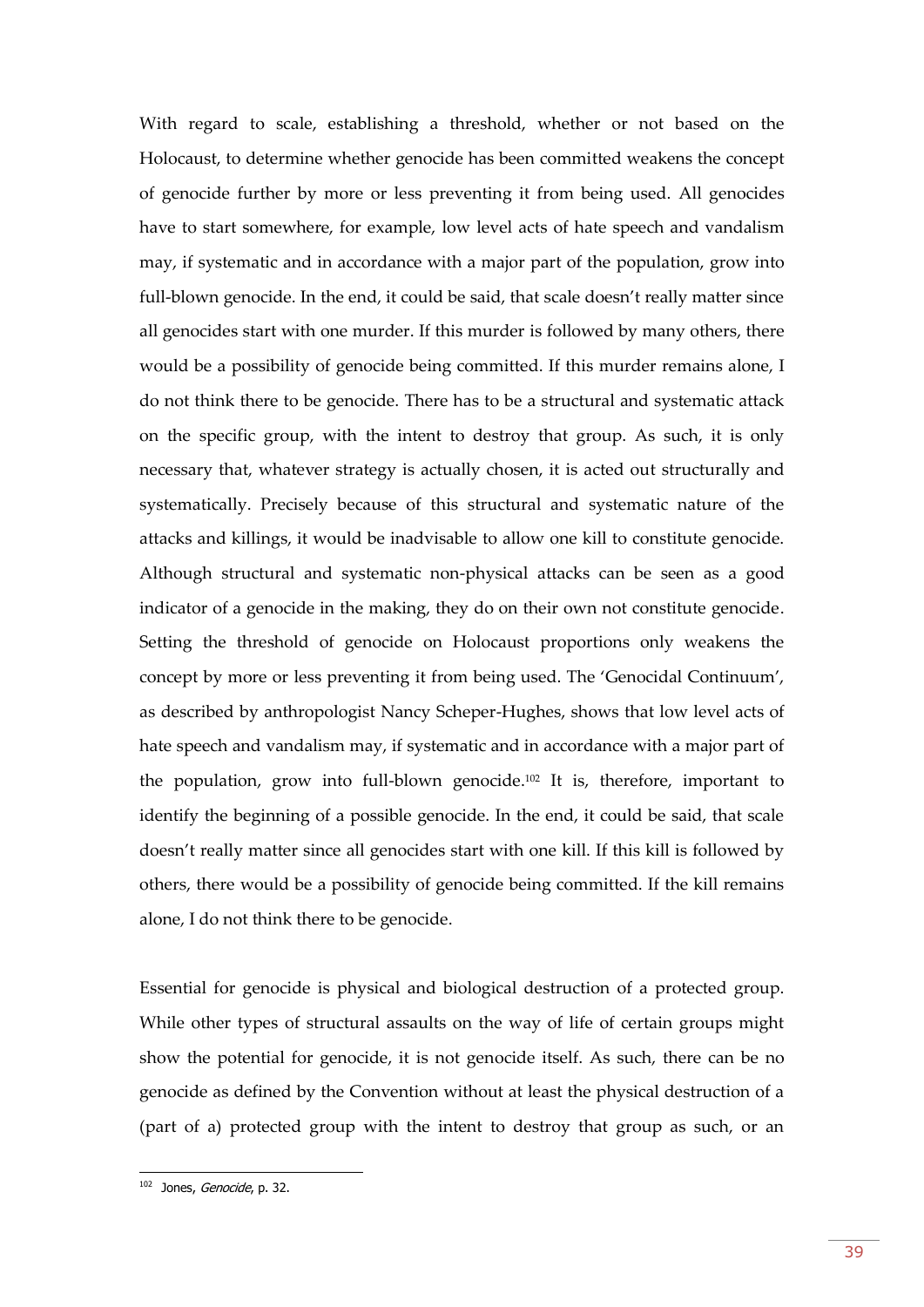attempt being made to do so. The forcible transfer of children from one group to another, however, is included in the convention: this is a way to prevent the spread of a culture from parents to their children (as in the case of the aboriginals).<sup>103</sup> Is it, however, actually aimed at preventing the spread of a culture or a way to prevent a group from expanding by taking the group's offspring? To answer this, one needs to know what makes a group a group. What is the basis of group identity? Social and cultural 'destruction' without systematic killings cannot be considered as genocide. It may, however, show signs of genocide.<sup>104</sup>

I deem Fein's "Universe of Obligation" to be one of the most important theories explaining how human beings can find ways to hurt others without being too troubled by it. With this definition Fein showed how society comes to include or exclude some groups and therefore how some people could become victims of violence (and genocide) and others not. Each person's universe of obligation is founded on circumstances; if life is good one will feel responsible for mostly anyone – which is why we are willing to give to charity. However, if times are bad, one will restrict the universe of obligation to those closest to him or herself, that is, to racial, ethnic or even family ties. It is therefore discernible -- in every genocide -- that the victim-group is first the target of propaganda intended to show just how different they are from the general population, as to fall outside the universe of obligation. Once polarisation becomes entrenched in a plural society, groups can organise increasingly on the basis of exclusive and (often mutually) antagonistic relations, which can lead to violent outcomes that intensify in escalating cycles.

However, as Leo Kuper observed, while dehumanization usually does play a role in facilitating genocide, there may also be dehumanization without massacre and presumably massacre without dehumanization. He states that genocide is not an inexorable outcome of any social structure, but a result of the decisions people make. Therefore, one needs to study the constraints inhibiting genocide as well as the circumstances increasing the likelihood of genocide.<sup>105</sup> The Milgram and Stanford

<sup>&</sup>lt;sup>103</sup> Jones, *Genocide*, p. 30.

 $104$  Ibidem, p. 32.

 $105$  Kuper, *Genocide : its political use*, p. 56, 92.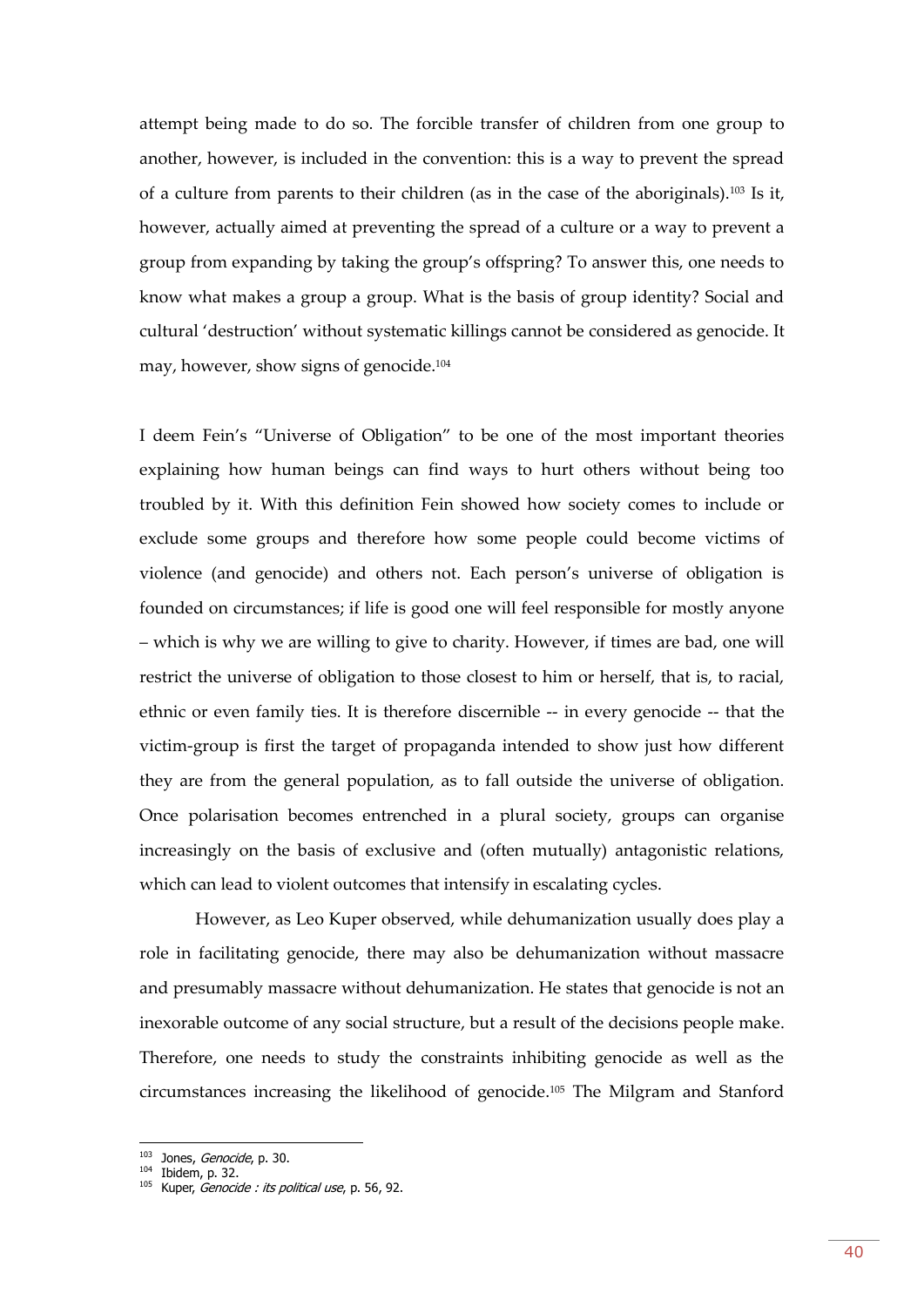Prison experiments<sup>106</sup> have shown us how easily people follow authority figures, even when asked to do things they normally would not. Still, finding the reasons or motives of genocidaires might help to predict and possibly prevent genocides.

As mentioned before, the concept of genocide in its current form is not embraced by all scholars. Two of them, Ted Gurr and Barbara Harff, were not willing to use the legal definition of genocide and introduced the term "politicide". They defined this term as "the promotion, execution and/or implied consent of sustained policies by governing elites or their agents – or in the case of civil war either of the contending authorities – that result in the death of a substantial portion of a communal, political, or politicized communal group. […] In genocides, the victimized groups are defined primarily in terms of their communal characteristics. In politicides, by contrast, groups are defined primarily in terms of political opposition to the regime and dominant groups."<sup>107</sup> This dissatisfaction with the legal definition and the current concept of genocide is exactly why there is a need for a common core to be found, enabling 'genocide' as a concept to keep its analytical value without attaching the cumbersome and rigid legal definition. While their new concept might have its merits, it is another concept further breaking down the general concept that genocide ought to be. Rather than coming up with new terms and concepts, it is necessary to redefine genocide generally to assist scholars worldwide in their research in the field of genocide studies.

Various authors have tried to isolate crucial elements in a society on its way to genocide. According to one of them, Hilberg, this process of destruction has five stages, its success depending on how isolated the victims are:

1) definition;

- 2) stripping of (political) rights;
- 3) segregation and stigmatization;

<sup>&</sup>lt;sup>106</sup> The 1961 Milgram experiment and the 1971 Stanford Prison experiment. In the Milgram experiment people were asked to give increasingly stronger electric shocks to a person they could only hear. Most people kept giving the stronger shocks when asked to do so by the 'leader' of the experiment, even when they could hear the person receiving the shocks screaming for help and begging them to stop. This experiment showed how easy people carry out orders given to them by authority figures. The Stanford Prison Experiment was an experiment wherein a group of people was divided so that half of them would be prisoners and the other half would be guards. The experiment was stopped after only a few days, as most of the people who had become guards were using the power they were given in sadistic ways, dehumanizing the prisoners by ordering them to do inhumane things.

<sup>107</sup> B. Harf & Ted Robert Gurr, *Ethnic Conflict in World Politics*, (Oxford 2004), p. 106.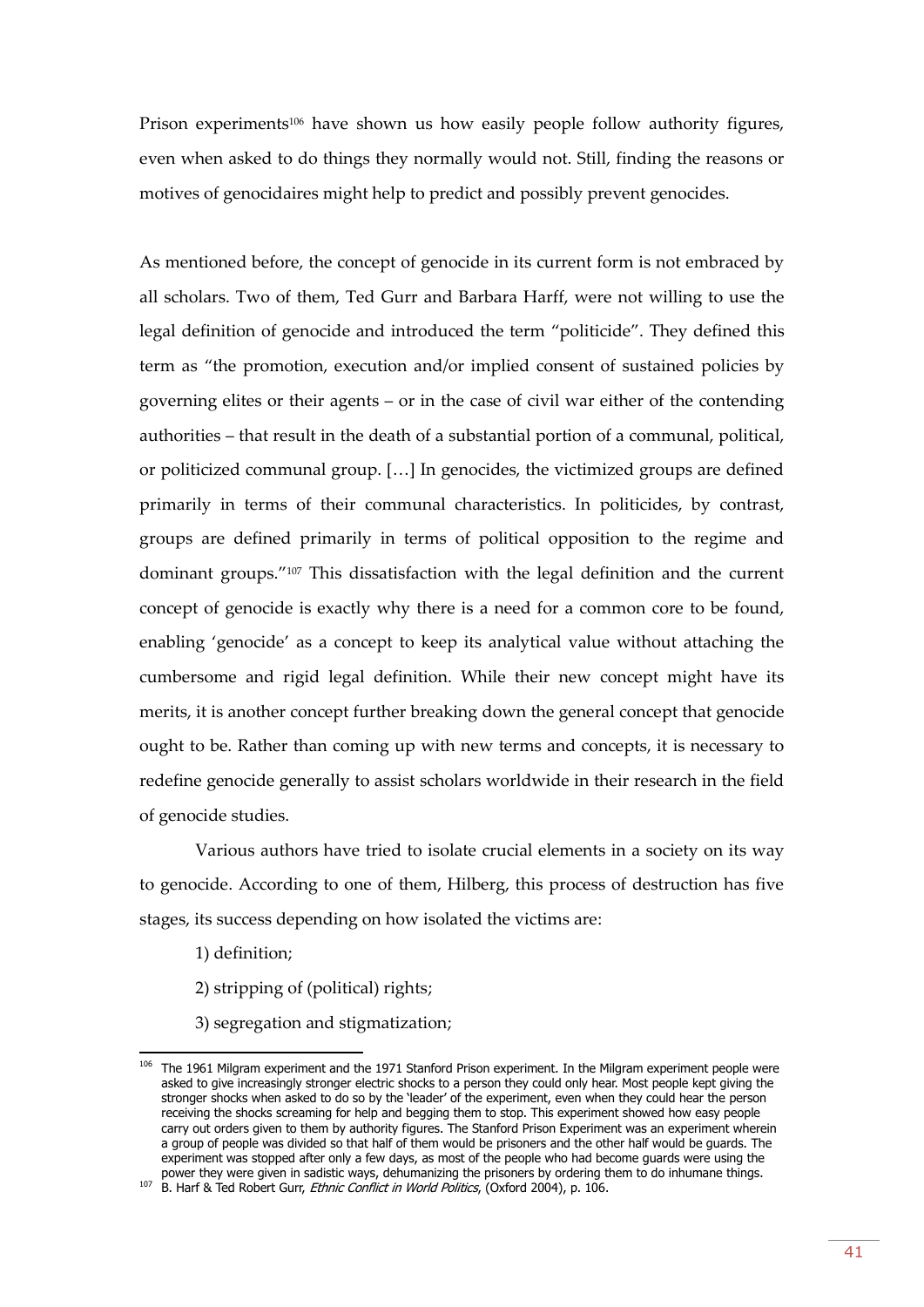4) isolation;

5) concentration and killing.

Mazian, too, came up with an interacting set of determinants of genocide:

1) creation of outsiders;

2) internal strife;

3) destructive uses of communication;

4) powerful leadership with territorial ambitions forming a monolithic and exclusionary party;

5) organization of destruction;

6) the failure of multidimensional levels of social control.

According to Mazian, if all these combine, a genocide is bound to happen. While Mazian's point of view is not new at all, his ideas about the lack of social control does add something to the mix. It is the lack of social control within the country, within the region or within the world that allow a state to use genocide as a tool to follow its interests. In other words, international passivity opens the way to further potential massacres.

In his *Prevention of Genocide*, published in 1985, Leo Kuper analysed the major obstacles preventing effective UN action, while also considering whether such action would be possible in the future. He concluded that the refusal of the international community to live up to the promises of the UN Convention on Genocide was a major contributor to the high incidence of genocidal outbreaks. This fits with the general image that a failure to act or condemn earlier actions might result in events taking a turn for the worse.

Semelin defined genocide as the particular process of civilian destruction that is directed at the total eradication of a group, the criteria by which it is identified being determined by the perpetrator. He identified two main goals behind the destruction of a group, these being 'destroying to subjugate' and 'destroying to eradicate'. The first has the goal of annihilating a group partly in order to force the rest into total submission; this method relies on the effect of terror, often incited by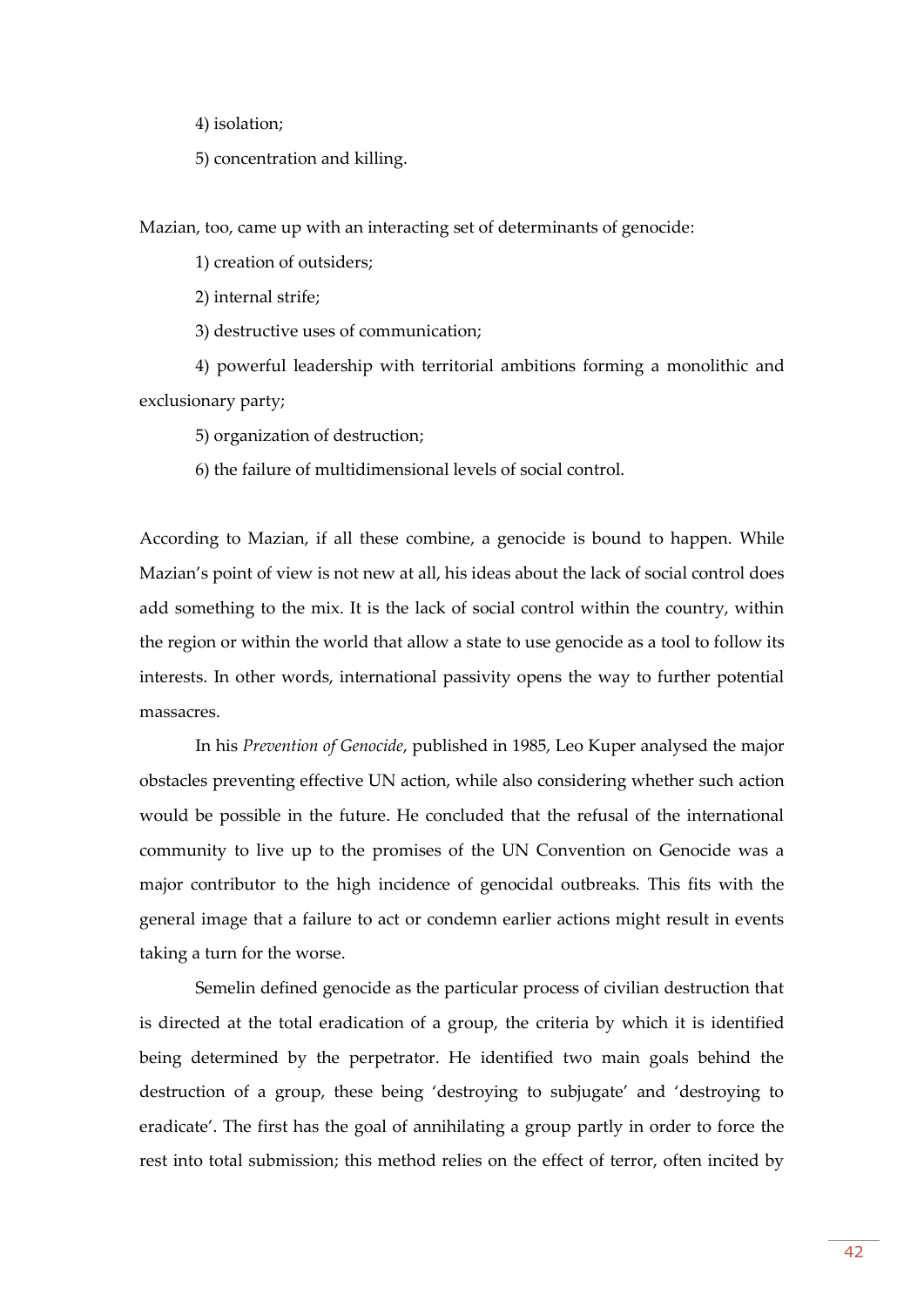pillage, murders and rape, in order to impose domination on the survivors. The second aims to eliminate a community from a more or less extensive territory controlled or coveted by a state. This process includes 'cleansing' and 'purifying' the area of another's presence. Here, too, mass killings combined with rape and pillage are often used to destroy the community or force it to move. So although the methods used might be the same, there might be a difference in goals and intent. However, this type of cleansing is clearly different from genocide where the fate of its victims is concerned. In the case of cleansing operations, even if some individuals are killed, others are allowed to flee, whereas in a genocide these too would be killed.<sup>108</sup>

According to Helen Fein, a genocide can and most probably will happen if:

1) the victim group has previously been defined as falling outside of the universe of obligation of the dominant group;

2) the rank of the state has been reduced by war and/or internal strife;

3) a new elite rises, stressing the singular rights of the dominant group through a new political formula (often a totalistic ideology as a response to a crisis of self identity brought on by said reduced rank) to justify the nation's domination, expansion, and purging of the population;

4) the calculus of the costs of exterminating the victim group changes as the perpetrators instigate or join a (temporarily) successful coalition at war: this is because the crime become less visible for the outside world and the fear of sanctions is reduced; your enemies won't know what is happening and your allies will need you too much to make a problem out of it.

Ben Kiernan, born in 1953, states in his publication *Blood and Soil: A World History of Genocide and Extermination from Sparta to Darfur*, published in 2007, that there are four main recurring themes which accompany most known genocides, these being:

1) prejudice based on race or religion;

2) the quest to physically expand boundaries;

3) fixation on a past golden age;

<sup>&</sup>lt;sup>108</sup> Sémelin, Purify, p. 327, 335, 340, 346.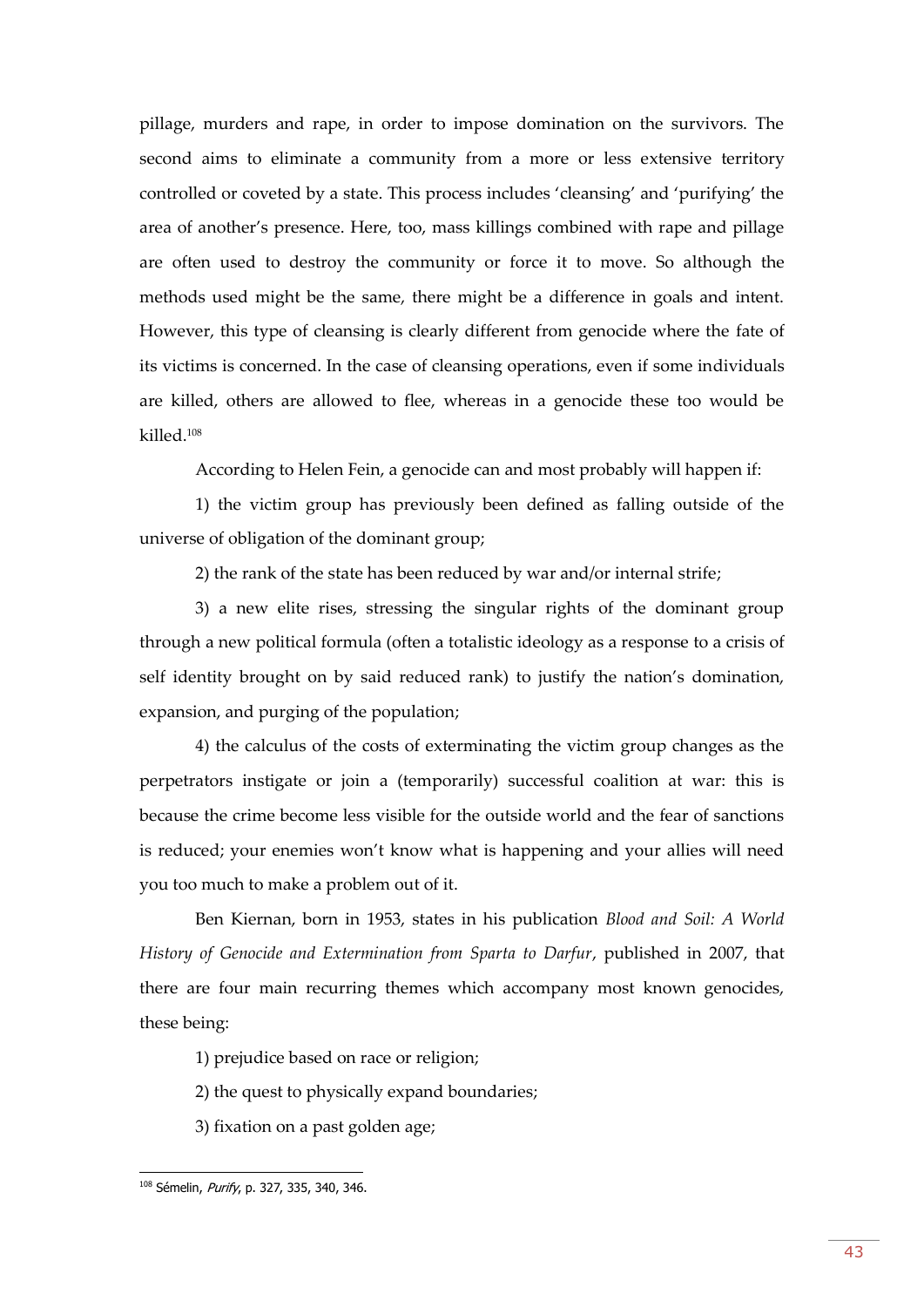#### 4) return to peasant roots.

Nearly all genocides also have the accompanying theme that the atrocities are necessary to reach a goal which is worth just about everything. As Isaiah Berlin put it: "Surely, no cost would be too high to obtain it: to make mankind just and happy and creative forever – what could be too high a price to pay for that? To make such an omelette, there is surely no limit to the number of eggs that should be broken – that was the faith of Lenin, of Trotsky, of Mao, for all I know, of Pol Pot."<sup>109</sup> The danger of an extreme ideology is exactly that: people might be willing to sacrifice everything to be able to reach their ideological paradise.

Kiernan said that genocides were most often perpetrated by national chauvinist dictatorships that had seized control of tottering, shrinking, or new empires, aiming to reverse real or perceived territorial losses or conquer new regions from established powers.<sup>110</sup> Population growth made human life worth less while the worth of land increased; making the potential benefits of mass killings much greater

Read together, all these predictive analyses of societal progress towards genocide come down to the following:

1) There exists a previously defined 'other' or 'enemy' within a society or one is created, this 'other' can be a construction by the dominant group;

2) The society in question suffers some sort of setback, leaving people looking for someone to blame this setback on;

3) The 'other' is found to be the root of the problem, raising tensions between them and the dominant societal groups;

4) The 'other' is discriminated against in various ways, reducing the means they have and weakening them while at the same time making them appear subhuman and distinct from the rest of society. They are to be isolated to limit their possibilities;

<sup>&</sup>lt;sup>109</sup> I. Berlin, *On the Pursuit of the Ideal*, paragraph 5

[<sup>&</sup>lt;http://faculty.up.edu/asarnow/351/Berlin%20Pursuit%20of%20the%20Ideal.htm>](http://faculty.up.edu/asarnow/351/Berlin%20Pursuit%20of%20the%20Ideal.htm) <sup>110</sup> Kiernan, *Blood and Soil*, p. 393.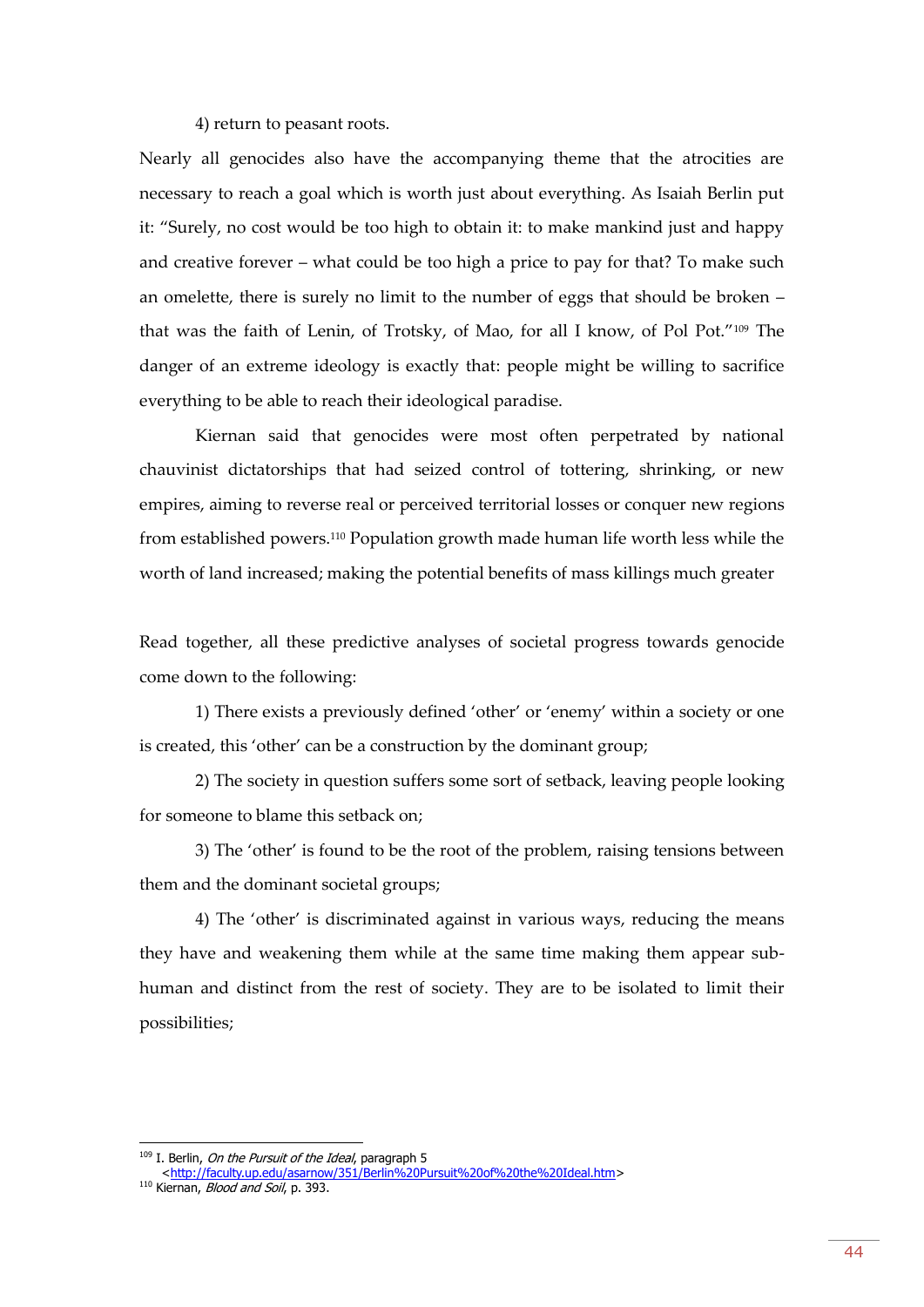5) The international community does not respond to escalating discrimination, isolation of and violence against the enemy, the reasons for this can vary (e.g. war);

6) The 'other' is removed, preferably in secret to avoid a reaction by the local populace and the outside world;

7) The society feels confident enough to eliminate the enemy within as it seems no external source will intervene;

8) Planning and instigation of massacres; after which they will be denied if possible.

This, then, is the common core of how genocides come to be, which I developed by comparing and analyzing the definitions used by various authors and combining the interesting parts of their work with my own thoughts. If I was to textually display this common concept, if would more or less come down to the following: A crises of State has reduced its societal standing or its members perceive it to have been reduced. An 'enemy' within is found; often a minority group already discriminated against, and blamed for this loss of status. Tensions rise between the dominant group and the 'other'. The victim group will gradually be forced to give up certain rights and as such become isolated from the rest of normal society and perceived as subhuman. If there is no internal or external response to these mounting discrimination, segregation occurs, forcing the 'other' into isolation away from normal society. If there still is nothing calling upon the society in question to stop what its' doing or if these pleas are non-authorative, the society will move forward to planning and instigating massacres. Afterwards, they will try to deny genocide has been committed or even that these atrocious acts happened.

What, then, is genocide exactly? In the previous chapters I have detailed various views and opinions on the topic and dealt with the Genocide Convention. From all of these, a common core can be distilled which, together with my own views on the matter, can be seen as explaining the concept of genocide. Genocide, as such, can be defined as a process of systematic persecution or annihilation. Victims are persecuted and murdered on the basis of their presumed membership of a certain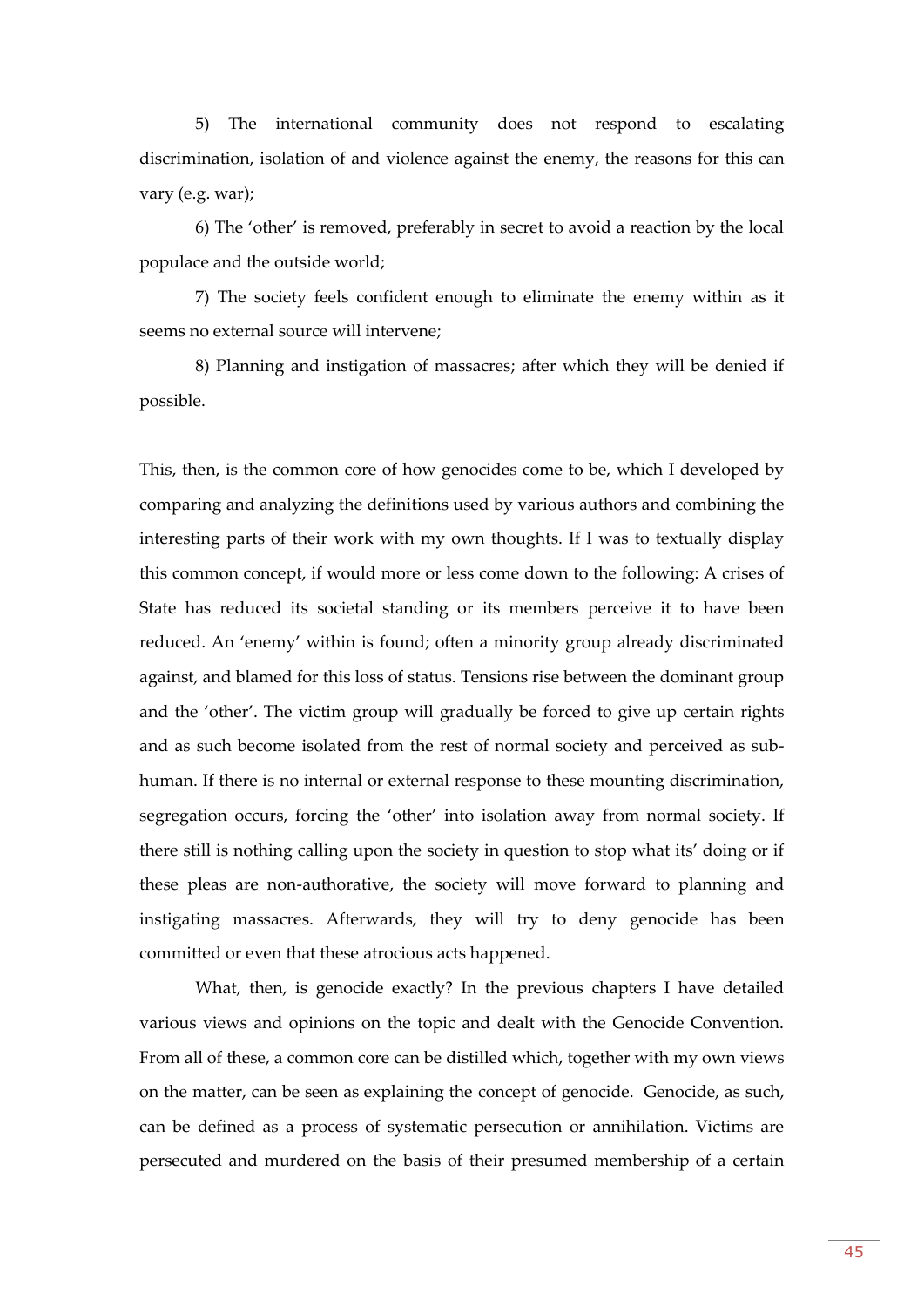group, this membership being determined by the perpetrator, who is most often backed by some form of (State) authority. Victims are, at first, thoroughly dehumanized in order to remove them from the universe of obligation of the perpetrators and bystanders, after which they are isolated and in the end annihilated. Genocide is directed against all members of this group, regardless of age, gender or any other criteria and is done structurally or systematically. It is carried out with the intent to destroy the victim group as such.

With this common concept of genocide, we can move away from the current focus on the Holocaust when it comes to determining whether or not an event is genocide. Even though there are a couple of reasons why the Holocaust could be seen as unique, this does not mean we need to let our understanding of this event colour any similar events happening afterwards. Comparative research into genocides can benefit from tools acquired in research on the Holocaust, but it should not be defined by it. Genocide studies is slowly but steadily becoming more of a field on its own without the Holocaust lurking over it. Even though this might be because in recent years more and more conflict which could be qualified as genocides have arisen, or simply because time is passing by and new generations use different reference points, it is not often anymore that the Holocaust is used to signify how bad an event is. Whereas quite some events are still called 'genocide' simply to get people to pay attention to what is happening, it seems that this is less by the linkage to the Holocaust but more because genocide on its own has become know to the general populace as absolute evil or the crime of all crimes. As such, it can be said that the concept of genocide has managed to get out of the shadow of the Holocaust and has arisen as a genuine concept on its own.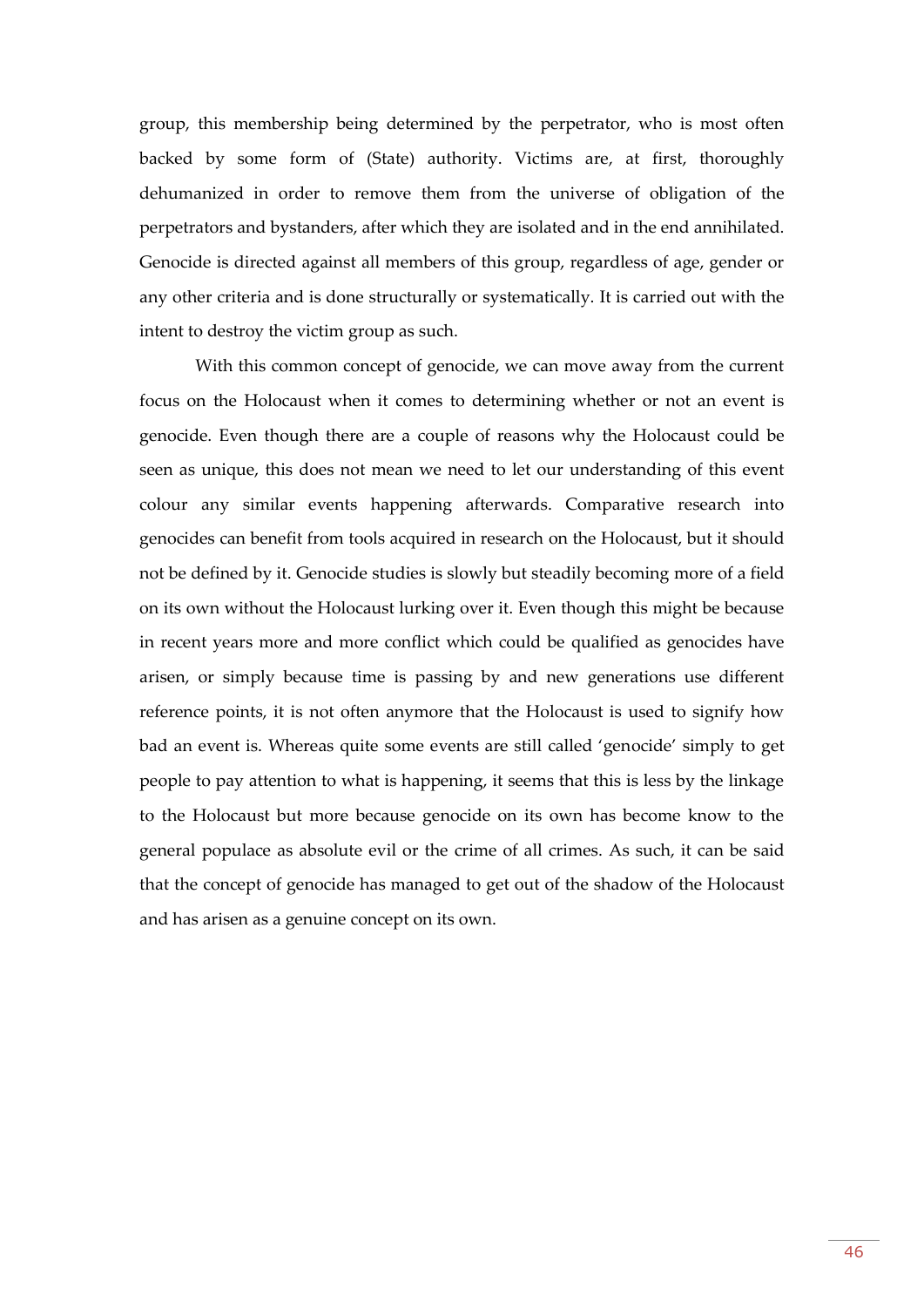## <span id="page-46-0"></span>**Conclusion**

While the Holocaust still is and essentially will remain the reason both the concept 'genocide' and the Genocide Convention exist, they are slowly but steadily moving away from their origin. Whereas the Genocide Convention is, of course, somewhat more static than the scholarly concept of genocide, the Convention too is being read differently nowadays than it was in the beginning. The most important problem the Genocide Convention has had since it was signed, was the exclusive character it described to the different protected groups. As article two of the Convention shows only "national, ethnical, racial or religious group[s]" are protected, and those groups alone. Earlier efforts to include, for example, political groups were swept aside because the then signatory states, mostly the communist countries, did not wish to see this group included. However, since political groups are one of the most persecuted categories of groups these days, this can be seen as a significant problem concerning the definition given by the Genocide Convention.

As such, it is noteworthy that the International Criminal Tribunal for Rwanda determined in the case against Jean-Paul Akayesu that all "stable and permanent groups" were protected by the Convention and as such reinterpreted the Convention to apply to all people who were to be victimized merely on the basis of perceived membership of a certain stable and permanent group. While not directly including political groups, for these are more 'flexible' and easier changed, this does open the way for a broader interpretation of the Genocide Convention by other international tribunals and courts. Although neither the ICC nor the ICTY have developed this further, there is quite some potential in this landmark case to further develop which groups exactly are entitled to protection under the Genocide Convention. I hope that more research into the effects and follow-up of this case is underway and especially that scholars and international lawyers will take the opportunity presented by it to move further with the definition of genocide under the Convention.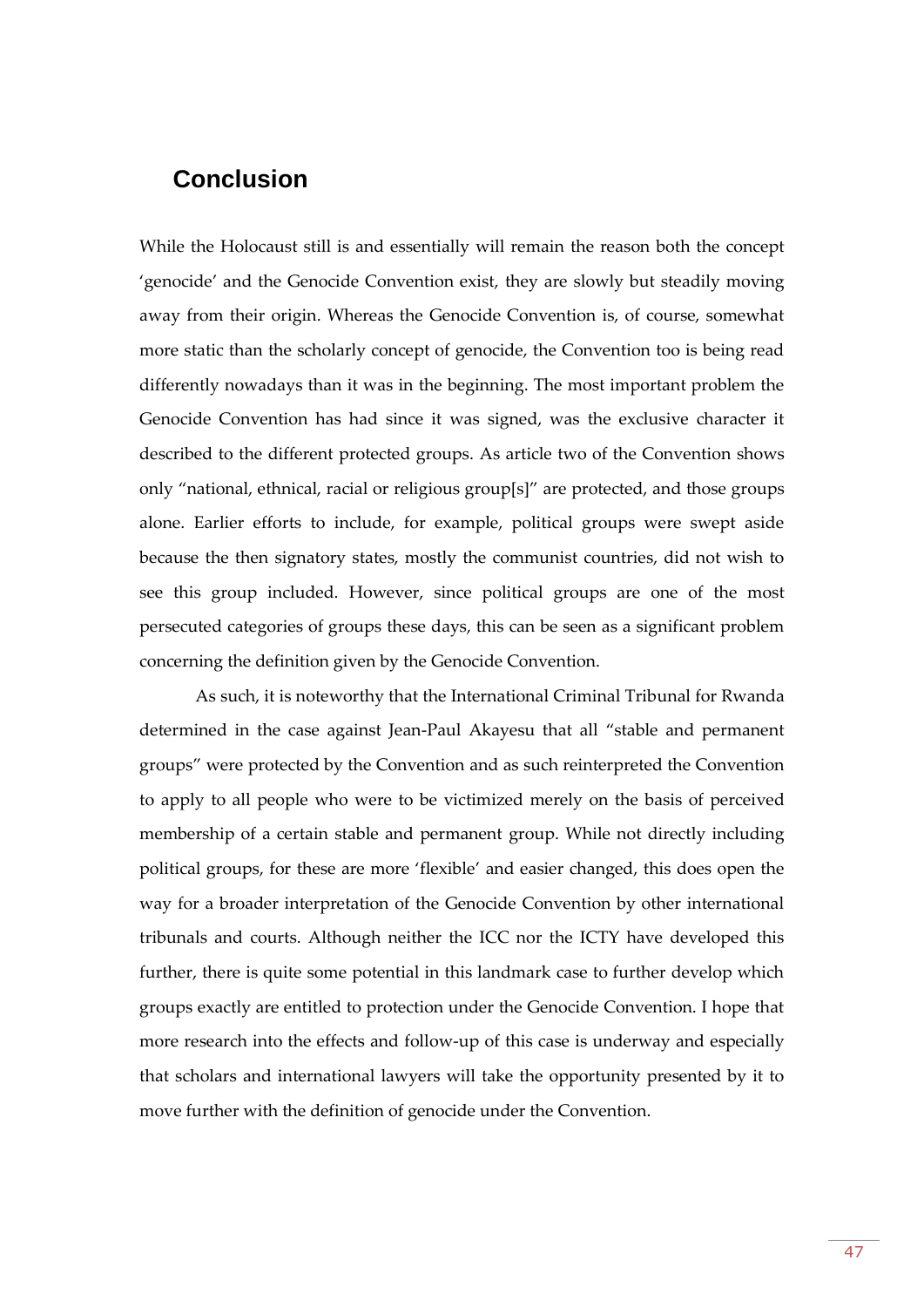With regard to the scholarly definition of genocide, this too has been developed much further since its original conception. Various authors have added to the work of Lemkin and have come up with theories of their own. As I see it, one of the more important realizations in the context of a genocidal continuum is that it starts relatively small, with isolating the chosen victim group in various ways. This is mostly done through dehumanizing the members of the group as to remove them from the universe of obligation of the rest of society, be that perpetrators or bystanders. I have presented my synthesis based on the work of multiple scholars, combined with my own findings, as to ease the problem of definition that currently is found in the field of genocide studies. I propose that this definition be used from now on and that, if other authors wish to engage in theoretical work, that they expand upon the definition and process I have given in this writing.

All that is left now is to answer my research question; has the concept of Genocide been able to get out of the shadow of the Holocaust and what does this mean for the analytical and normative value and the use of the concept as such? As this question has been answered in various parts of this research, I could just answer in the affirmative and be done with it, but to re-cap I will once again briefly state my argument here.

The common core of the concept of genocide, as given above, shows us that there is no need to depend on the Holocaust in order to use genocide as a scholarly framework. As such, we can move away from the current focus on the Holocaust when it comes to determining whether or not an event is genocide. There may be various reasons why the Holocaust can be regarded as unique and, hopefully, something which will never happen again, but this does not mean we need to let our understanding of genocide be based on the Holocaust. Comparative research into genocides can benefit from tools acquired in research on the Holocaust, but it should not be defined by it. Genocide studies is slowly but steadily becoming more of a field on its own without the Holocaust lurking over it. Even though this might be because in recent years more and more conflict which could be qualified as genocides have arisen, or simply because time is passing by and new generations use different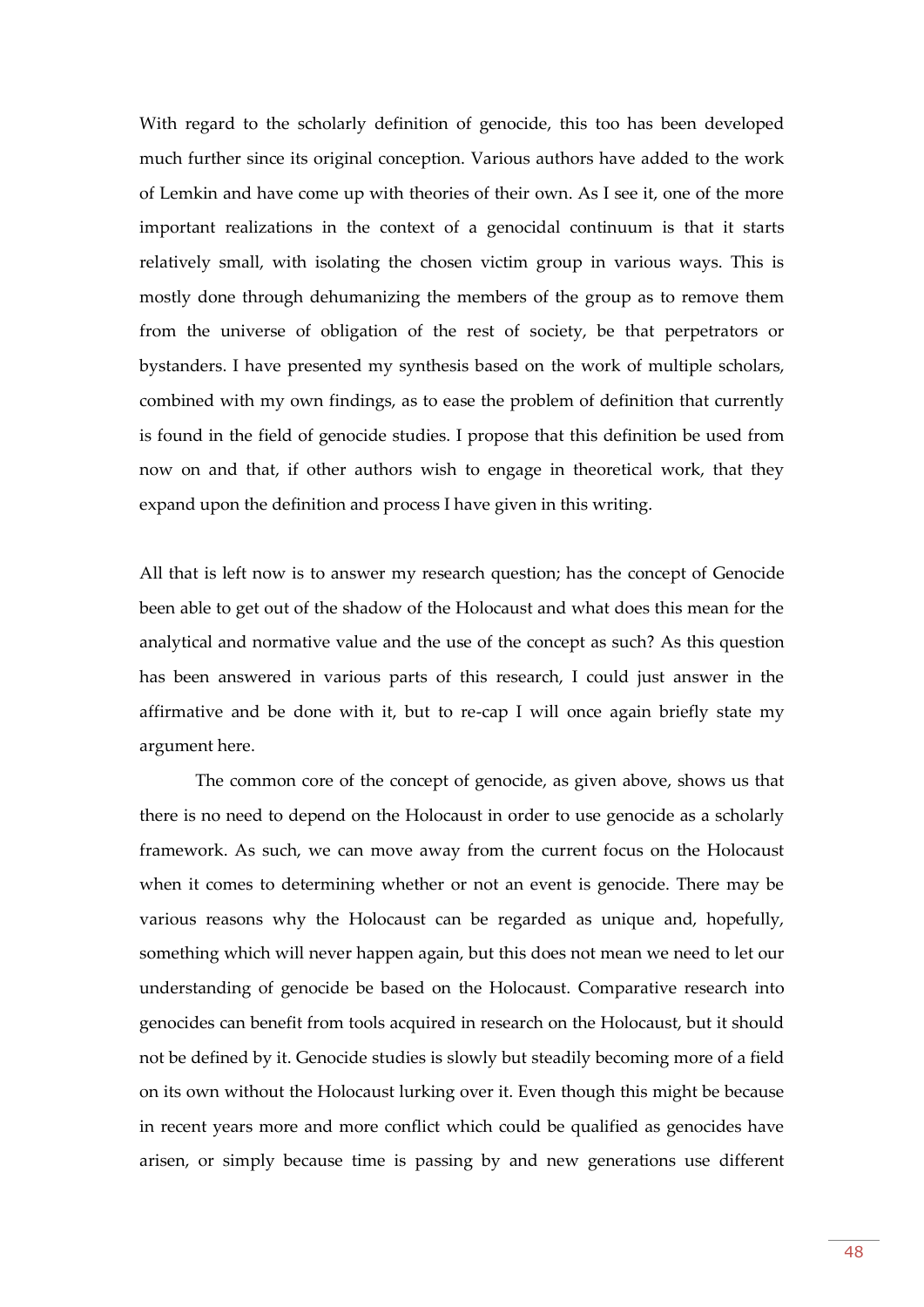reference points, it is not often anymore that the Holocaust is used to signify how bad an event is. Whereas quite some events are still called 'genocide' simply to get people to pay attention to what is happening, it seems that this is less by the linkage to the Holocaust but more because genocide on its own has become know to the general populace as absolute evil or the crime of all crimes. As such, it can be said that the concept of genocide has managed to get out of the shadow of the Holocaust and has arisen as a genuine concept on its own.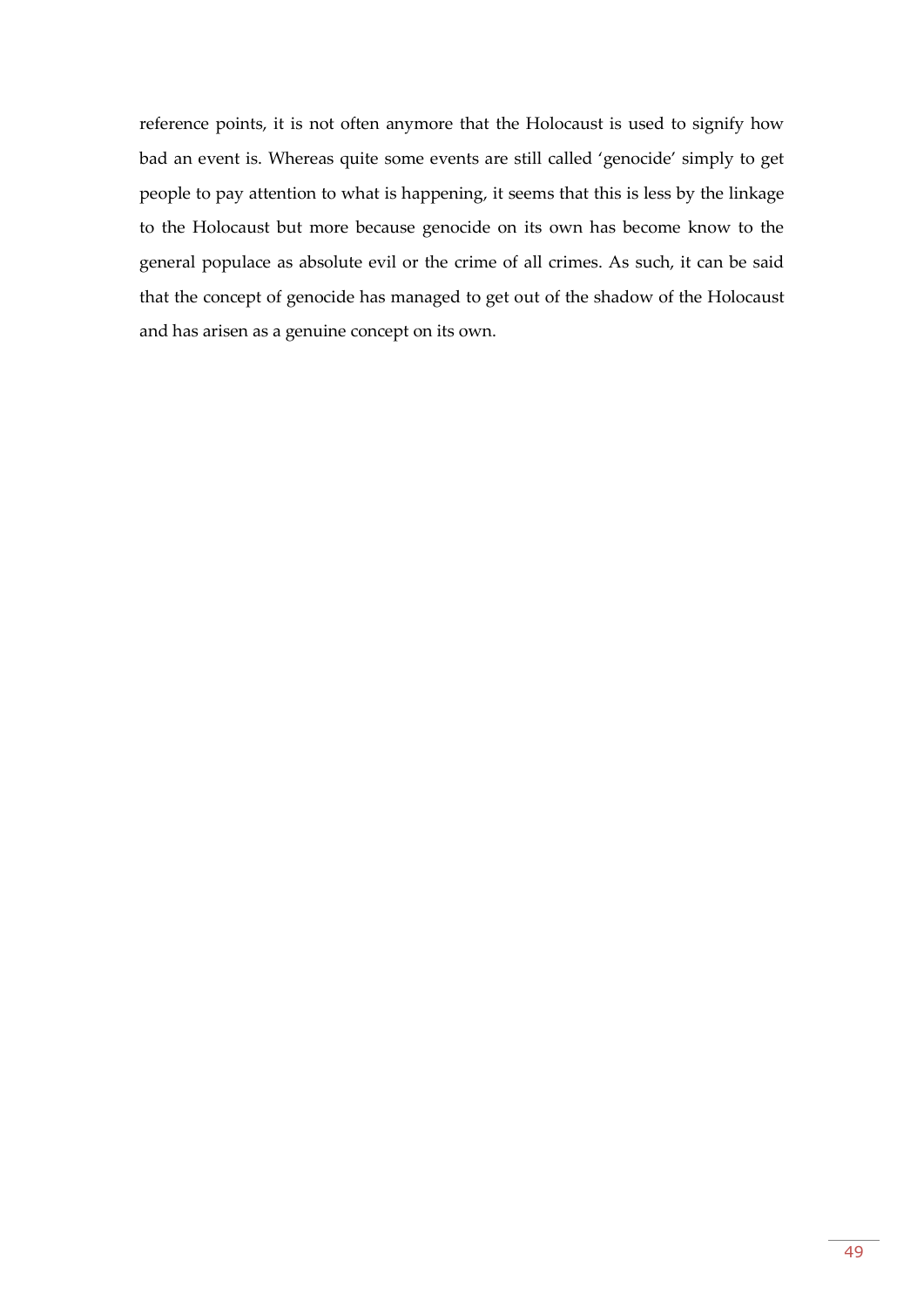## <span id="page-49-0"></span>**Bibliography**

#### **Books**

Arendt, Hannah, *Eichmann in Jerusalem: a report on the banality of evil*, (New York 1963).

Bauer, Yehuda, (ed.), *Holocaust and Genocide Studies, volume 4*, (Oxford 1990).

Bauman, Zygmunt, *Modernity and the Holocaust*, (Cambridge 1989),

Bloxham, David, and A. Dirk Moses (eds.), *The Oxford Handbook of Genocide Studies*, (New York 2010).

Bloxham, Donald, *Genocide On Trial: War Crimes Trials and the Formation of Holocaust History and Memory*, (Oxford 2001).

Chorbajian, Levon, and George Shirinian, *Studies in Comparative Genocide*, (Hampshire 1999).

Fein, Helen, *Current Sociology: Volume 38 number 1; Genocide: A Sociological Perspective*, (London 1990).

Gaeta, Paola (ed.), *Oxford commentaries on international law: The UN Genocide Convention, A Commentary*, (New York 2009).

Gellately, Robert, and Ben Kiernan (eds.), *The Specter of Genocide: Mass Murder in Historical Perspective*, (Cambridge 2003).

Harf, Barbara, & Ted Robert Gurr, *Ethnic Conflict in World Politics*, (Oxford 2004).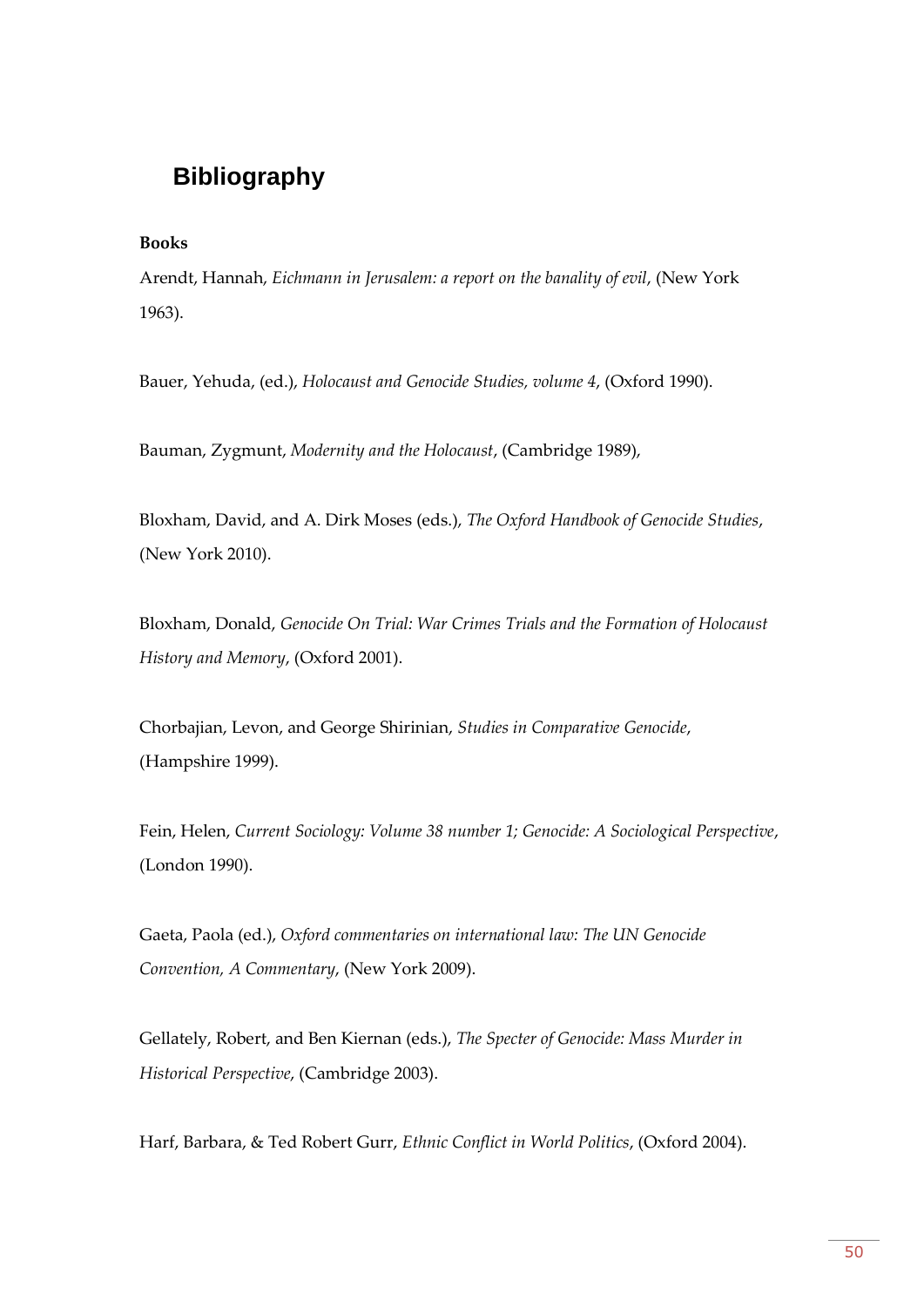Hilberg, Raul, *The destruction of the European Jews*, (Chicago 1961).

Hinto, Alexander Laban, *Genocide: an anthropological reader*, (Malden Massachusetts 2002).

Jones, Adam, *Genocide : a comprehensive introduction*, (London 2011).

Kiernan, Ben, *Blood and Soil: A World History of Genocide and Extermination from Sparta to Darfur*, (Virginia 2007).

Kinloch, Graham C. & Raj P. Mohan (eds.), *Genocide: Approaches, case studies, and responses*, (New York 2005).

Kuper, Leo, *Genocide : its political use in the twentieth century*, (New Haven 1981).

Kuper, Leo, *The Prevention of Genocide*, (New Haven 1985).

Lemkin, Raphaël, *Axis Rule in Occupied Europe*, (Washington 1944).

Levene, Mark, *Genocide in the Age of the Nation-State, Volume I: The Meaning of Genocide*, (New York 2005).

Levene, Mark, and Penny Roberts (eds.), *The Massacre in History*, (New York 1999).

Levi, Primo, *The drowned and the saved*, (New York 1989).

Quigley, John, *The Genocide Convention: An International Law Analysis*, (Hampshire 2006).

Ratner, Steven R., and Jason S. Abrams (eds.), *Accountability for human rights atrocities in international law: Beyond the Nuremburg Legacy*, Second Edition, (New York 2001).